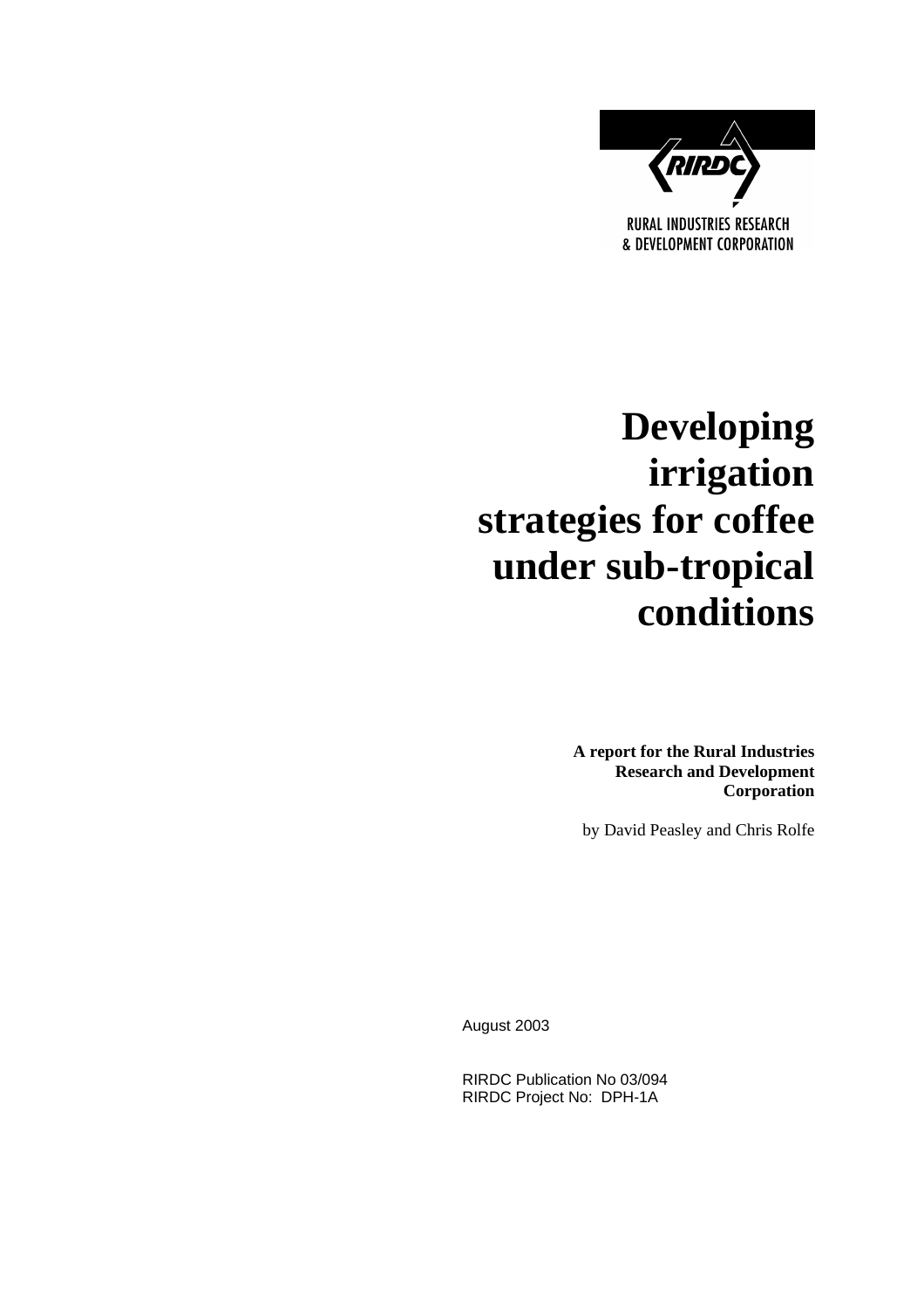© 2003 Rural Industries Research and Development Corporation. All rights reserved.

ISBN 0642 58661 6 ISSN 1440-6845

#### *Developing irrigation strategies for coffee under sub-tropical conditions*

*Publication No. 03/094 Project No. DPH-1A* 

The views expressed and the conclusions reached in this publication are those of the authors and not necessarily those of persons consulted. RIRDC shall not be responsible in any way whatsoever to any person who relies in whole or in part on the contents of this report.

This publication is copyright. However, RIRDC encourages wide dissemination of its research, providing the Corporation is clearly acknowledged. For any other enquires concerning reproduction, contact the Publications Manager on phone 02 6272 3186.

#### **Researcher Contact Details**

Mr David Peasley PO Box 542 MURWILLUMBAH NSW 2484

Phone: 02 6677 7174 Fax: 02 6677 7174<br>Email: peaslevhort@ peasleyhort@bigpond.com

In submitting this report, the researcher has agreed to RIRDC publishing this material in its edited form.

#### **RIRDC Contact Details**

Rural Industries Research and Development Corporation Level 1, AMA House 42 Macquarie Street BARTON ACT 2600 PO Box 4776 KINGSTON ACT 2604

| Phone:   | 02 6272 4539            |
|----------|-------------------------|
| Fax:     | 02 6272 5877            |
| Email:   | rirdc@rirdc.gov.au      |
| Website: | http://www.rirdc.gov.au |

Published in August 2003 Printed on environmentally friendly paper by Canprint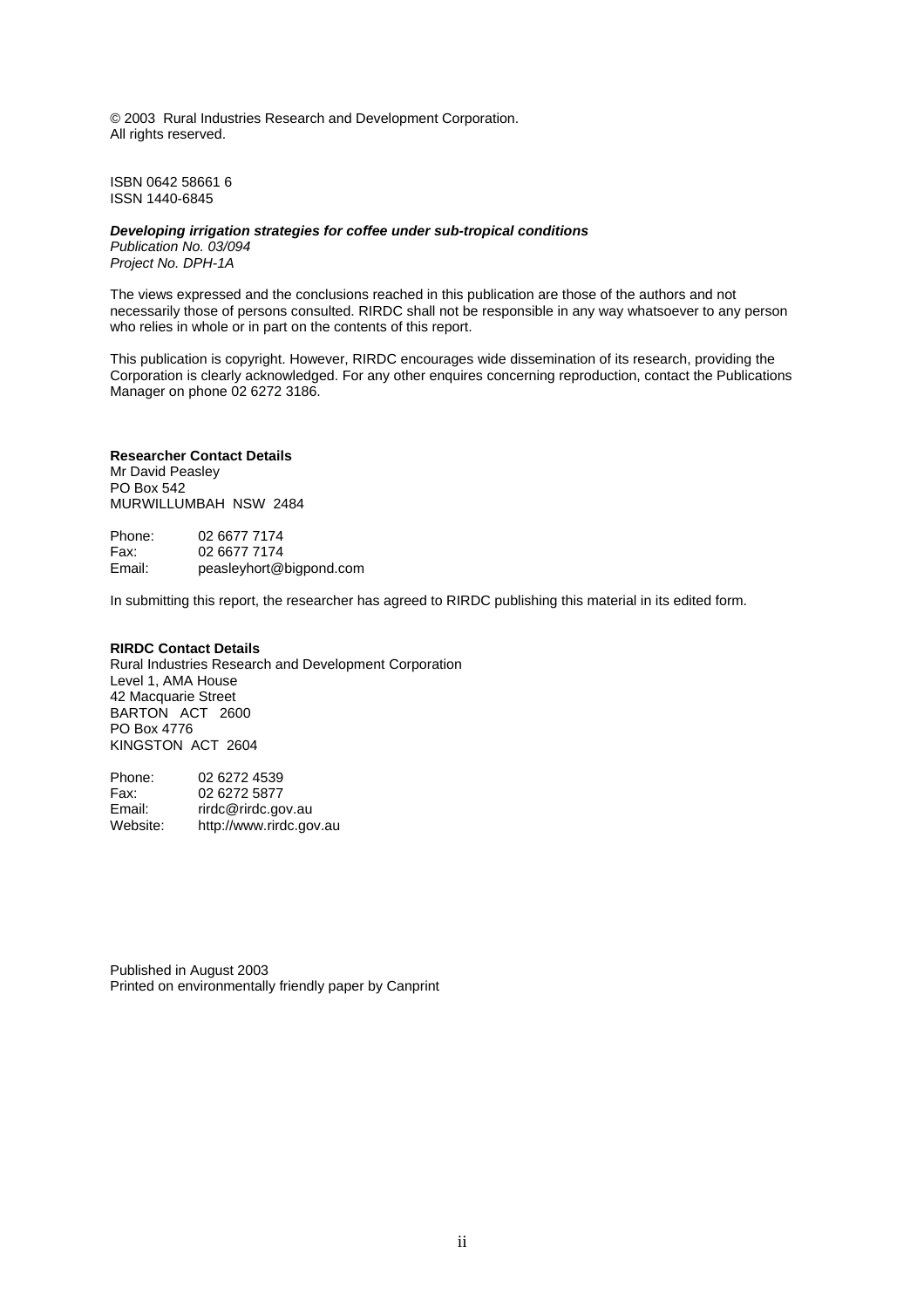# **Foreword**

Australia grows only the higher quality Arabica coffees, which are used in the speciality or roast and ground market. Whilst present production is small (around 500 tonnes) there is potential to replace a significant proportion of the 12 – 15,000 tonnes of Arabica coffee imported into Australia annually. This section of the market is growing at a rate of over 6% per year, as the demand for instant coffee steadily declines. Expansion of Australia's coffee industry is limited by the area of suitable land for mechanised coffee production, the availability of irrigation water and competition with other crops.

With the cost of water set to escalate through water trading, it is imperative that a cost/ benefit analysis on the return per megalitre of water be carried out to assist investors in this industry make sound decisions on water use that will provide an acceptable return on investment.

This publication examines how efficient use of irrigation can assist the coffee industry to achieve quality production with minimum environmental impact. It looks at the optimum water requirements and likely returns/megalitre to grow coffee in the sub-tropics and establishes design criteria for irrigation and storage systems.

As part of this project an extension publication titled "*Best management Guidelines for Irrigation of Coffee in the Sub-tropics*" is currently under production by NSW Agriculture.

This project was funded from RIRDC Core Funds which are provided by the Federal Government.

This report is an addition to RIRDC's diverse range of over 900 research publications, forms part of our New Plant Products R&D program, which aims to facilitate the development of new industries based on plants or plant products that have commercial potential for Australia.

Most of our publications are available for viewing, downloading or purchasing online through our website:

- downloads at www.rirdc.gov.au/reports/Index.htm
- purchases at www.rirdc.gov.au/eshop

**Simon Hearn**  Managing Director Rural Industries Research and Development Corporation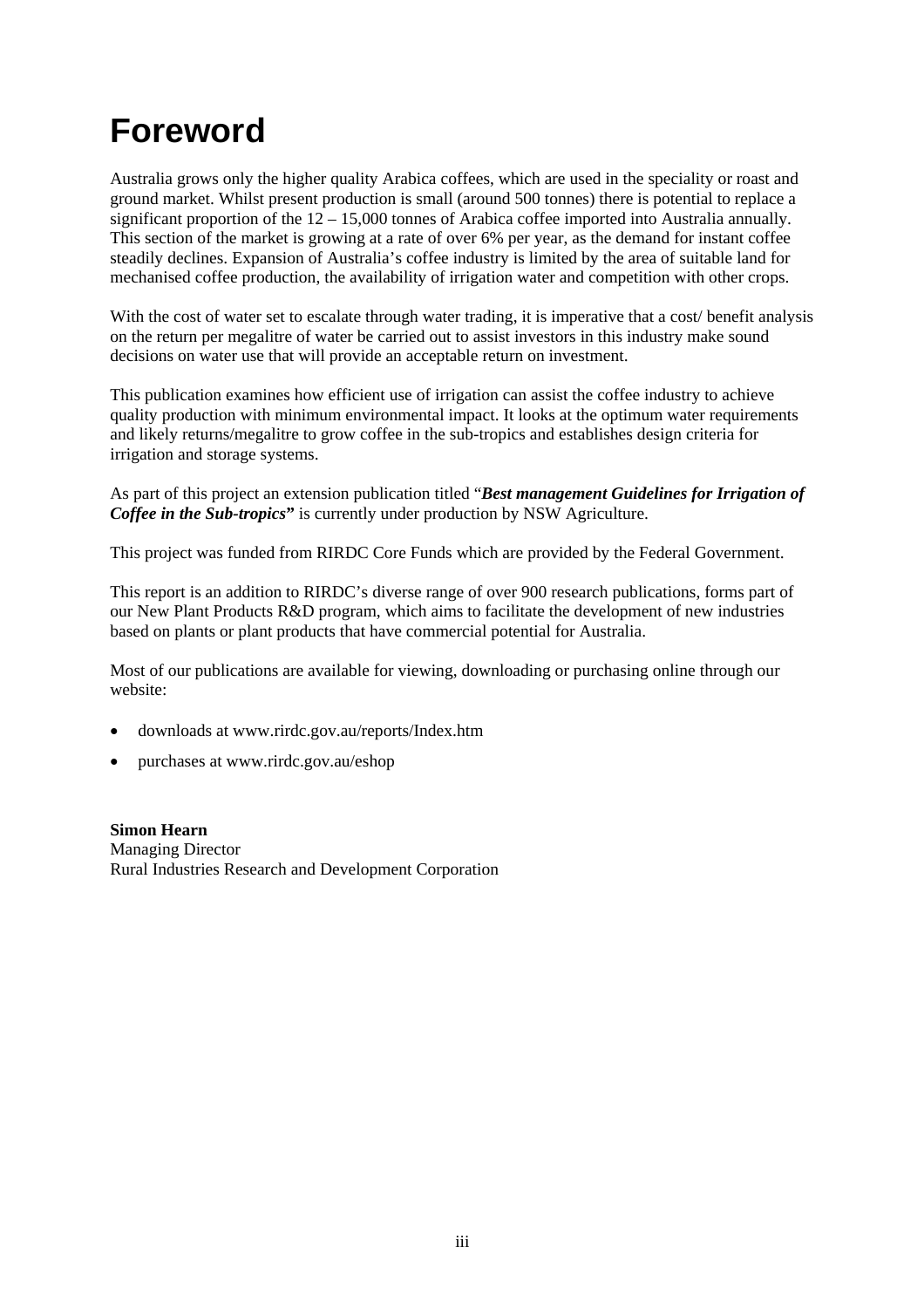# **Acknowledgments**

The project team wish to thank John and June Zentveld and staff of CAPE Australia, Newrybar and Andrew Ford and staff of Mountain Top Coffee, Nimbin for their enthusiastic involvement and cooperation in this project.

NSW Agriculture for contribution in kind of staff to work on this project. In particular Graeme Robertson who installed and maintained the EnviroSCAN and weather station equipment at both sites and Stephen Morris for the trial designs and statistical analysis of the results.

Netafim Australia for their generous donation of irrigation equipment and Rothwell's Irrigation, Alstonville for the installation of the irrigation equipment and Environmental Information Technology, Alstonville for their assistance in maintaining the weather stations.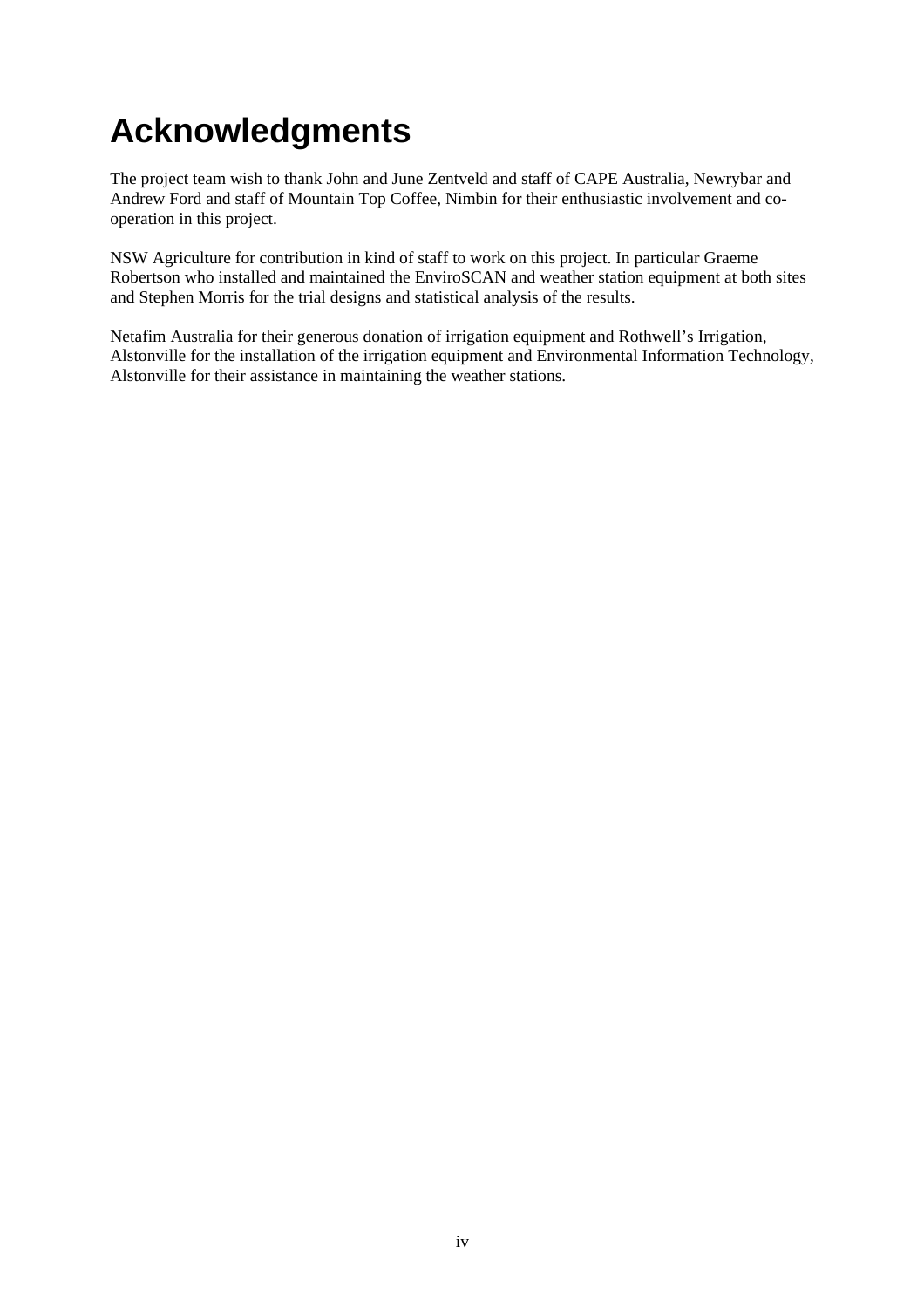# **Contents**

| 1.           |            |
|--------------|------------|
|              |            |
| 2.           |            |
| 3.           |            |
|              | 3.1        |
|              |            |
| $\mathbf{4}$ |            |
|              | 4.1        |
|              | 4.2        |
|              | 4.3        |
|              | 4.4        |
|              | 4.5        |
|              | 4.6<br>4.7 |
|              | 4.8        |
|              | 4.9        |
| 5.           |            |
| 6.           |            |
| 7.           |            |
| 8.           |            |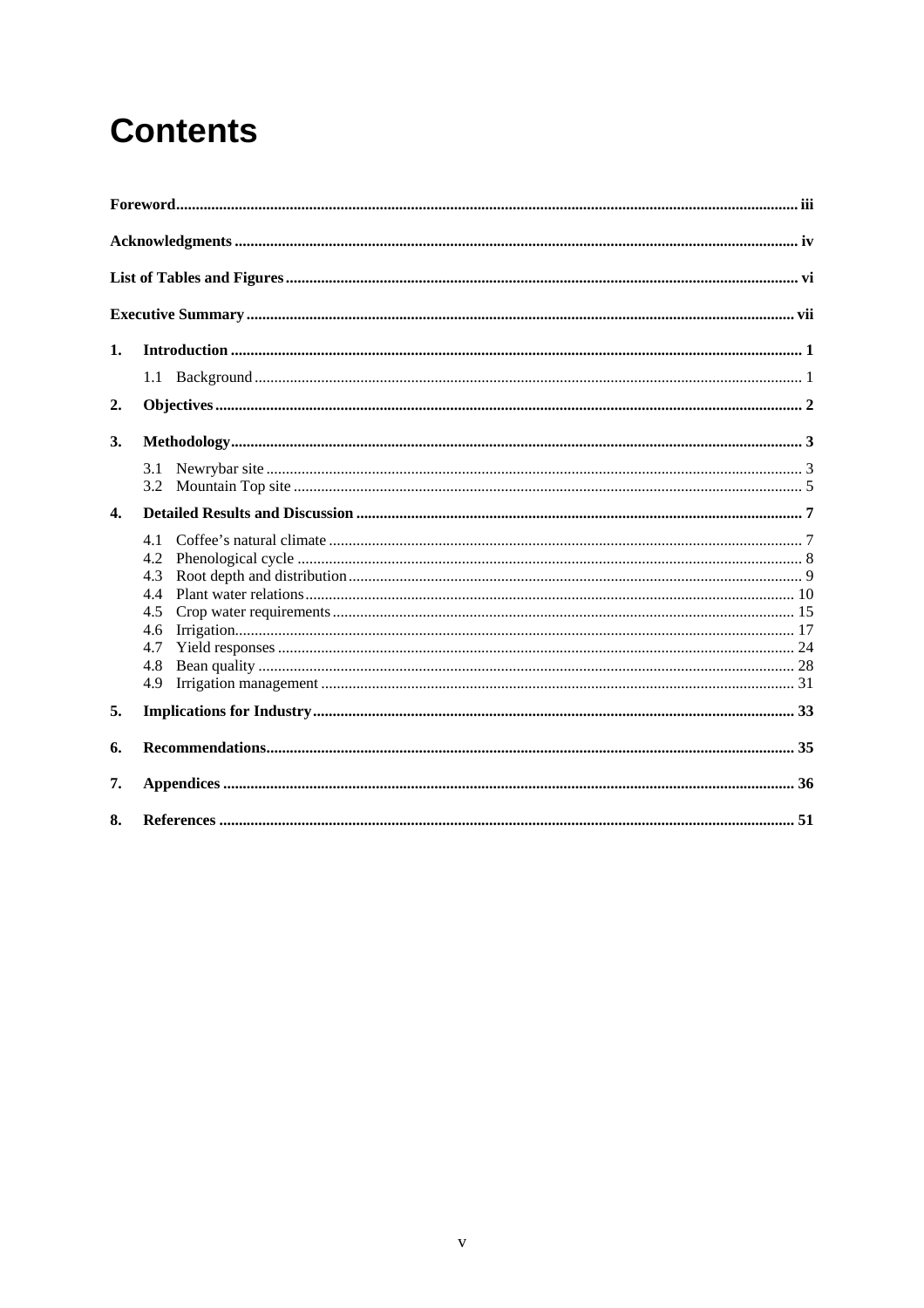# **List of Tables and Figures**

| Figure 3 - Typical summer hourly solar radiation sums for Mountain Top site 13                                    |  |
|-------------------------------------------------------------------------------------------------------------------|--|
|                                                                                                                   |  |
| Figure 5 – Relationship of crop factors and solar radiation over varying soil moisture regimes 14                 |  |
|                                                                                                                   |  |
| Figure 8 - Average kc factors for medium stress irrigated plots 1999 – 2002 Newrybar site 17                      |  |
|                                                                                                                   |  |
|                                                                                                                   |  |
|                                                                                                                   |  |
|                                                                                                                   |  |
| Figure 13 - 2001/2002 Season rainfall and irrigation summaries Mountain Top site  20                              |  |
| Figure 14 – EnviroSCAN probe 5 Newrybar 5 sensor graph 23rd September to 8 <sup>th</sup> October 2001 21          |  |
| Figure 15 – EnviroSCAN probe 5 Newrybar 5 sensor graph 30th December 2001 to 15 <sup>th</sup> January 2002        |  |
|                                                                                                                   |  |
|                                                                                                                   |  |
|                                                                                                                   |  |
|                                                                                                                   |  |
|                                                                                                                   |  |
| Figure 17 – Mountain Top EnviroSCAN 4 sensor graph 25 <sup>th</sup> September to 5 <sup>th</sup> October 2001  24 |  |
|                                                                                                                   |  |
|                                                                                                                   |  |
|                                                                                                                   |  |
| Figure 21 - Additional yield from irrigated treatments in tonnes cherry/ha 2000 - 2002  26                        |  |
|                                                                                                                   |  |
|                                                                                                                   |  |
|                                                                                                                   |  |
|                                                                                                                   |  |
| Figure 25 – Dry Green Bean gradings for harvests from treatments at Newrybar site 2000  29                        |  |
| Figure 26 – Dry Green Bean gradings for harvests from treatments at Newrybar site 2001  30                        |  |
| Figure 27 – Dry Green Bean gradings for harvests from treatments at Newrybar site 2002  30                        |  |
|                                                                                                                   |  |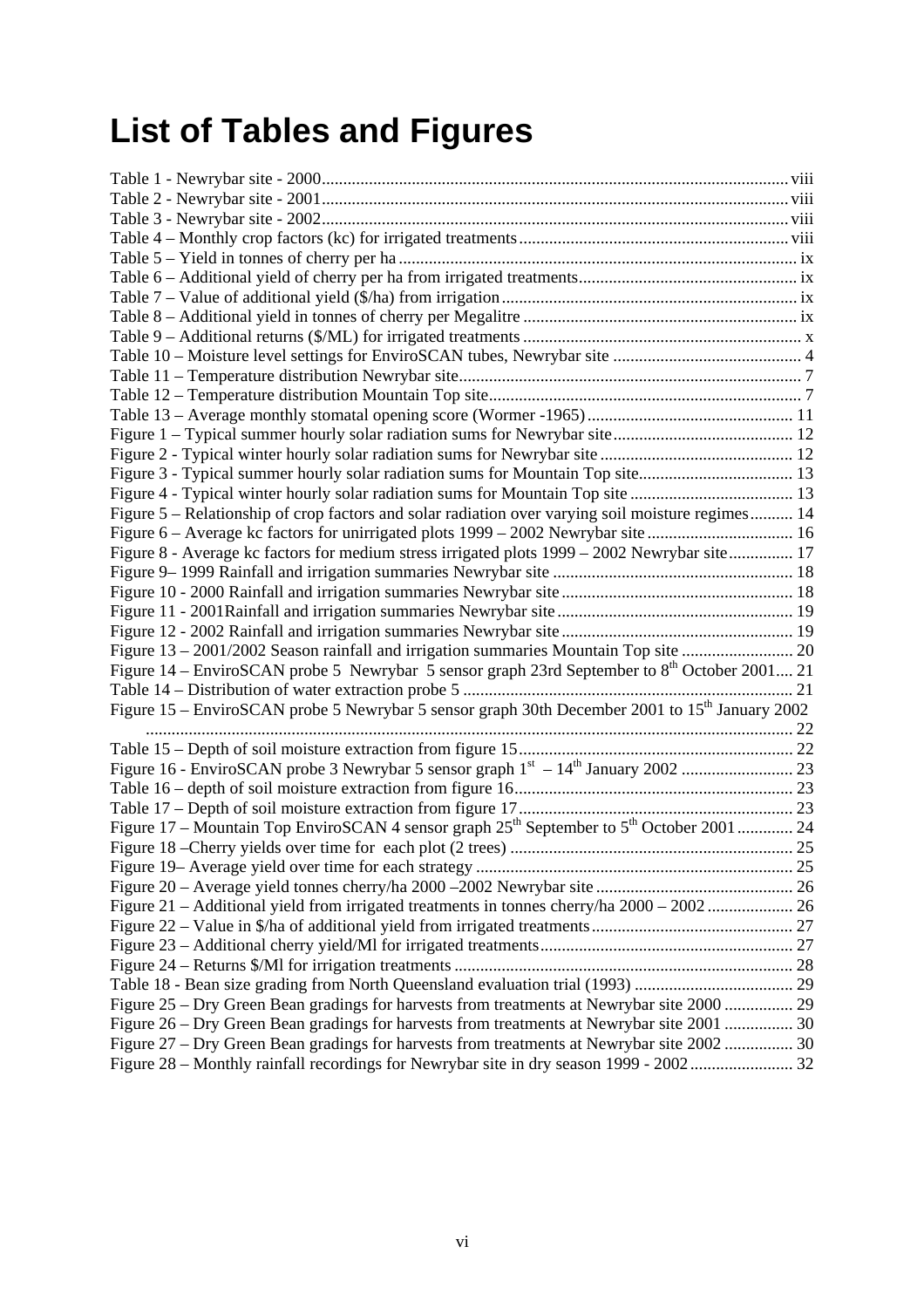# **Executive Summary**

## **Background**

Consistent high yields and high bean quality are essential to the viability of the coffee industry in Australia. The sub-tropic region of Eastern Australia produces distinctive cup quality and superior bean size that is readily marketable throughout the world.

Rainfall variability and distribution make irrigation essential to producing this quality coffee consistently. In the sub-tropics, coffee is susceptible to over bearing and subsequent die back. Water stress and inadequate nutrition predispose trees to this die back affecting yields and bean quality.

Current suitable coffee growing areas are located in environmentally sensitive areas close to rapid urban and lifestyle expansion and the future of the industry will be determined by its low impact on this environment. The industry must produce hard evidence that it can use water efficiently and any diversions from the catchment will be kept to a minimum.

Water entitlements are now limited in NSW and the cost of water set to escalate through water trading. It is imperative that a cost benefit analysis on the return per megalitre of water be carried out to provide investors in this industry with a dollar value of water that will provide an acceptable return on investment.

This publication examines how efficient use of irigation can assist the coffee industry to achieve quality production with minimum environmental impact. It looks at the optimum water requirements and likely returns/Megalitre to grow coffee in the sub-tropics and establishes design criteria for irrigation and storage systems.

## **Methodology**

In 1998, two sites were selected in northern NSW, one near the coast at Newrybar with mature trees that had not been irrigated since establishment and the other a new planting at Nimbin , away from the maritime influence, where summer and winter temperature ranges were higher and on a different soil type. The trees on the second site were drip irrigated from planting.

Trees at both sites were K7 variety from Kenya selected for its drought tolerance, its performance in local field trials and used extensively in current plantings in northern NSW. The tree spacings were 0.9 metres x 3.75 metres providing a density of 2963 trees/ha.

Both sites were laid out to three treatments. The first a non irrigated treatment (T1), the second irrigating to maintain a low stress level on the trees (T2) and the third treatment irrigating when a medium stress is induced on the trees (T3). The soil moisture at both sites was monitored by EnviroSCAN equipment with sensors at several depths to fully explore the fibrous root system. Automatic weather stations were installed at both sites to collect temperature, rainfall, humidity, wind and solar radiation data to calculate the daily evaporation rates. The irrigation was carried out with a single line of pressure compensated dripline applying about  $7 - 7.5$  mm/hour.

Irrigation, flowering and yield and quality assessment data was collected to compare treatments and determine water requirements, irrigation system design criteria and management techniques.

## **Results**

The rainfall recorded, irrigation applied and irrigation requirements for each of the treatments over the period of the project are shown in Tables 1, 2, and 3. The drip irrigation system only applies water to 19% of the plantation area wetting a strip 700 mm wide in a row spacing of 3.75 metres. In 1999 there was 2994 mm of rainfall over 195 days and irrigation was not required for either treatment.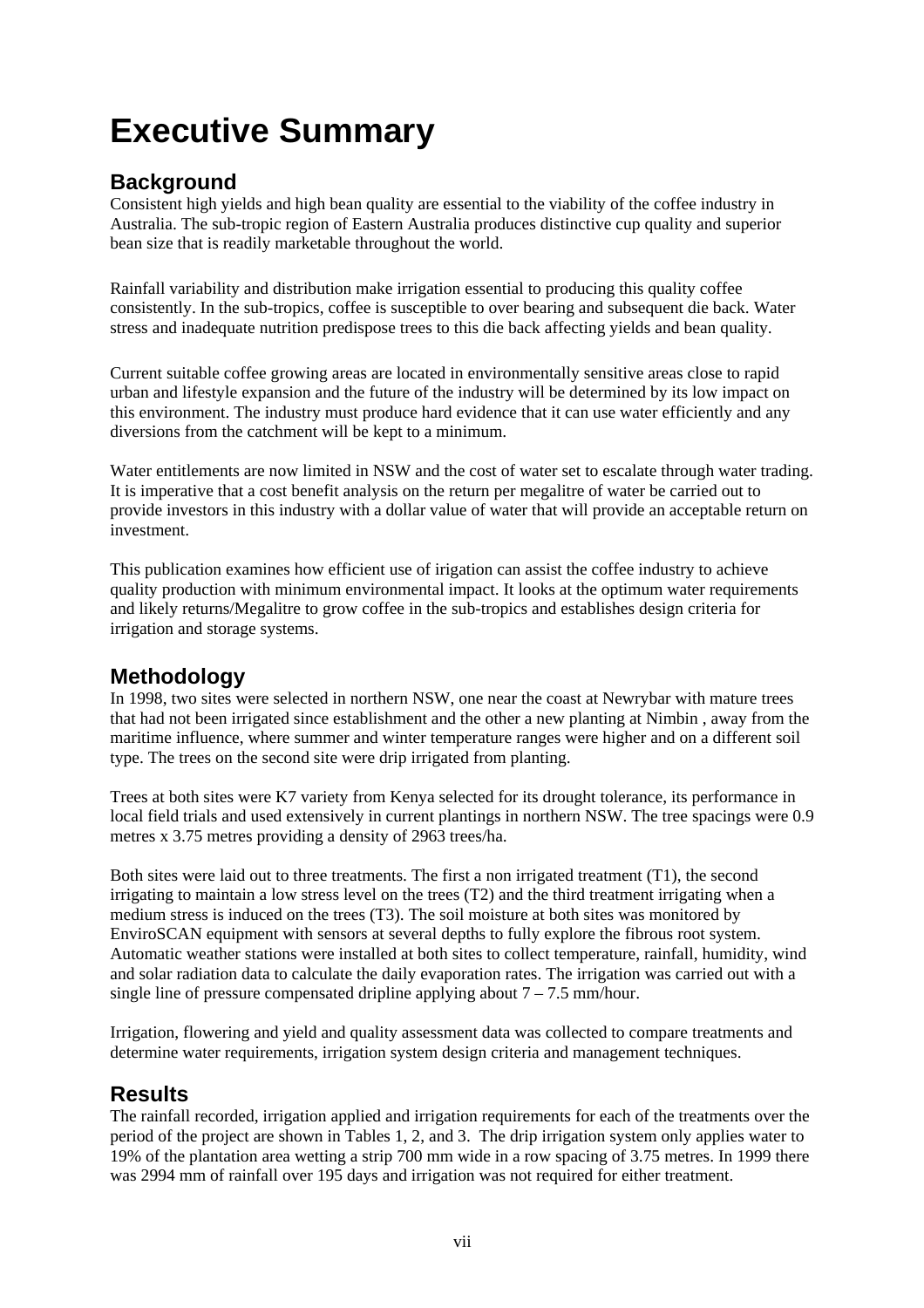| Treatment | Rainfall | Applied irrigation       | Water requirements |
|-----------|----------|--------------------------|--------------------|
|           | 1449 mm  | $\overline{\phantom{0}}$ |                    |
| T         | 1449 mm  | 484 mm                   | $0.92$ ML/ha       |
| T3        | 1449 mm  | 281 mm                   | $0.53$ ML/ha       |

#### **Table 1 - Newrybar site - 2000**

| Table 2 - Newrybar site - 2001 |                      |                           |                           |
|--------------------------------|----------------------|---------------------------|---------------------------|
| <b>Treatment</b>               | Rainfall             | <b>Applied irrigation</b> | <b>Water requirements</b> |
| T1                             | $1760$ mm            | $\overline{\phantom{0}}$  |                           |
| T2                             | $1760 \,\mathrm{mm}$ | 938 mm                    | 1.78 ML/ha                |
| T3                             | 1760 mm              | 326 mm                    | $0.62$ ML/ha              |

#### **Table 3 - Newrybar site - 2002**

| <b>Treatment</b> | Rainfall | <b>Applied irrigation</b> | <b>Water requirements</b> |
|------------------|----------|---------------------------|---------------------------|
| T1               | 1634 mm  | $\overline{\phantom{0}}$  |                           |
| $T^{\gamma}$     | 1634 mm  | 2164 mm                   | 4.11 ML/ha                |
| $T^2$            | 1634 mm  | 647 mm                    | 1.23ML/ha                 |

### **Irrigation and storage requirements**

Depending on the availability and cost of securing a water supply, even in a dry year (eg 2002), water requirements will vary between 1.23 (medium stress) and 4.11 megalitres/hectare (low stress) plus an allowance for seepage and evaporation in the case of an on farm storage.

If the water supply is a creek, river or a ground water supply then the daily extraction rate using a single dripline would be between 127,000 and 151,000 litres/ha/day in the month of highest usage.

#### **Design criteria**

The highest monthly irrigation application occurred in January 2000. Treatment T2 was 234 mm and T3 was 197 mm. These figures represent 31 and 26 hours of monthly irrigation per block.

#### **Crop coefficient (kc)**

The monthly crop factors have been averages for the two irrigation treatments and are shown in Table 4.

| <b>Months</b>         | <b>Treatment T2</b> | <b>Treatment T3</b> |
|-----------------------|---------------------|---------------------|
| January               | 1.12                | 1.29                |
| February              | 0.85                | 0.76                |
| March                 | 1.01                | 0.96                |
| April                 | 1.41                | 0.99                |
| May                   | 1.19                | 1.31                |
| June                  | 1.68                | 1.57                |
| July                  | 1.14                | 1.25                |
| August                | 0.96                | 1.49                |
| September             | 1.15                | 0.80                |
| October               | 1.46                | 1.07                |
| November              | 1.17                | 0.92                |
| December              | 1.20                | 0.67                |
| <b>Annual Average</b> | 1.20                | 1.09                |

**Table 4 – Monthly crop factors (kc) for irrigated treatments**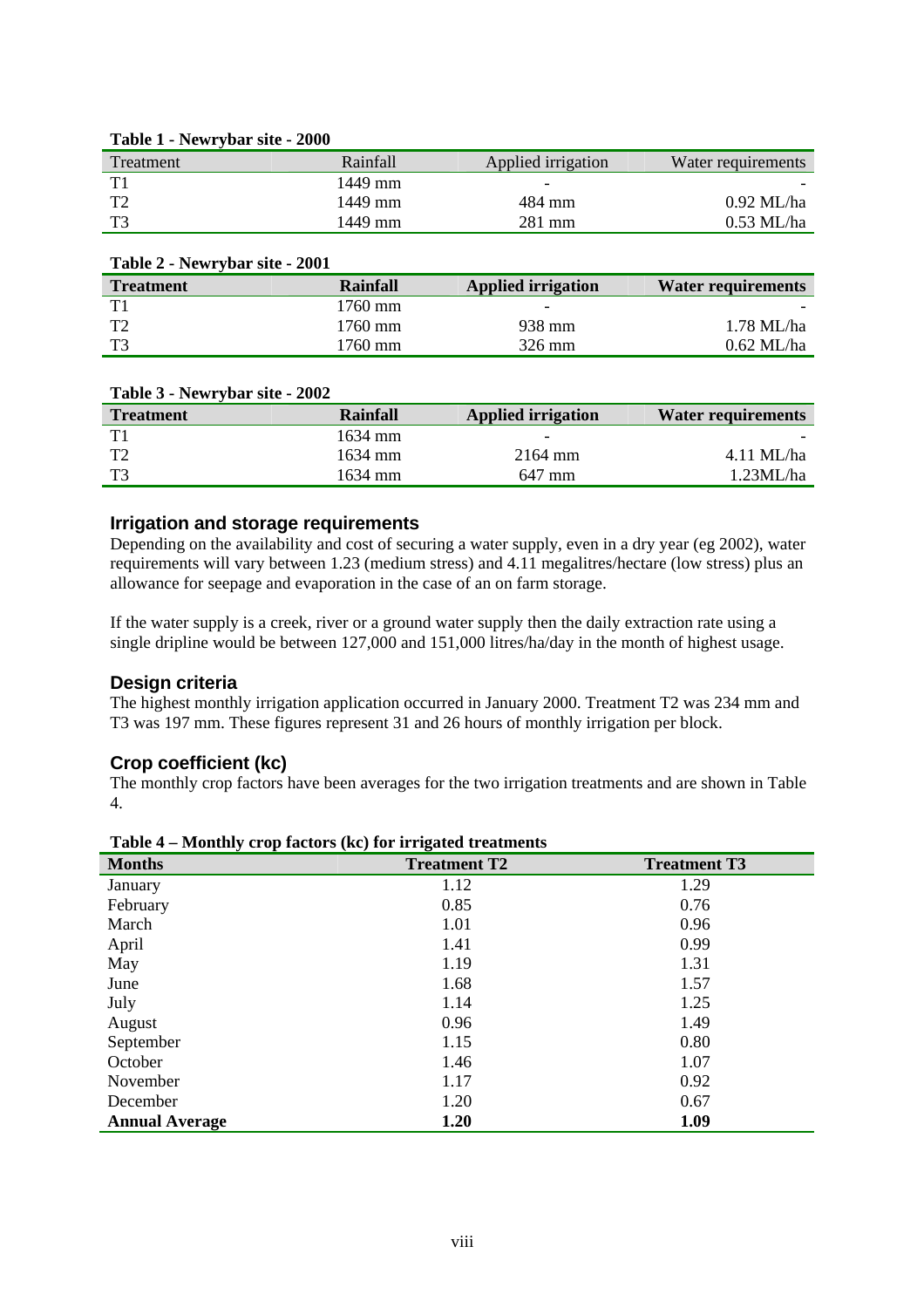### **Plant water use**

From the data generated by the hourly readings of the EnviroSCAN capacitance soil moisture sensors, coffee trees extract between 70% and 93% of their water requirements from the top 300 mm depth of soil. This is even during periods of moisture stress in non-irrigated trees. Irrigation operation should only allow sufficient time to replenish the top 300 – 400 mm of the soil profile.

### **Yield response to irrigation**

Yield data from the years 2000 – 2002 measured in tonnes of cherry/ha have been compared for each treatment and the details are shown in table 5.

|         | Tuble control in connect of energy per nu- |                |                         |
|---------|--------------------------------------------|----------------|-------------------------|
| Year    | Unirrigated T1                             | Low stress T 2 | <b>Medium stress T3</b> |
| 2000    | 11.690                                     | 16.313         | 15.815                  |
| 2001    | 2.568                                      | 5.916          | 4.567                   |
| 2002    | 20.530                                     | 28.684         | 26.256                  |
| Average | 11.596                                     | 16.971         | 15.546                  |

#### **Table 5 – Yield in tonnes of cherry per ha**

Within these three years, there was a significant variation in the yields of cherry, but consistently treatment 2 was higher than treatment 3, which was always higher than treatment 1. The additional yield from the two irrigated treatments in tonnes of cherry/ha is shown table 6.

### **Table 6 – Additional yield of cherry per ha from irrigated treatments**

| Year | Low stress T <sub>2</sub> | <b>Medium stress T3</b> |
|------|---------------------------|-------------------------|
| 2000 | ნ.8                       |                         |
| 2001 | 5.0                       | 3.0                     |
| 2002 |                           | ∪.J                     |

The value of the additional yield/ha at \$8.15/kg dry green bean is shown in Table 7.

#### **Table 7 – Value of additional yield (\$/ha) from irrigation**

| Year    | Low stress T <sub>2</sub> | <b>Medium stress T3</b> |
|---------|---------------------------|-------------------------|
| 2000    | \$8861                    | \$7906                  |
| 2001    | \$6416                    | \$3830                  |
| 2002    | \$15629                   | \$10975                 |
| Average | \$10302                   | \$7570                  |

If water is the limiting factor then the additional tonnes/ML might be more applicable. This reverses the treatments so that although treatment 3 has a reduced yield when compared to treatment 2 it uses much less irrigation water, so the yield per megalitre is greater. The results are shown in Table 8.

| Table 8 – Additional yield in tonnes of cherry per Megalitre |                  |  |
|--------------------------------------------------------------|------------------|--|
| Low stress T <sub>2</sub>                                    | medium stress T3 |  |
| 7.4                                                          | 11.5             |  |
| 2.8                                                          | 4.8              |  |
| 2.9                                                          | 6.9              |  |
|                                                              |                  |  |

To fully evaluate the cost of providing additional on farm storage or constructing a bore to add groundwater supplies to improve the water security, the additional returns/ML at \$8.15/kg DGB are shown in Table 9.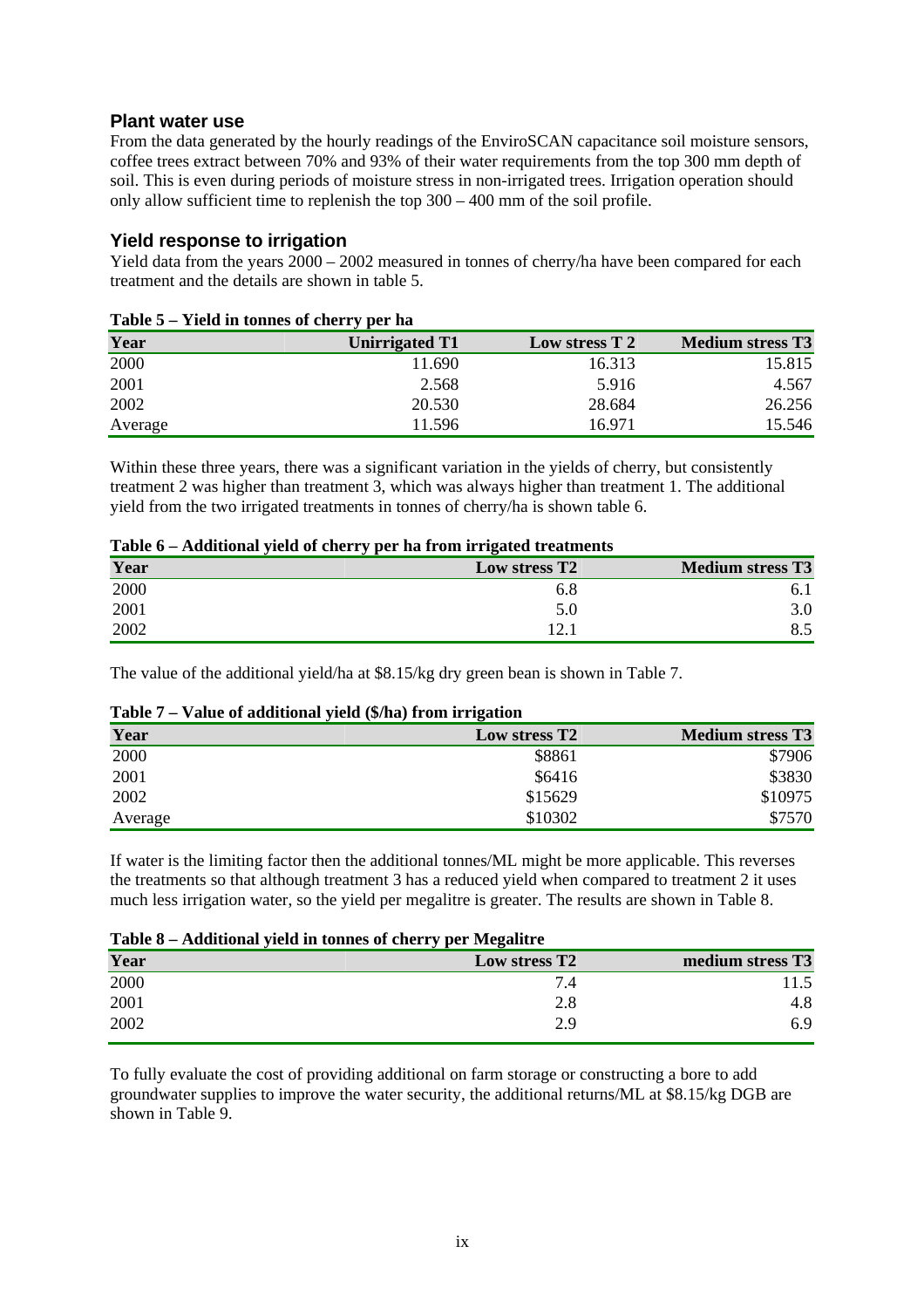| Year | Low stress T <sub>2</sub> | <b>Medium stress T3</b> |
|------|---------------------------|-------------------------|
| 2000 | \$9,631                   | \$14,880                |
| 2001 | \$3,662                   | \$6,177                 |
| 2002 | \$3,803                   | \$8,923                 |

#### **Table 9 – Additional returns (\$/ML) for irrigated treatments**

## **Bean quality**

Bean size and cupping quality were compared for each year that irrigation was applied.

#### *Bean size*

Year 2000 showed an 18% increase in size 18 bean for both the irrigation treatments when compared to the non irrigated treatment. In 2002 the comparison in bean size difference was insignificant.

#### *Cupping quality*

Over the period of the project an independent professional panel blind tasted each harvest. There was no significant difference in the cupping quality between the treatments.

Typical results as per the 2002 harvest as assessed under internationally recognised SCAA cupping form were:

- The non irrigated scored 69 –"*low acidity and mild smoky flavour and thin body"*
- The low stress irrigated treatment scored 73 –*" dull bakey aroma, nice acidity, sour, green apple flavour"*
- The medium stress irrigated treatment scored 75.5 *" faint but sweet aroma, juicy, citrus flavour. Ok body."*

## **Irrigation management**

Unlike the climate of North Queensland coffee producing area, with its defined dry season which is favourable for managing flowering, rainfall events at both sites during the trial period showed conclusively that a defined dry season with little or no rainfall couldn't be relied upon in the subtropics. As a consequence flowering cannot be manipulated with irrigation in this region. A *publication "Best Management Guidelines for Irrigation of Coffee in the Sub-Tropics***"** is currently being prepared.

Drip irrigation of the trees at each site only provided water to between 19% and 21% of the total plantation area of the trees. The bulk of the roots are under water stress in a similar way to the nonirrigated treatments and flower blossoming was only triggered by rainfall, regardless of the water status of a small proportion of the root area. This means that irrigation to keep the trees healthy during crop development and ripening will have little effect on the blossoming pattern for next year's crop.

To achieve maximum yield irrigation should be available throughout the year and water provided when soil moisture in the top 300 – 400 mm profile reaches 50% of the readily available water supply for this section of the profile.

If water is limited then trees can be dried out to 100% of the readily available water supply in the top 300 – 400 mm of the soil profile with some reduction in yield but no change in quality or bean size.

Single row driplines with dripper spacings that provide a continuous wetted strip along the row with either 1.6 or 2.3 litre/hour dripper discharge will allow the trees to extract sufficient water to meet their requirements.

As coffee trees in full sun are gross feeders' fertigation is strongly recommended to provide adequate nutrition throughout the growing season to also assist in greater stomatal opening to provide additional photosynthesis. Even during 'the wet season' fertiliser can still be applied at higher concentrations in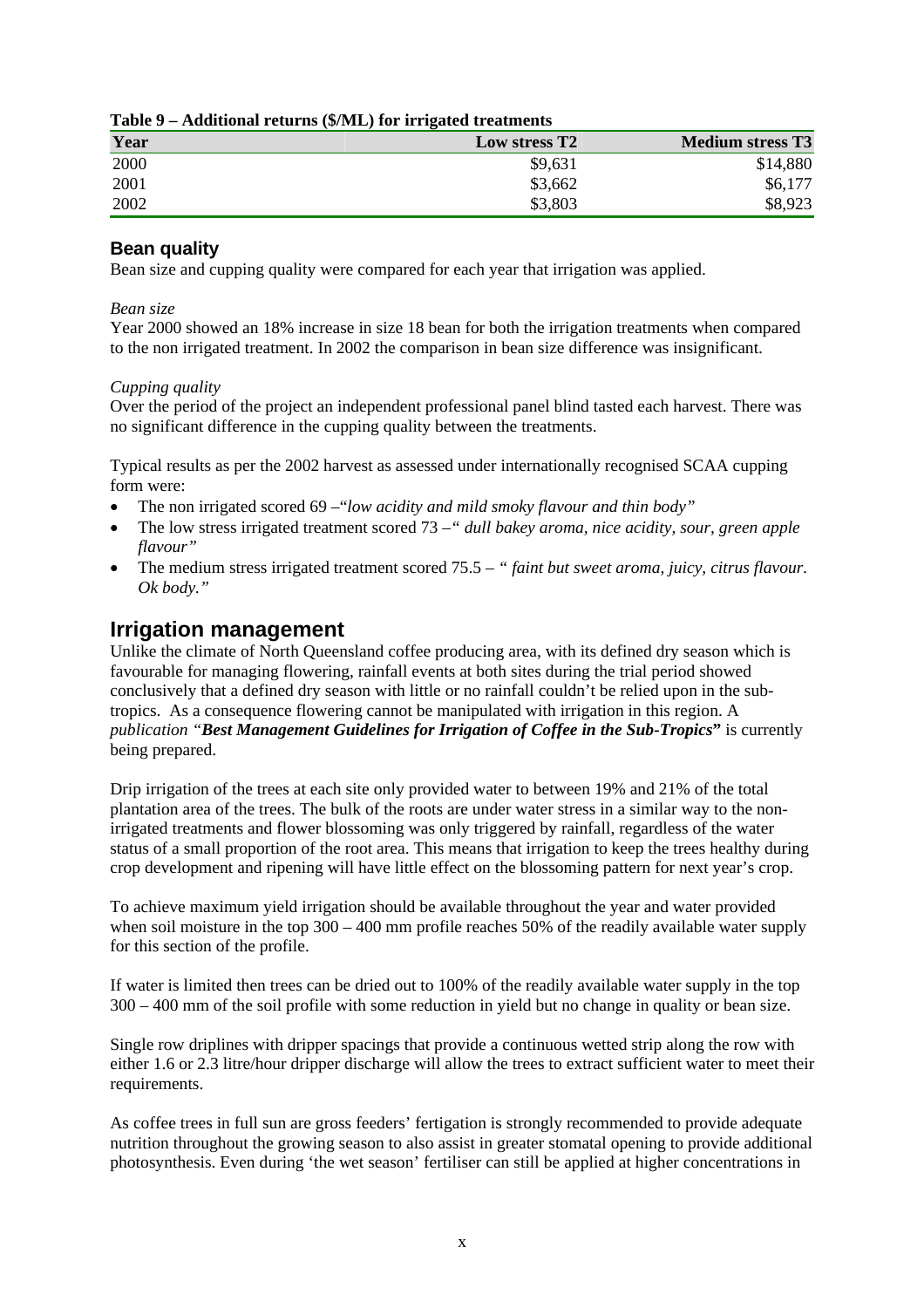short irrigations to meet nutritional needs and minimise any nutrient leaching caused by excessive rainfall events.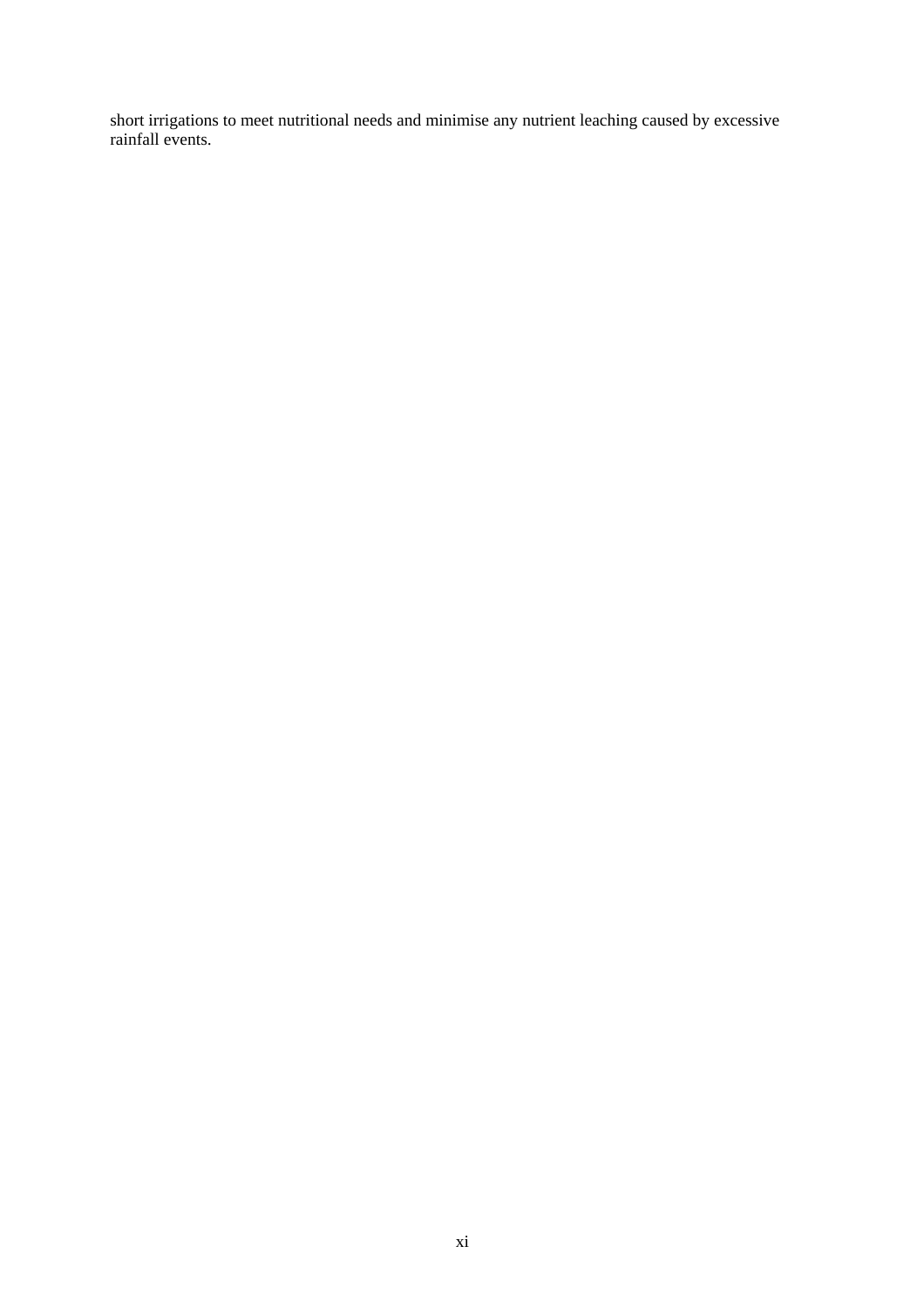# **1. Introduction**

# **1.1 Background**

Consistent high yields and high bean quality are essential to the viability of the coffee industry in Australia. The sub-tropic region of Eastern Australia produces distinctive cup quality and superior bean size that is readily marketable throughout the world.

Rainfall variability and distribution make irrigation essential to producing this quality coffee consistently. In the sub-tropics, coffee is susceptible to over bearing and subsequent die back. Water stress and inadequate nutrition predispose trees to this die back affecting yields and bean quality.

The current embargo on irrigation licenses and the introduction of the Water Reform package in NSW will limit the expansion of the coffee industry unless water is used at its optimum efficiency. As water will shortly only be available for purchase on the open market, the economic viability of the industry may be dependent on accurate information on water requirements and yield response to best management of water and nutrient.

Current suitable coffee growing areas are located in environmentally sensitive areas and the future of the industry will be determined by its low impact on this environment. This will also include hard evidence that the industry can use water efficiently and any diversions from the catchment will be kept to a minimum.

The review paper, "*The Water relations and Irrigation requirements of Coffee,"* by M.K.V.Carr (2000) details the following research needs to interpret the role that water plays in the growth and development of the coffee plant so that growers can plan and use water effectively for the production of reliable high-quality crops.

- Well-designed and managed field experiments should be conducted, over a range of typical sites, to quantify the yield responses of coffee to water.
- Adequate supporting measurements (crop, soil and prevailing weather conditions) must be taken to allow the results to be interpreted sensibly, and apply with confidence to other locations where climate and soil may be different.
- Need to develop further the understanding of the factors influencing the actual rates of water use of coffee, building on the work of Gutierrez and Meinzer (1994a) in Hawaii.
- The design and operating criteria for drip irrigation systems need to be specified with precision in order to optimise crop-yield: water use efficiencies.
- By linking the outputs from this research to a geographic information system, a method for assessing the benefits of irrigation, in crop and financial terms, could be developed and used to justify investments in specific locations and farming systems.

The research referenced in this review paper has been used in this report to both highlight previous findings and examine how they compare to the finding of this project.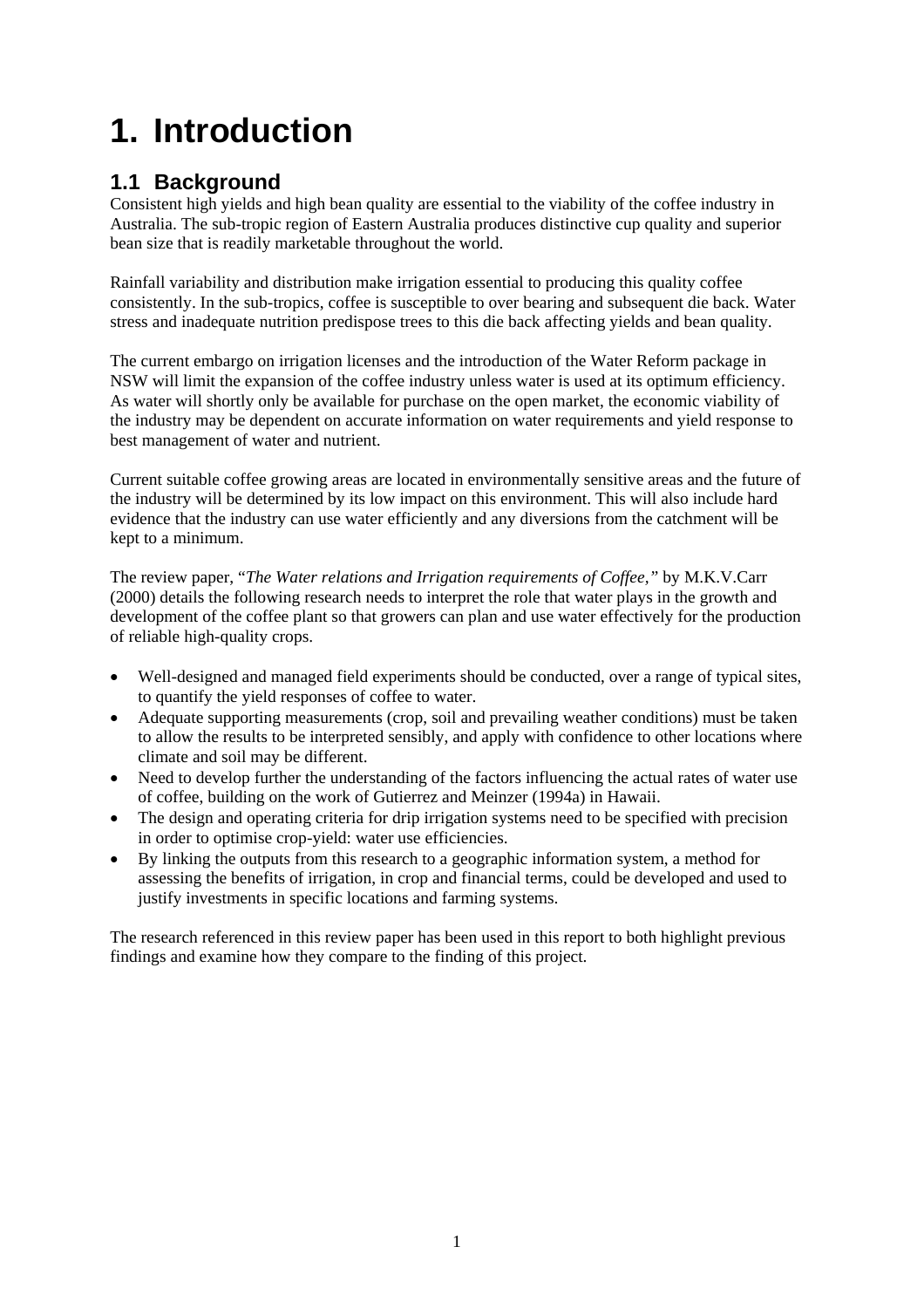# **2. Objectives**

- Determine optimum water requirements to grow quality coffee in the sub-tropics
- Investigate the relationship between water and the phenological cycle
- Establish design criteria for irrigation and storage systems
- Develop a best management system for coffee irrigation to achieve quality production with minimum environmental impact
- Increase the viability of coffee growing in Australia as an export and import replacement industry with limited available water resources.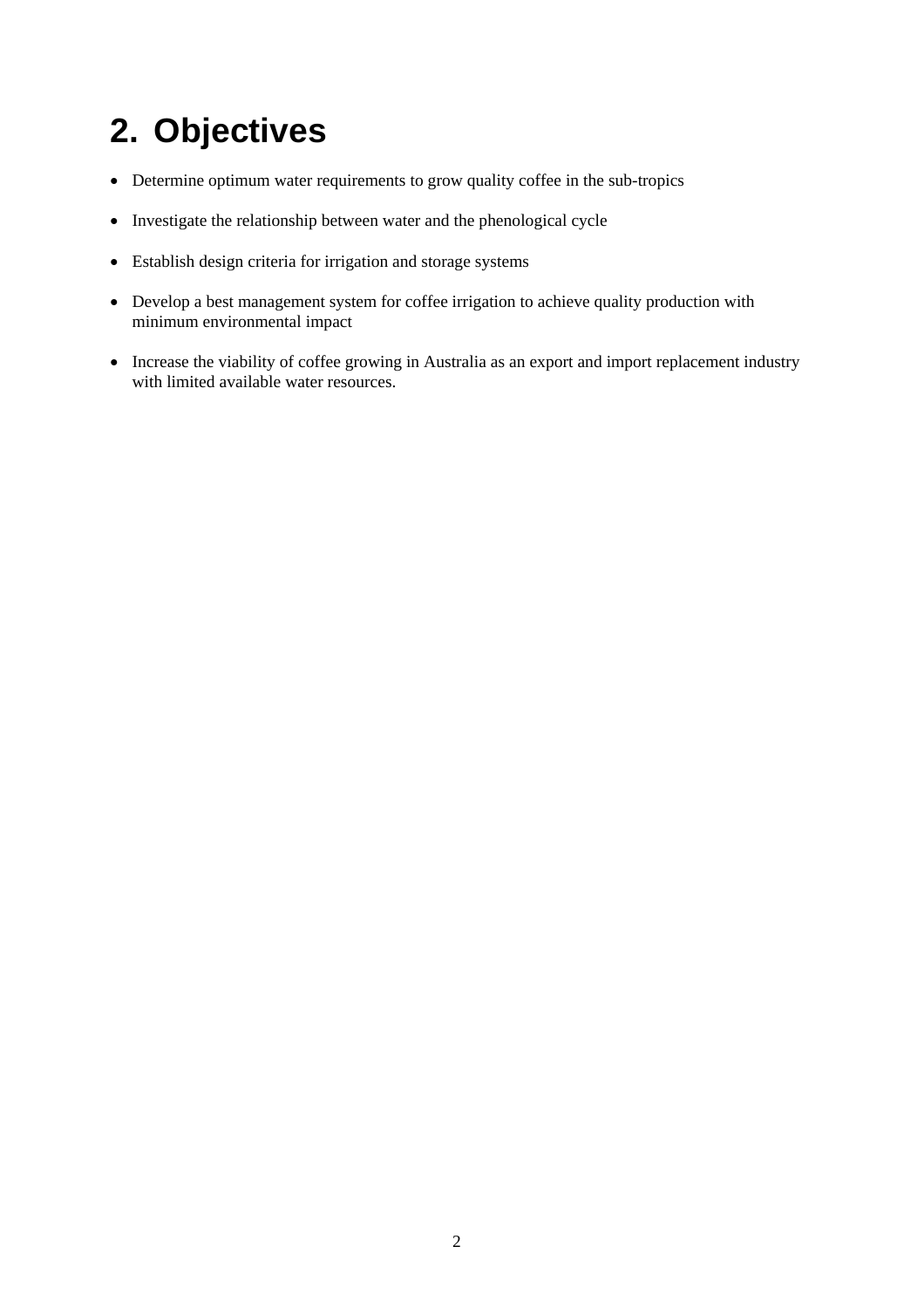# **3. Methodology**

## **3.1 Newrybar site**

The trial area was set out in existing 5 year old coffee trees that were suffering some dieback in the top third of the canopy. The tree spacing was 0.9 m x 3.75 which provides a tree density of 2963 trees per ha. The variety is K7 a cultivar from Muhoroni, Kenya, which has a spreading habit with drooping primaries with copper coloured terminal leaves. Three treatments were employed as follows:

| Treatment 1 | unirrigated trees.                                                                       |
|-------------|------------------------------------------------------------------------------------------|
| Treatment 2 | irrigated to maintain soil moisture level half way between field capacity and refill     |
|             | point in the top fibrous root system.                                                    |
| Treatment 3 | irrigated to maintain soil moisture level between field capacity and refill point in the |
|             | top fibrous root system.                                                                 |

| <b>Row</b> |                  |    |       |
|------------|------------------|----|-------|
|            | т                | ፐገ | ፐገ    |
|            | T <sub>2</sub>   | T1 | $T^2$ |
|            | T <sub>2</sub>   | ፐ3 | T1    |
|            | T <sub>3</sub>   | ፐነ | T     |
|            | $\mathbf{T}^{*}$ | ፐ3 | T     |
|            | $T^2$            | m٨ | m     |

The layout of the randomised block design for the three treatments, replicated six times as follows:

EnviroSCAN tubes were located under marked trees in the first treatment area of each row, providing two-tubes per treatment. Capacitance sensors to measure soil moisture levels were located at 10, 20, 30, 50 and 80 cms depths in each tube.

Yield data was collected from 36 trees comprising the middle two marked trees per 6 tree plot.

An automatic weather station was located adjacent to the trial site recording hourly the air temperature, solar radiation, rainfall, wind and humidity. Daily recording settings were from midnight to midnight to align with the EnviroSCAN data. The data from these sensors are used to automatically calculate Eto using the Penman-Monteith equation as detailed in FAO 56 (1998).

## **3.1.1 Irrigation system**

The irrigated plots are watered with a single line drip irigation system using Netafim RAM pressure compensated dripline with a drip rate of 1.6 litres/hour with drippers spaced at 30 cms. The system was measured to apply an average of 1.6 l/hr at a coefficient of uniformity of 93%.

Automatic solenoid valves separately controlled each treatment.

The wetted width of the drip line at a depth of 300 mm was 710 mm continuous along the tree row. This produced an application rate of 7.5 mm/hour and wet 19% of the area (row spacing 3.75m).

## **3.1.2 Soil moisture settings**

Each EnviroSCAN tube sensors at 10,20 and 30 cm were used to determine the irrigation scheduling as the bulk of the fibrous root system was found in this section of the soil profiles. The full and refill settings were determined using the actual data collected in the first year of measurements. Details of these setting are shown at Table 10.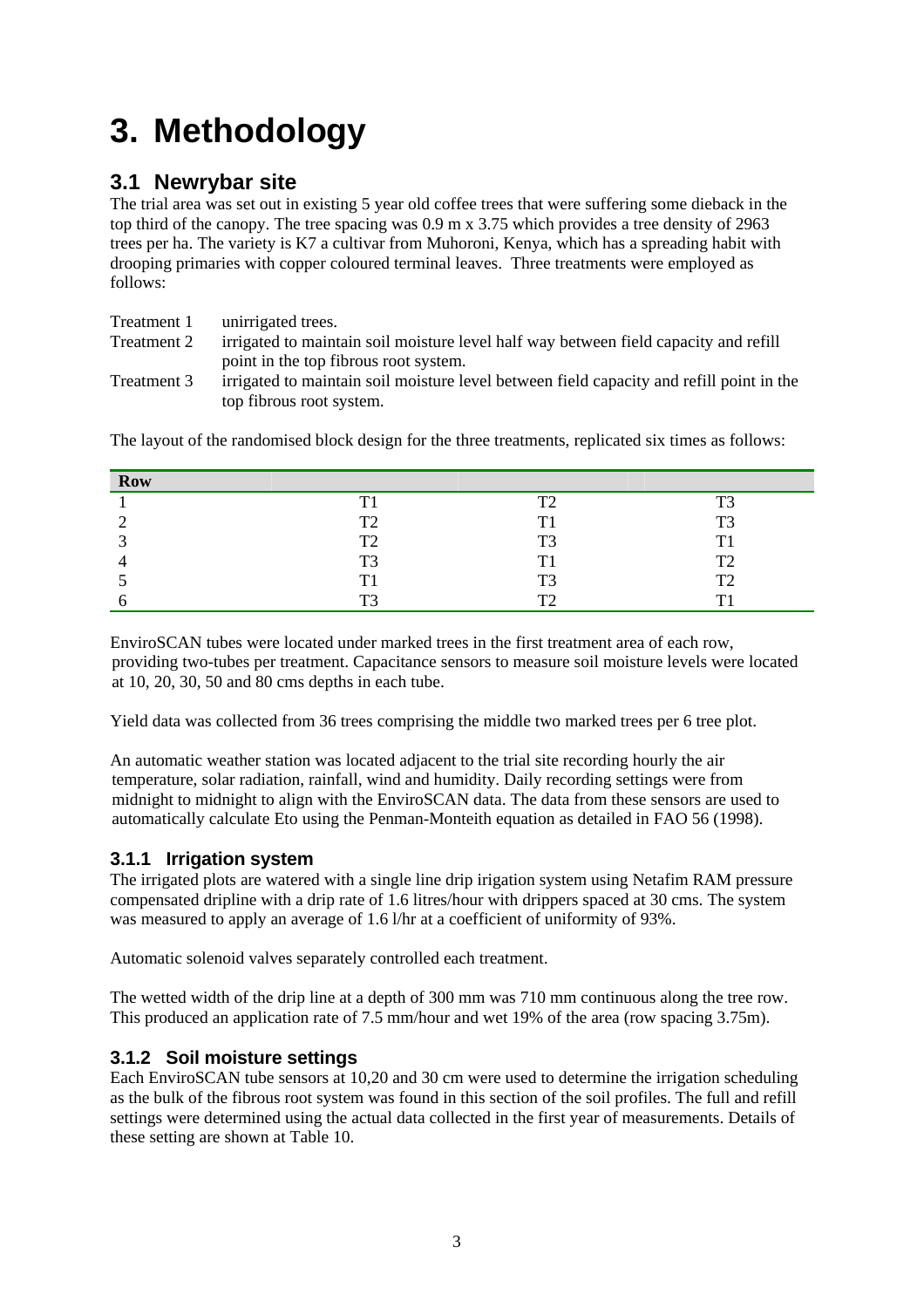| Probe &             | Depth | <b>Saturation</b> | <b>Field capacity</b> | <b>Onset of stress</b> | <b>Minimum</b> |
|---------------------|-------|-------------------|-----------------------|------------------------|----------------|
| treatment           | mm    | % moisture        | % moisture            | % moisture             | % moisture     |
| 1                   | 100   | 70                |                       |                        | 10             |
|                     | 200   | 67                | 50                    | 22                     | 21             |
| Unirrigated         | 300   | 59                |                       |                        | 17             |
| T <sub>1</sub>      | 500   | 61                | 41                    | 27                     | 23             |
|                     | 800   | 60                | 40                    | 29                     | 29             |
| $\overline{2}$      | 100   | 66                |                       |                        | 11             |
| Irrigated           | 200   | 69                | 49                    | 17                     | 13             |
| low                 | 300   | 64                |                       |                        | 16             |
| tension             | 500   | 66                | 43                    | 26                     | 23             |
| T <sub>2</sub>      | 800   | 64                | 25                    | 12                     | $10\,$         |
| $\overline{3}$      | 100   | 79                |                       |                        | 16             |
| Irrigated           | 200   | 68                | 60                    | 23                     | 21             |
| low                 | 300   | 68                |                       |                        | 16             |
| tension             | 500   | 64                | 52                    | 24                     | 19             |
| $\operatorname{T2}$ | 800   | 56                | 53                    | 27                     | 23             |
| $\overline{4}$      | 100   | 73                |                       |                        | 12             |
| Irrigated           | 200   | 70                | 47                    | 20                     | 20             |
| medium              | 300   | 68                |                       |                        | 18             |
| tension             | 500   | 66                | 54                    | 27                     | 24             |
| T <sub>3</sub>      | 800   | 65                | 51                    | 26                     | 21             |
| $\overline{5}$      | 100   | 77                |                       |                        | $\,8\,$        |
|                     | 200   | 63                | 53                    | 23                     | 13             |
| Unirrigated         | 300   | 60                |                       |                        | 16             |
| T1                  | 500   | 61                | 50                    | 35                     | 21             |
|                     | 800   | 56                | 44                    | 35                     | 34             |
| 6                   | 100   | 73                |                       |                        | 10             |
| Irrigated           | 200   | 66                | 53                    | 19                     | 18             |
| Medium              | 300   | 61                |                       |                        | 17             |
| tension             | 500   | 61                | 48                    | 31                     | 28             |
| T <sub>3</sub>      | 800   | 62                | 47                    | 29                     | 28             |

**Table 10 – Moisture level settings for EnviroSCAN tubes, Newrybar site** 

## **3.1.3 Crop coefficients (kc)**

These were determined by measuring the water used by the plants in the top 300 mm soil depth (where most of the water extraction roots reside) and dividing this by the calculated Eto, where rainfall is the main contributor to soil moisture. Where the drip irrigation system is only meeting plant water needs then the kc have been adjusted to take into account the root water extraction from a reduced wetted volume.

## **3.1.4 Yield determination**

Various techniques for estimating yield were assessed against hand picking, but none proved reliable enough to give accurate results.

Prime cherry was harvested by hand (with up to 5 picks/season) from the 36 marked trees. These were wet processed using pectalytic enzymes, washed and sun dried to parchment then hulled to Dry Green Bean. Dry Green Bean samples were forwarded to independent professional taste panels for testing 3 months after final harvest.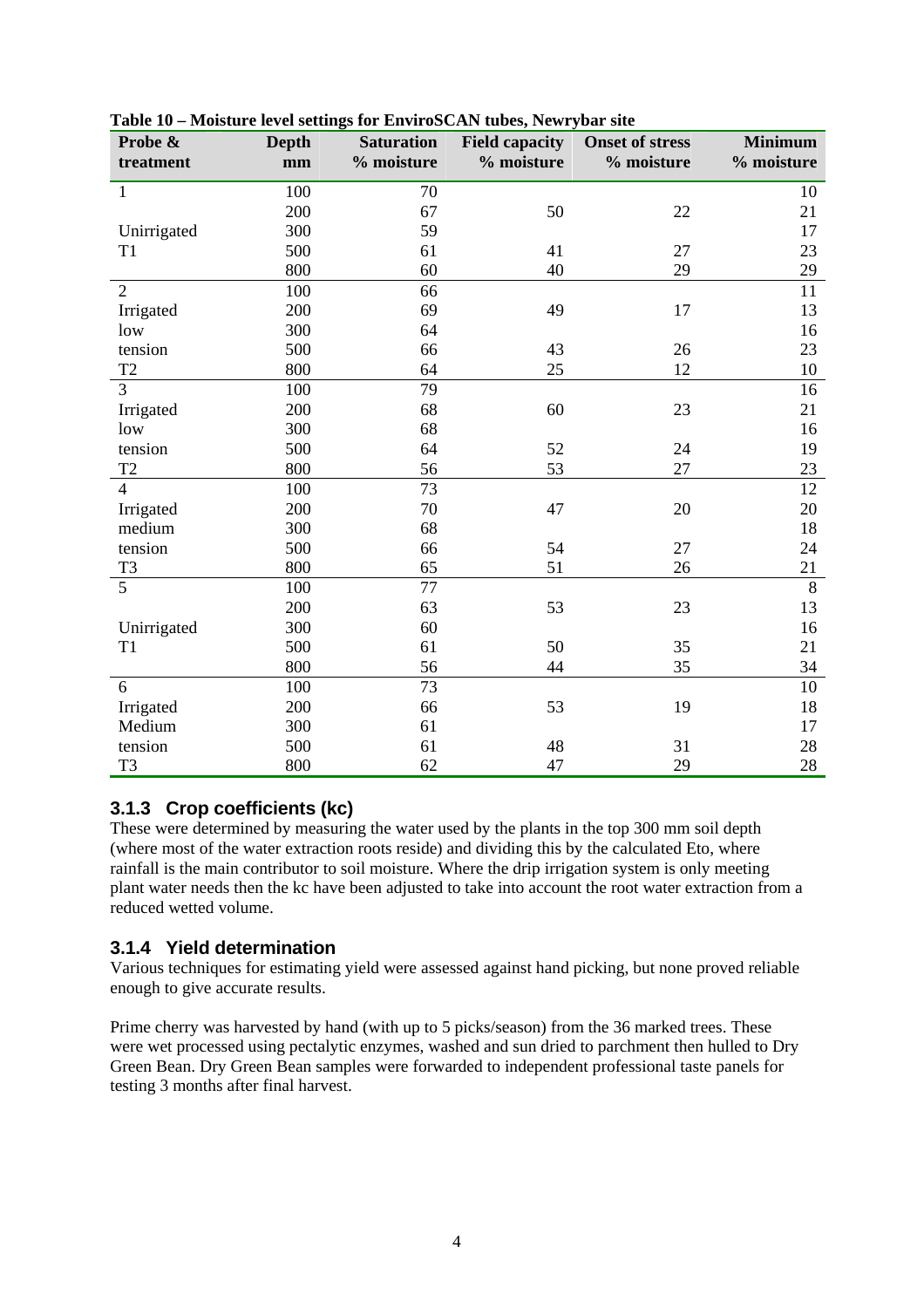## **3.2 Mountain Top site**

This trial area was set out in a newly planted area in two locations on two different soil types and slope aspects with two irrigation treatments to be employed after the establishment period of three years. During this establishment period (2000 – 2002) all trees were irrigated under one treatment which maintained adequate soil moisture during this whole period.

The western plot site has a north- easterly aspect with a dark brown to black clay loam soil over a medium clay underlined by fine sandy clay loam and weathered sandstone.

The eastern plot site has a north- westerly aspect with a dark red-brown clay loam soil over a light to medium clay red to purple in colour underlined by red clays of volcanic origin.

The tree spacing was 0.9 m x 3.75 which provides a tree density of 2963 trees per ha. The variety is K7.

| X           | $\mathbf X$ | $\mathbf X$ | $\mathbf X$  | $\mathbf X$  | $\mathbf X$ | $\mathbf X$ | $\mathbf{X}$ | $\mathbf{X}$ | $\mathbf X$ |
|-------------|-------------|-------------|--------------|--------------|-------------|-------------|--------------|--------------|-------------|
| A           | A           | A           | A            | A            | A           | A           | A            | A            | A           |
| $\mathbf X$ | $\mathbf X$ | $\mathbf X$ | $\mathbf X$  | $\mathbf X$  | $\mathbf X$ | $\mathbf X$ | $\mathbf X$  | $\mathbf{X}$ | $\mathbf X$ |
| $\mathbf X$ | $\mathbf X$ | $\mathbf X$ | $\mathbf X$  | $\mathbf X$  | $\mathbf X$ | $\mathbf X$ | $\mathbf X$  | $\mathbf X$  | $\mathbf X$ |
| B           | B           | B           | $\, {\bf B}$ | B            | B o         | B           | B            | B            | B           |
| $\mathbf X$ | $\mathbf X$ | $\mathbf X$ | $\mathbf X$  | $\mathbf X$  | $\mathbf X$ | $\mathbf X$ | $\mathbf X$  | $\mathbf X$  | $\mathbf X$ |
| $\mathbf X$ | $\mathbf X$ | $\mathbf X$ | $\mathbf X$  | $\mathbf X$  | $\mathbf X$ | $\mathbf X$ | $\mathbf X$  | $\mathbf X$  | X           |
| B           | B           | B           | B            | B            | B o         | B           | B            | B            | $\bf{B}$    |
| $\mathbf X$ | $\mathbf X$ | $\mathbf X$ | $\mathbf X$  | $\mathbf X$  | $\mathbf X$ | $\mathbf X$ | $\mathbf X$  | $\mathbf X$  | $\mathbf X$ |
| $\mathbf X$ | $\mathbf X$ | $\mathbf X$ | $\mathbf X$  | $\mathbf X$  | $\mathbf X$ | $\mathbf X$ | $\mathbf X$  | $\mathbf X$  | $\mathbf X$ |
| A           | A           | A           | A            | A            | A o         | A           | A            | A            | A           |
| $\mathbf X$ | $\mathbf X$ | $\mathbf X$ | $\mathbf X$  | $\mathbf X$  | $\mathbf X$ | $\mathbf X$ | $\mathbf X$  | $\mathbf{X}$ | $\mathbf X$ |
| $\mathbf X$ | $\mathbf X$ | $\mathbf X$ | $\mathbf X$  | $\mathbf X$  | $\mathbf X$ | $\mathbf X$ | $\mathbf X$  | $\mathbf X$  | $\mathbf X$ |
| A           | A           | A           | $\mathbf{A}$ | A            | A o         | A           | A            | A            | A           |
| $\mathbf X$ | $\mathbf X$ | $\mathbf X$ | $\mathbf X$  | $\mathbf X$  | $\mathbf X$ | $\mathbf X$ | $\mathbf X$  | $\mathbf X$  | $\mathbf X$ |
| $\mathbf X$ | $\mathbf X$ | $\mathbf X$ | $\mathbf X$  | $\mathbf{X}$ | $\mathbf X$ | $\mathbf X$ | $\mathbf X$  | $\mathbf X$  | X           |
| B           | B           | B           | B            | B            | B           | B           | B            | B            | $\bf{B}$    |
| $\mathbf X$ | $\mathbf X$ | $\mathbf X$ | $\mathbf X$  | $\mathbf X$  | $\mathbf X$ | $\mathbf X$ | $\mathbf X$  | $\mathbf X$  | $\mathbf X$ |

The block designs were the same for each plot site as follows:

Tree codes 'A' or 'B' are measured trees while trees coded as 'x' are buffers 'o' EnviroSCAN tubes.

Eight EnviroSCAN tubes were located under the sixth tree in the two middle A and B treatments (ie four tubes/site). Moisture sensors were located at 10,20,30 and 50 cms depths in each tube.

Yield data was collected from the first crop in 2002 when the trees were 2½ years old.

An automatic weather station was also located adjacent to the eastern trial site recording hourly the air temperature, solar radiation, rainfall, wind and humidity. Daily recording settings were from midnight to midnight to align with the EnviroSCAN data. The data from these sensors are used to automatically calculate Eto using the Penman-Monteith equation as detailed in FAO 56 (1998).

### **3.2.1 Irrigation system**

The plots are watered with a single line drip irrigation system using Netafim Dripmaster pressure compensated dripline with a drip rate of 2.3 l/hour with drippers spaced at 40 cms. The drippers were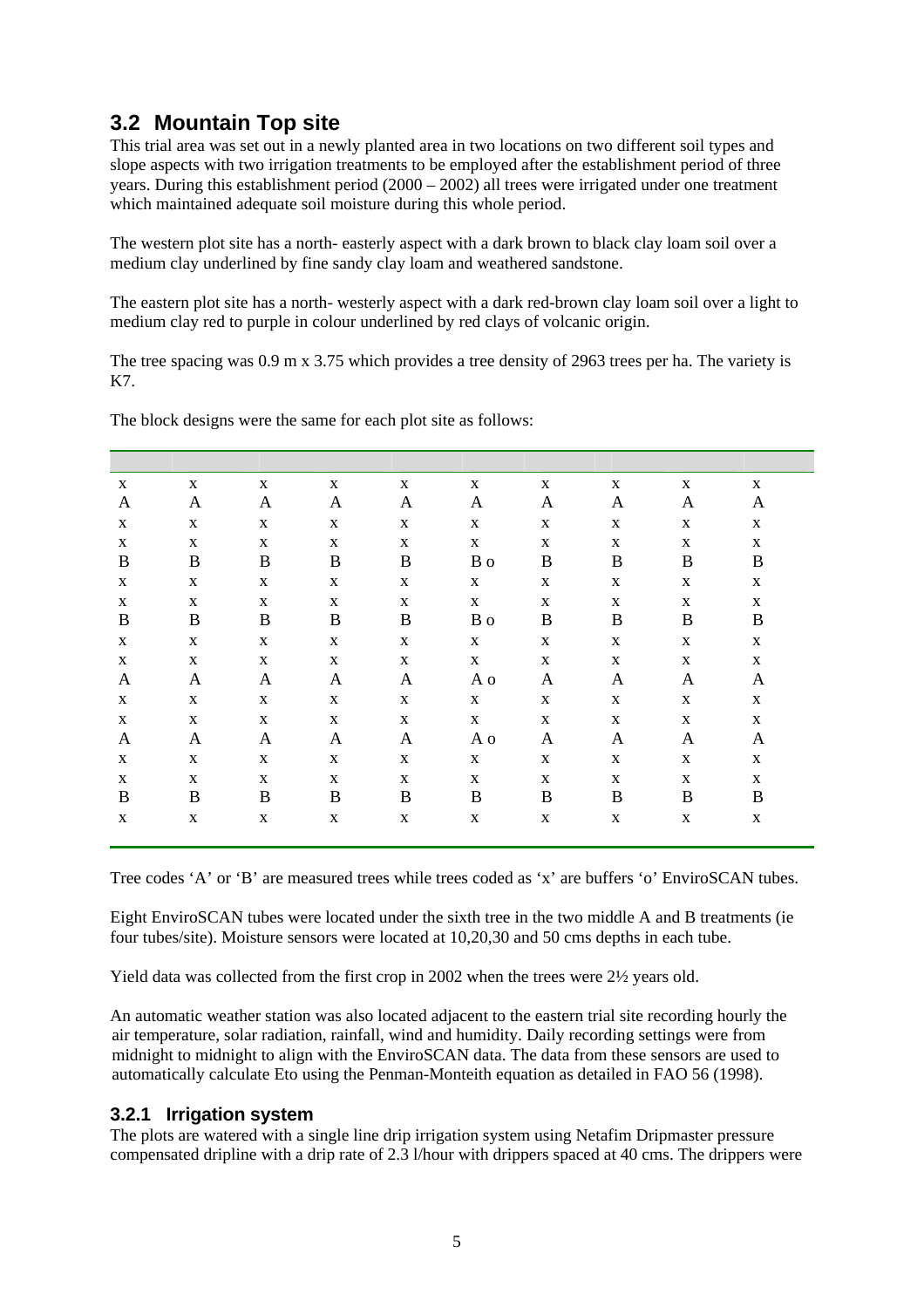measured and produced an average drip rate over the range of 2.3 l/hr at a Coefficient of Uniformity (Cu) of 96% to 2.1 l/hr at a Cu of 90%.

The wetted width of the 2.3-l/hr-drip line at 400-mm depth was 800 mm, at both plot sites, continuous along the tree row. This produced an application rate of 7.2 mm/hour and wet 21% of the area (row spacing 3.75m).

## **3.2.2 Soil moisture settings**

After the trees were established, irrigation was applied at 45minute applications to effectively replace water in the 0 - 300-mm depth. This produced some drainage below the effective root zone and was later reduced to 30-minute applications. In summer these applications were daily representing a 3.6mm water application to 50% of the effective root zone. In January 2002 there were 25 irrigations, which indicates a total of 90mm was applied to these two-year-old trees. This represents a monthly application of 0.19 ML/ha.

## **3.2.3 Yield determination**

All trees received the same irrigation treatment (low stress) in the first block planted in March 2000. In September 2002 preliminary yield data was collected to assess average yields and bean quality for 2½-year-old trees. Commercial yields are not expected from trees under 3 years of age.

**Harvest on 24th September 2002 –** A row of trees was selected at random adjacent to the EnviroSCAN logger station to be representative of the block. Twenty-five consecutive trees were selected in a single row selected at random. Cherry was fully ripe on all trees. Of the 25 sample trees, 10 (40%) were assessed as high yielding, 10 (40%) as low to medium yield and 5 (20%) had no crop. Two trees were again selected, one from the high yield group and one from the low to medium yield group. All cherry was strip picked from each tree.

Results - The tree from the high yield group produced 1.861 kg of cherry

 The tree from the low to medium yield group produced 0.219 kg of cherry Average yield was calculated as follows: -

1.861 x 10 trees  $= 18.61 \text{ kg}$ <br>0.291 x 10 trees  $= 2.19 \text{ kg}$  $0.291 \times 10$  trees Total yield  $= 20.8 \text{ kg}$ Ave yield from  $25$  trees  $= 20.8$  25  $= 0.83$  kg cherry/tree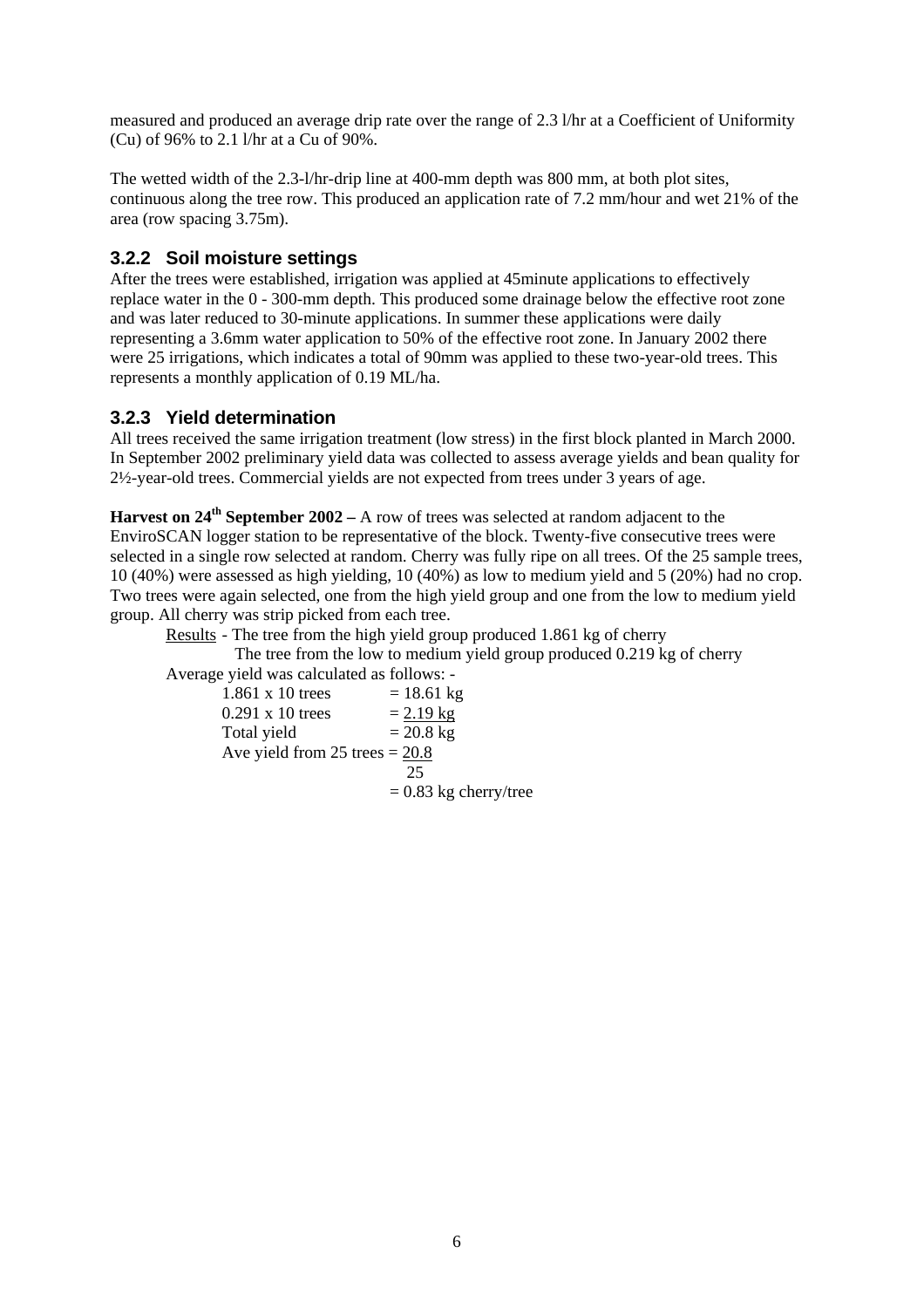# **4. Detailed Results and Discussion**

## **4.1 Coffee's natural climate**

The centre of origin of *Coffee arabica* L. is considered to be the cool, shady environment in the understorey of forests in the Ethiopian highland. At these latitudes  $(6-9^0N)$  and altitudes  $(1600 -$ 2000 m asl) the mean average air temperature is in the range  $15{\text -}20^0$ C, the annual rainfall is 1600-2000 mm and there is a single dry season lasting three to four months (Carr 2000).

## **4.1.1 Climate of trial sites**

*Newrybar site* 

Located at latitude  $28^{\circ}$  44'S at an elevation of 140-m asl, 7 km west of coastline. The mean average air temperatures is 18.6<sup>o</sup>C and the annual rainfall varied between  $1367 - 2993$  mm during the trial period with lower monthly rainfall generally between July and October.

### *Mountain Top site*

Located at latitude  $28^{\circ}$  20'S at an elevation of 290 m asl, 43 km west of the coastline. The mean average air temperature is 17.9 $\rm{^0C}$  and the annual rainfall varied between 965 and 2113 mm with lower monthly rainfall generally between July and November.

## **4.1.2 Temperature ranges**

The coffee plant is an evergreen and leaves are produced throughout the year at rates that are dependent on temperature and water availability, but are shed during periods of drought. (Carr 2000) Temperatures below 12<sup>°</sup>C for long periods inhibit growth and development and above  $24$ <sup>°</sup>C, net photosynthesis begins to decrease and is negligible at 340 C. (Nunes *et al., 1968).* Prolonged exposure to high temperatures (c.  $30^0$ C) accelerates leaf loss and induces a general decline in tree health (Drinnan and Menzel, 1995).

The temperature distribution at the trial sites over last two years was:

### **Table 11 – Temperature distribution Newrybar site**

| Year                          | 2001  | 2002  |
|-------------------------------|-------|-------|
| % > $12^{\circ}C$             | 8.9%  | 9.9%  |
| % $12^{\circ}C - 24^{\circ}C$ | 80.7% | 78%   |
| % $24^{\circ}C - 30^{\circ}C$ | 10%   | 11.6% |
| % $30^{\circ}C - 34^{\circ}C$ | 0.3%  | 0.4%  |
| % > $34^{\circ}$ C            | 0.1%  | 0.1%  |

|                               | $1400$ $14-1000$ and $000$ and $000$ and $000$ and $1000$ and $1000$ and $1000$ and $1000$ |      |  |  |
|-------------------------------|--------------------------------------------------------------------------------------------|------|--|--|
| Year                          | 2001                                                                                       | 2002 |  |  |
| % > $12^{\circ}C$             | 4.4%                                                                                       | 10%  |  |  |
| % $12^{\circ}C - 24^{\circ}C$ | 70.2%                                                                                      | 59%  |  |  |
| % $24^{\circ}C - 30^{\circ}C$ | 18%                                                                                        | 23%  |  |  |
| % $30^{\circ}C - 34^{\circ}C$ | 4.4%                                                                                       | 6%   |  |  |
| % > $34^{\circ}$ C            | 3%                                                                                         | 2%   |  |  |

### **Table 12 – Temperature distribution Mountain Top site**

Temperature charts for both sites and all years are shown in appendix.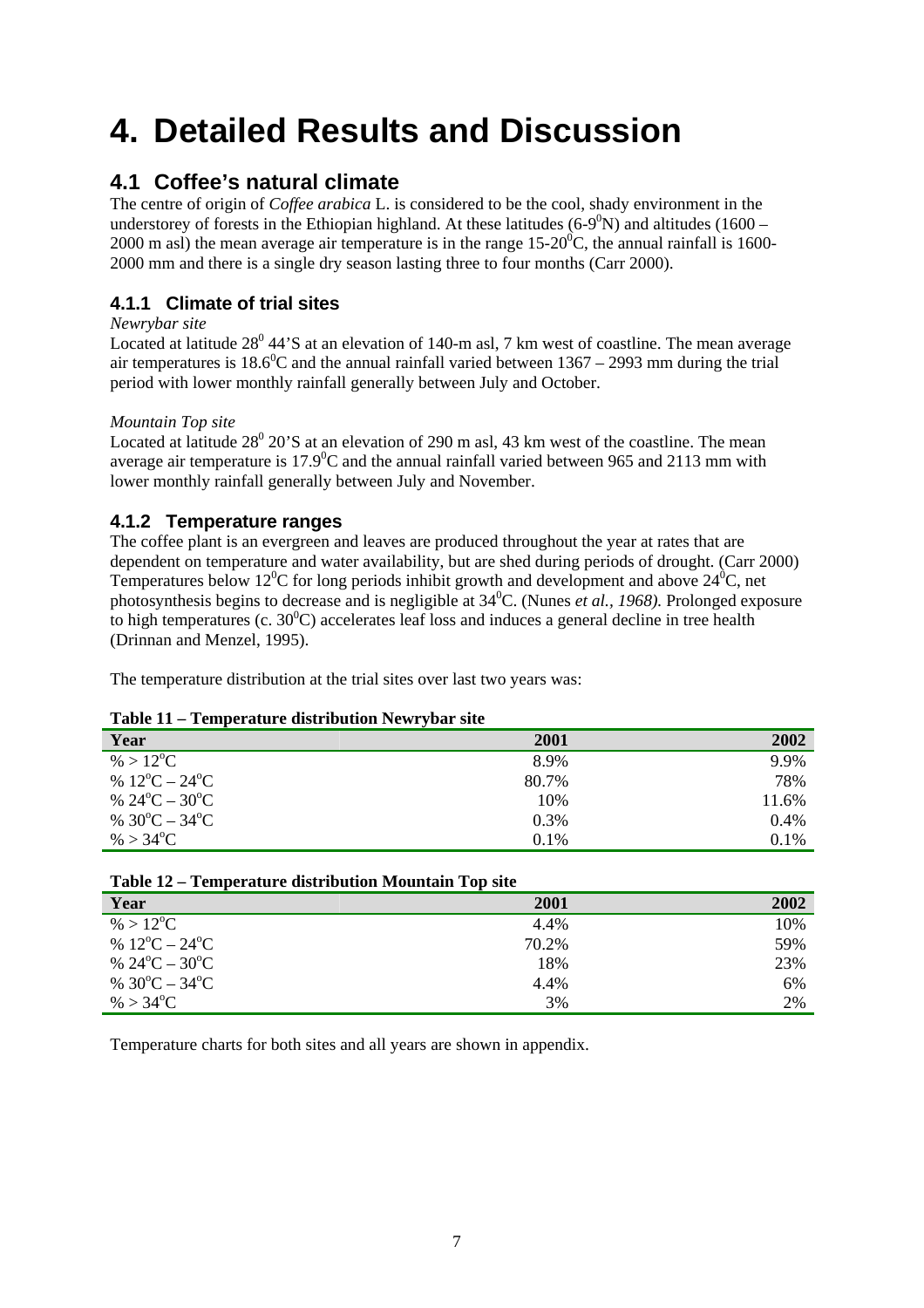# **4.2 Phenological cycle**

Generally in non-equatorial areas flower and fruit development are phased to maximise the likelihood that the fruit will expand during the rains and after a flush of new leaves. Hence floral initiation occurs during the cool, dry winter period; the flowers then remain dormant during the dry season and blossom after the first showers that invariably precede the main rains. The 'pinhead' fruits remain dormant before expanding after the beginning of the rains by which time the new flush of leaves, triggered by the same 'blossom' showers, have expanded. Intense rainfall throughout the year (without a dry season) can lead to scattered harvests and low yields (Cannell, 1985).

The following field observations were made over the course of the project:

| 4.2.1<br>1998            | <b>Newrybar site</b>                                                                                                                                                                                                                                                                                                                                                                                                                                                                                                                               |
|--------------------------|----------------------------------------------------------------------------------------------------------------------------------------------------------------------------------------------------------------------------------------------------------------------------------------------------------------------------------------------------------------------------------------------------------------------------------------------------------------------------------------------------------------------------------------------------|
| <b>Tree health</b>       | Trees were in a relatively poor state of nutrition at the start of the trial. This was<br>evidenced by premature die-back of laterals. Significant leaf loss occurred in August<br>1998 through wind. Recovery of new leaf and shoot growth was poor, due to late<br>maturity of the crop and the poor nutritional status of the trees. Following leaf<br>analysis an improved nutritional program was initiated in 1999.                                                                                                                          |
| Crop                     | Very late harvest $8^{th}$ October, $6^{th}$ November and $11^{th}$ December (6 weeks later than<br>normal). The delayed ripening was probably due to very cool spring and early<br>summer (1997/98).                                                                                                                                                                                                                                                                                                                                              |
| <b>Flowering</b>         | Blossoming triggered February 1998. This late flowering appears to have delayed<br>the maturity of cherry and suppressed flower initiation for 1999.                                                                                                                                                                                                                                                                                                                                                                                               |
| 1999                     |                                                                                                                                                                                                                                                                                                                                                                                                                                                                                                                                                    |
| <b>Tree health</b>       | A wet year with a record number of wet days (2994 mm over 195 days). Trees<br>recovered from die-back with improved nutrition program, lighter crop load and<br>adequate soil moisture. Biennial bearing is evident sporadically throughout the<br>block. Trees with a heavy 1999 crop are generally sparse in leaf growth and<br>flowering, while trees that cropped lightly in 1999 and flowering heavier and have<br>good leaf cover.                                                                                                           |
| Crop<br><b>Flowering</b> | Two harvest periods (17 <sup>th</sup> , 20 <sup>th</sup> 23 <sup>rd</sup> September and 25 <sup>th</sup> , 26 <sup>th</sup> October).<br>Moderate blossoming on 20th December triggered by rainfall on 10 <sup>th</sup> and 11 <sup>th</sup><br>December, light flowering on 28 <sup>th</sup> December from rainfall on 18 <sup>th</sup> December, heavy<br>flowering on $21st$ January 2000 triggered by 45 mm rainfall on $12th$ January 2000<br>(this is a very late flowering).                                                                |
| 2000                     |                                                                                                                                                                                                                                                                                                                                                                                                                                                                                                                                                    |
| <b>Tree health</b>       | Non-irrigated trees were under moisture stress from $4th$ September to $25th$ October<br>while still carrying a crop load. The trees in both irrigated treatments showed a better<br>shoot and leaf recovery from significant leaf loss over the whole block in<br>October/November. The leaf loss could have been caused by heavy crop load while<br>under stress, very late flowering (21 <sup>st</sup> January, 2000), crop maturing during peak<br>stress period (October/November) or strong winds during peak stress period.                 |
| Crop                     | Three harvest on $12^{th}$ September, $10^{th}$ October and $7^{th}$ November. This seems to<br>correspond to the three main blossoming events in the previous spring/summer.                                                                                                                                                                                                                                                                                                                                                                      |
| <b>Flowering</b>         | No significant blossoming occurred during 2000 spring as plants were under heavy<br>crop despite good falls of rain on 12 <sup>th</sup> October. This rainfall event triggered a major<br>flowering on the same variety in the Tweed district, which had been completely<br>harvested in September. Light blossoming occurred on 1 <sup>st</sup> December from rainfall on<br>21 <sup>st</sup> November mainly on top of trees. A further light and sporadic flowering on 20th<br>December was triggered by rainfall on 10 <sup>th</sup> December. |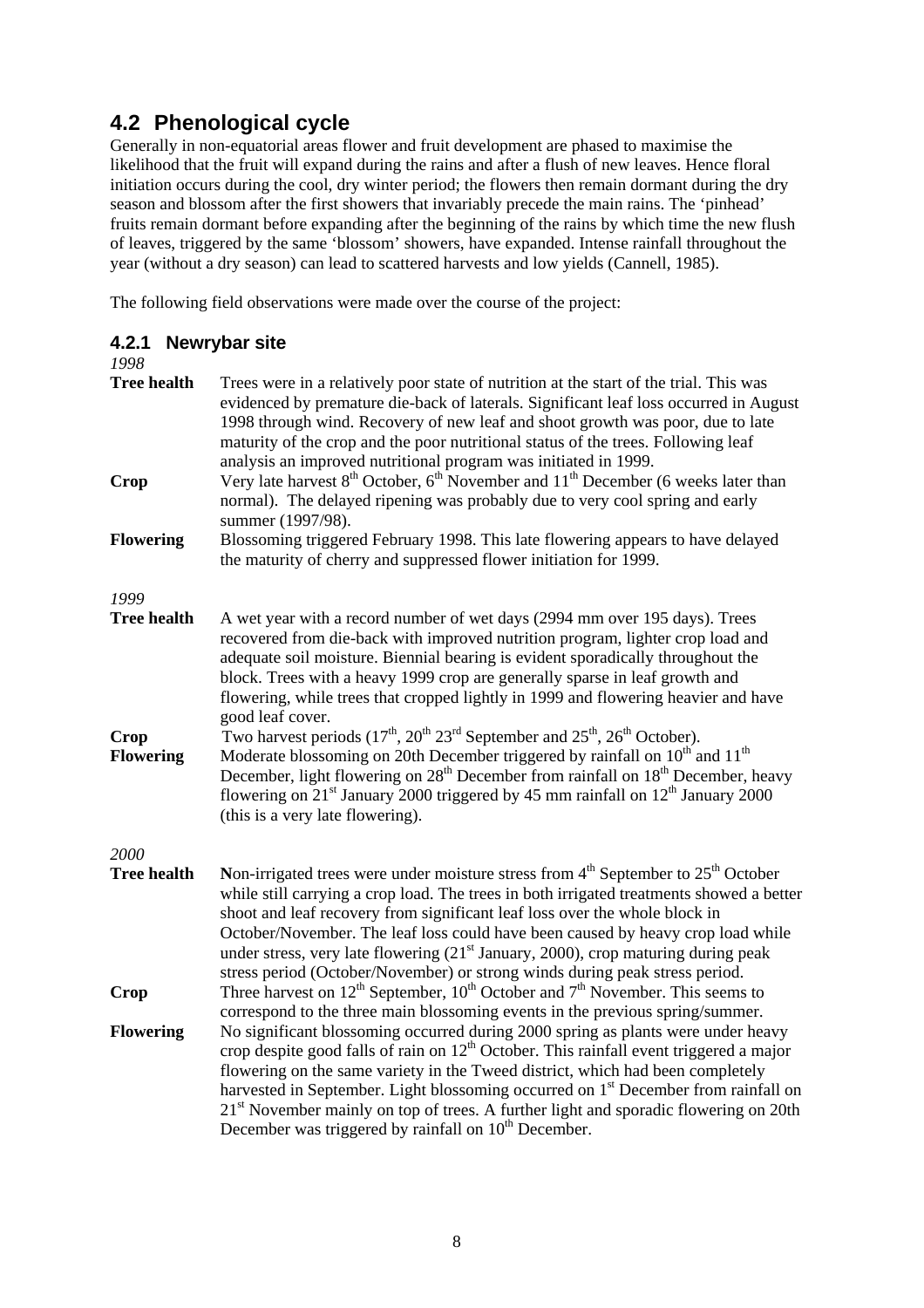#### *2001*

| <b>Tree health</b> | All trees were well leafed and healthy. Non-irrigated trees were moisture stressed for<br>short periods in October and November with some relief obtained by storm events in                                                                                                                                                                                                                                                                                                                                                                                                                                                                                                                                                                                                                                          |
|--------------------|-----------------------------------------------------------------------------------------------------------------------------------------------------------------------------------------------------------------------------------------------------------------------------------------------------------------------------------------------------------------------------------------------------------------------------------------------------------------------------------------------------------------------------------------------------------------------------------------------------------------------------------------------------------------------------------------------------------------------------------------------------------------------------------------------------------------------|
|                    | October.                                                                                                                                                                                                                                                                                                                                                                                                                                                                                                                                                                                                                                                                                                                                                                                                              |
| Crop               | There was a very light crop harvested over an extended period caused by poor<br>flowering at the end of 2000. Harvest dates were $3^{rd}$ July, $11^{th}$ September, $9^{Th}$<br>October and 13 <sup>th</sup> November.                                                                                                                                                                                                                                                                                                                                                                                                                                                                                                                                                                                               |
| <b>Flowering</b>   | Early light blossoming on $8th$ October was triggered by rainfall on $22nd$ September on<br>laterals not carrying crop. Good blossoming on tops of trees and moderate<br>blossoming occurred through to ground level on 29 <sup>th</sup> October that was triggered by<br>rainfall on $17th$ October (many flowers still not triggered). Observations on $13th$<br>November revealed that some trees with good cherry set and buds were ready for<br>next rainfall trigger, but most trees had the top metre of tree with cherry set while the<br>flower buds on the smaller and lower laterals were still delayed. There was no<br>observed difference between treatments in the flowering behaviour. A further<br>blossoming was observed on $7th$ December triggered by rainfall on $26th$ and $27th$<br>November. |
| 2002               |                                                                                                                                                                                                                                                                                                                                                                                                                                                                                                                                                                                                                                                                                                                                                                                                                       |
| <b>Tree health</b> | Trees of all treatments were healthy throughout the year with full leaf cover despite<br>excessive heat conditions in January. Heat stress symptoms of wavy leaf margins<br>and leaf droop were evident on the non-irrigated trees which were moisture stressed<br>from Mid December 2001 to the end of January 2002.                                                                                                                                                                                                                                                                                                                                                                                                                                                                                                 |
| Crop               | A heavy crop was harvested over five harvests on $16^{th}$ July, $13^{th}$ August, $16^{th}$ & $17^{th}$<br>September, $23rd$ and $24th$ October and $14th$ November. The main crop was harvested<br>over two dates in September and October.                                                                                                                                                                                                                                                                                                                                                                                                                                                                                                                                                                         |
| <b>Flowering</b>   | Despite the hot dry spring period where the non-irrigated plots were moisture<br>stressed from 28 <sup>th</sup> September to 16 <sup>th</sup> December, very little flower blossom was<br>present after the three rainfall events of 15 <sup>th</sup> and 30 <sup>th</sup> November and 10 <sup>th</sup> December.<br>The flowering pattern seemed more linked to the amount of leaf retained after the<br>mechanical harvester had stripped the block than the irrigation treatments. There was<br>no difference in flowering behaviour of any of the irrigation treatments as most of                                                                                                                                                                                                                               |

## the energy of the trees was probably being used to develop more leaf.

## **4.2.2 Mountain Top site**

The initial planting was in March 2000. Many of these trees were damaged by their first winter and some replants were carried out in spring when the balance of the area was planted.

The first light blossoming was observed on  $26<sup>th</sup>$  October 2000, but it was not until the following year that a substantial crop was set. In spring of 2001 there were two blossoming events. The first on  $27<sup>th</sup>$ and  $28<sup>th</sup>$  October, triggered by a rainfall event on  $17<sup>th</sup>$  October, and the second on  $18<sup>th</sup>$  November from rainfall on  $10^{th}$ ,  $11^{th}$  and  $12^{th}$  November. These two blossomings were harvested on  $9^{th}$  August and 28<sup>th</sup> September 2002.

# **4.3 Root depth and distribution**

### **4.3.1 Newrybar site**

These trees were mature and developed mainly under natural rainfall conditions at a planting density of 2960/ha. Soil pits revealed the following:

*Soil textures* 

| A horizon | sandy clay loam 0-160 mm |
|-----------|--------------------------|
| B horizon | light clay 160-300 mm    |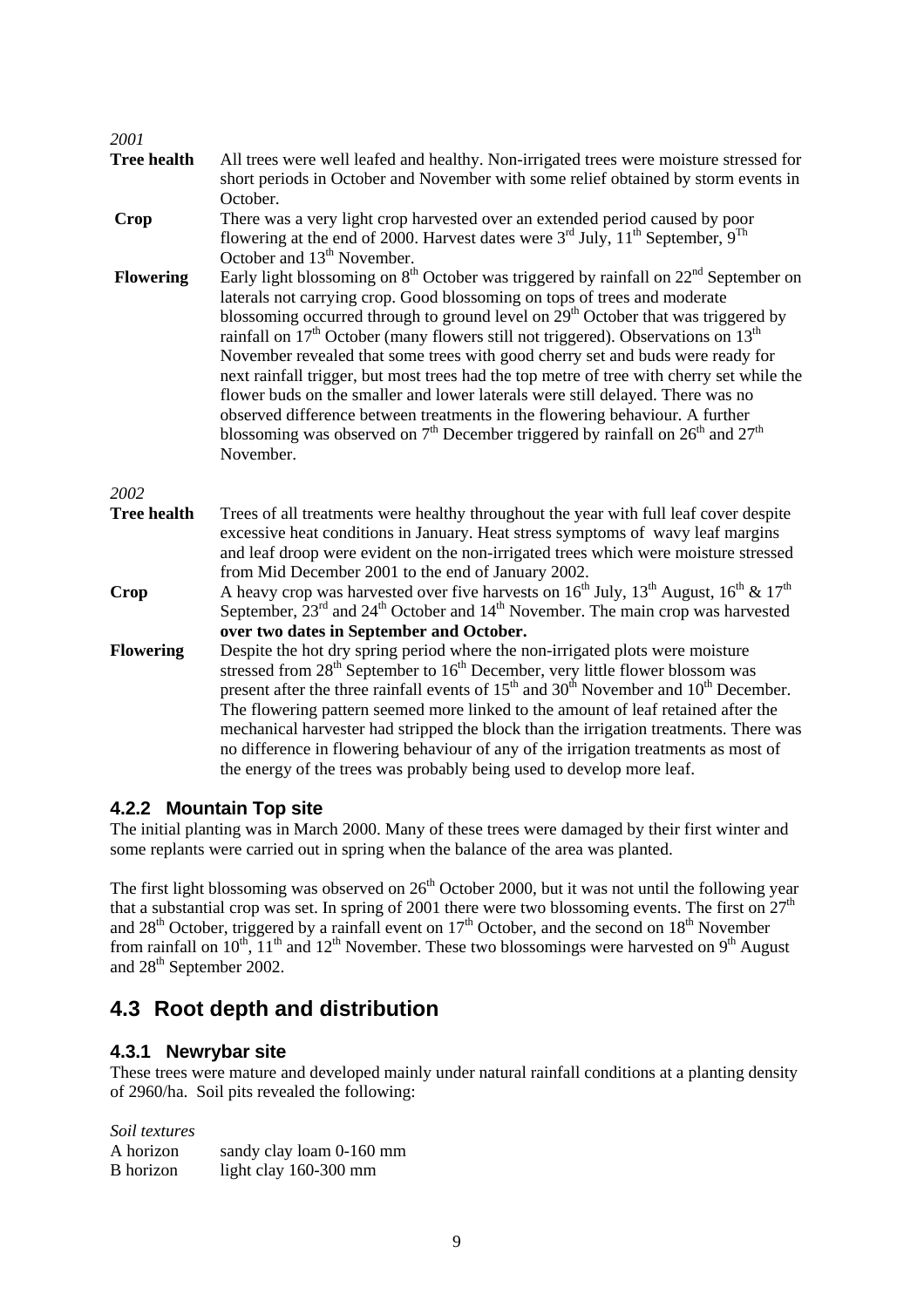Medium clay 300-700 mm Bulk density of A horizon was  $0.67$  gms/cm<sup>3</sup>.

*Root* 

*Distribution* Feeder roots predominantly in top 350-mm layers with a spread of 1350-mm radiating from the trunk. There was a dense mass of fibrous roots in the surface layer beneath the mulch. Anchor roots were found between 600 and 700 mm angled from the centre taproot.

## **4.3.2 Mountain Top site**

These trees were planted March 2000 into mounds that had been previously been ripped. Plant density 2960/ha

| Soil textures      |                                                                                                                                                                                                                                                                        |
|--------------------|------------------------------------------------------------------------------------------------------------------------------------------------------------------------------------------------------------------------------------------------------------------------|
| Western trial site |                                                                                                                                                                                                                                                                        |
| A horizon          | Clay loam, dark brown to black 0-150 mm                                                                                                                                                                                                                                |
| B horizon          | Medium clay with some mottles at 300 mm                                                                                                                                                                                                                                |
|                    | Fine sandy clay loam with weathered material at 300 - 700 mm                                                                                                                                                                                                           |
|                    | Below 700mm weathered parent material.                                                                                                                                                                                                                                 |
| Eastern trial site |                                                                                                                                                                                                                                                                        |
| A horizon          | Clay loam, dark colour 0-300 mm                                                                                                                                                                                                                                        |
| B horizon          | Light to medium clay reddish colour $300 - 400$ mm                                                                                                                                                                                                                     |
|                    | Gleying clay lighter colour than above layer medium clay $400 - 800$ cms                                                                                                                                                                                               |
|                    | Below 800 mm red parent material.                                                                                                                                                                                                                                      |
| Root               |                                                                                                                                                                                                                                                                        |
| Distribution       | After 3 years under drip irrigation and natural rainfall the following was observed.                                                                                                                                                                                   |
| Tree height        | 1.9 metres                                                                                                                                                                                                                                                             |
| Fibrous roots      | 0 to 400-mm feeder roots in top 100 mm very fine. Roots around 200 mm were fine<br>roots off thicker laterals. Fibrous roots radiated 800 mm from trunk, which<br>corresponded to drip line. No roots outside drip line competing with Kikuyu inter-<br>row cover.     |
| <b>Taproot</b>     | to 250 mm then split into at least 4 roots that continued vertically to about 750 mm.<br>These roots were 3 mm diameter at 600 mm below ground. Secondary anchor roots<br>from this system down to 600 mm growing diagonally. No J rooting or benching was<br>evident. |

## **4.4 Plant water relations**

## **4.4.1 Stomatal behaviour of coffee**

Stomata are only found on the abaxial surface of *C.arabica* leaves at densities variously quoted in the range 150 to 330 mm.<sup>-2</sup> Stomata are also present in green fruits at densities of 30-60 mm<sup>-2</sup> that may represent 20-30% of the photosynthetic surface on heavily bearing trees (Cannell 1985).

Nutman (1937b) found that stomata opened early in the morning, but remained fully open throughout the day only when overcast, or when leaves were shaded from direct sunlight. On days when wilting of the youngest leaves was observed, stomata in the other leaves had closed by midday and stomatal conductance remained low for the rest of the day, even when leaves were shaded.

In Kenya, Wormer (1965) and later Browning and Fisher (1975) observed partial closure of the stomata during the day, even in irrigated trees. Wormer (1965) showed how increasing air temperatures (over 22 to 33 $\degree$ C) and daily total solar radiation levels were each associated with linear reduction in the degree of stomatal opening during the afternoon. He derived an equation ( $IS = 18.5$ )  $-0.365T$ ) where IS represents the infiltration score (1-14), a large number indicating the stomata are wide open, and T the air temperature in the field  $(^{0}C)$ .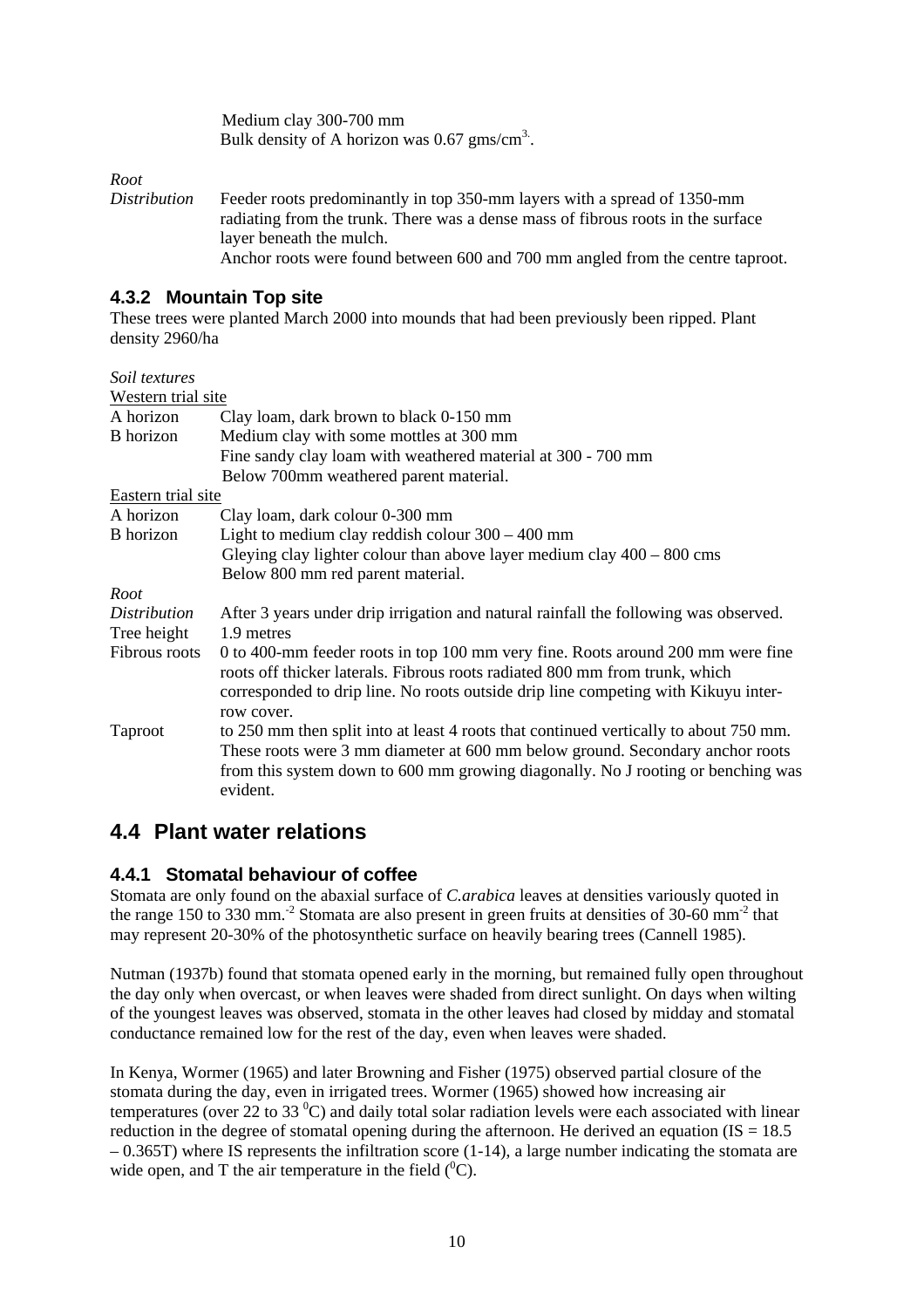Using this equation the following scores were achieved at the two sites in 2002.

| <b>Month</b> | Ave daytime air<br>temperatures $^0C-$<br>Newrybar site | <b>Wormer score</b><br>$(1-14 \text{ range})$ | Ave daytime air<br>temperatures $^0C-$<br><b>Mountain Top site</b> | <b>Wormer score</b><br>$(1-14 \text{ range})$ |
|--------------|---------------------------------------------------------|-----------------------------------------------|--------------------------------------------------------------------|-----------------------------------------------|
| January      | 24.7                                                    | 9                                             | 29.2                                                               | 8                                             |
| February     | 24.4                                                    | 10                                            | 28.9                                                               | 8                                             |
| March        | 23.2                                                    | 10                                            | 27.6                                                               | 8                                             |
| April        | 21.2                                                    | 11                                            | 24.6                                                               | 10                                            |
| May          | 18.4                                                    | 12                                            | 21.6                                                               | 11                                            |
| June         | 16.9                                                    | 12                                            | 16.8                                                               | 12                                            |
| July         | 16.2                                                    | 13                                            | 16.1                                                               | 13                                            |
| August       | 16.5                                                    | 12                                            | 16.5                                                               | 12                                            |
| September    | 19.4                                                    | 11                                            | 19.8                                                               | 11                                            |
| October      | 20.7                                                    | 11                                            | 22.6                                                               | 10                                            |
| November     | 22.3                                                    | 10                                            | 24.4                                                               | 10                                            |
| December     | 23.5                                                    | 10                                            | 25.0                                                               | 9                                             |

**Table 13 – Average monthly stomatal opening score (Wormer -1965)** 

In pot experiments Wormer showed that relative stomatal opening was closely related to the soil water content. He also observed that the application of nitrogen fertiliser (100kg N ha<sup>-1</sup>) increased stomatal opening, particularly in irrigated trees.

Fanjul *et al.* (1985) in field experiments at two site in Veracruz state Mexico (lat 19<sup>0</sup>27-31', alt. 1225-1340 m asl) reported that at dawn, stomatal conductance values in sun-grown plants were large  $(12 \text{ mm s}^{-1})$ , but they normally decreased during the day (to about 4mm s<sup>-1</sup>) as total irradiance  $(0-800)$  $Wm<sup>-2</sup>$ ), air temperatures (14-26<sup>0</sup>C) and saturated deficits (0-1.6 kPa) increased. At higher values of each of these variables though (eg 1000  $\text{Wm}^2$ , 26-30<sup>0</sup>C, and 1.6-2.8 kPa respectively) the stomata remained closed all day.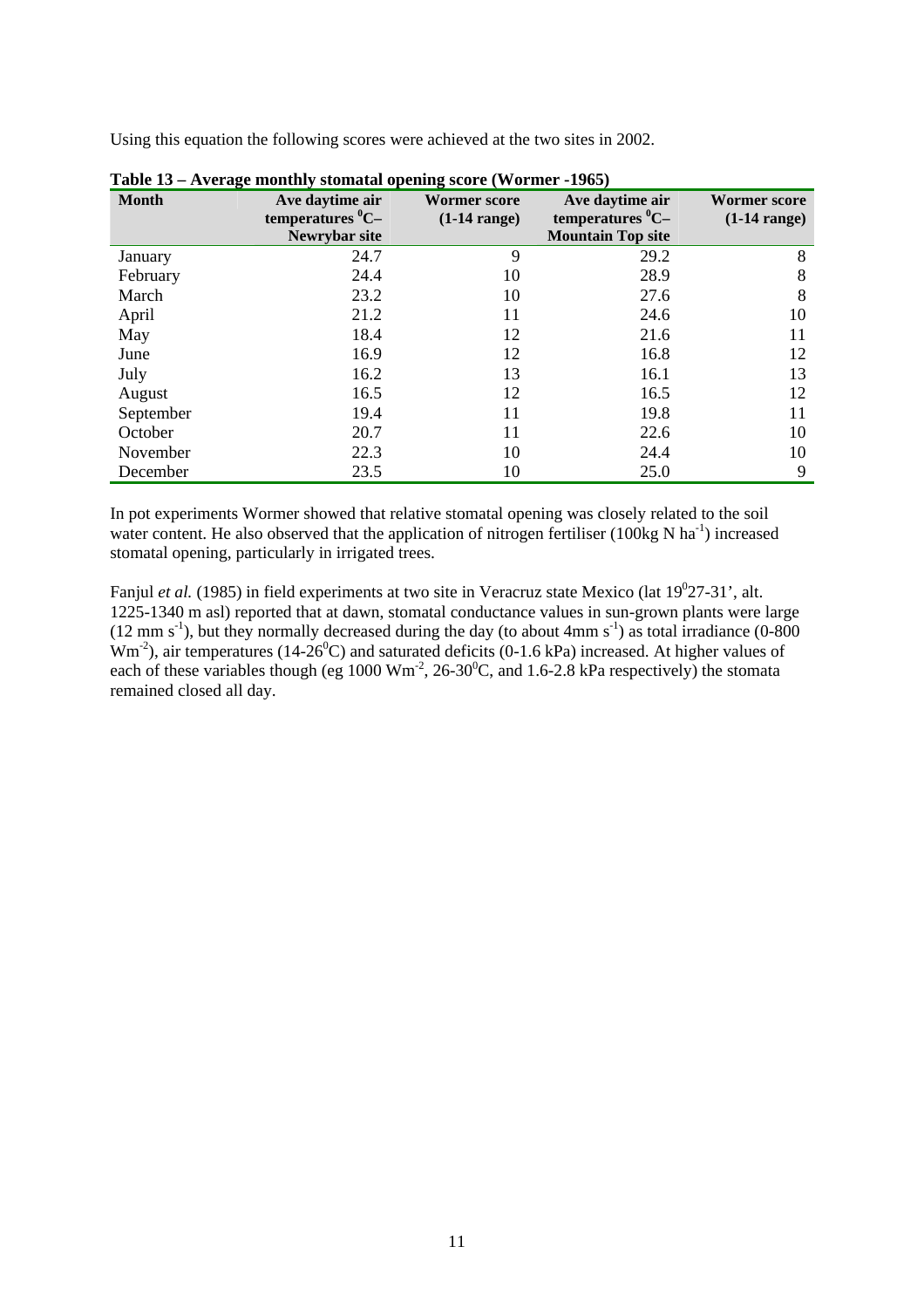

**Figure 1 – Typical summer hourly solar radiation sums for Newrybar site** 

Partial stomata closure is likely to occur between 9 am and 4 pm in summer at this site.



**Figure 2 - Typical winter hourly solar radiation sums for Newrybar site** 

Stomata are likely to remain open for all but two hours in the middle of the day at this site.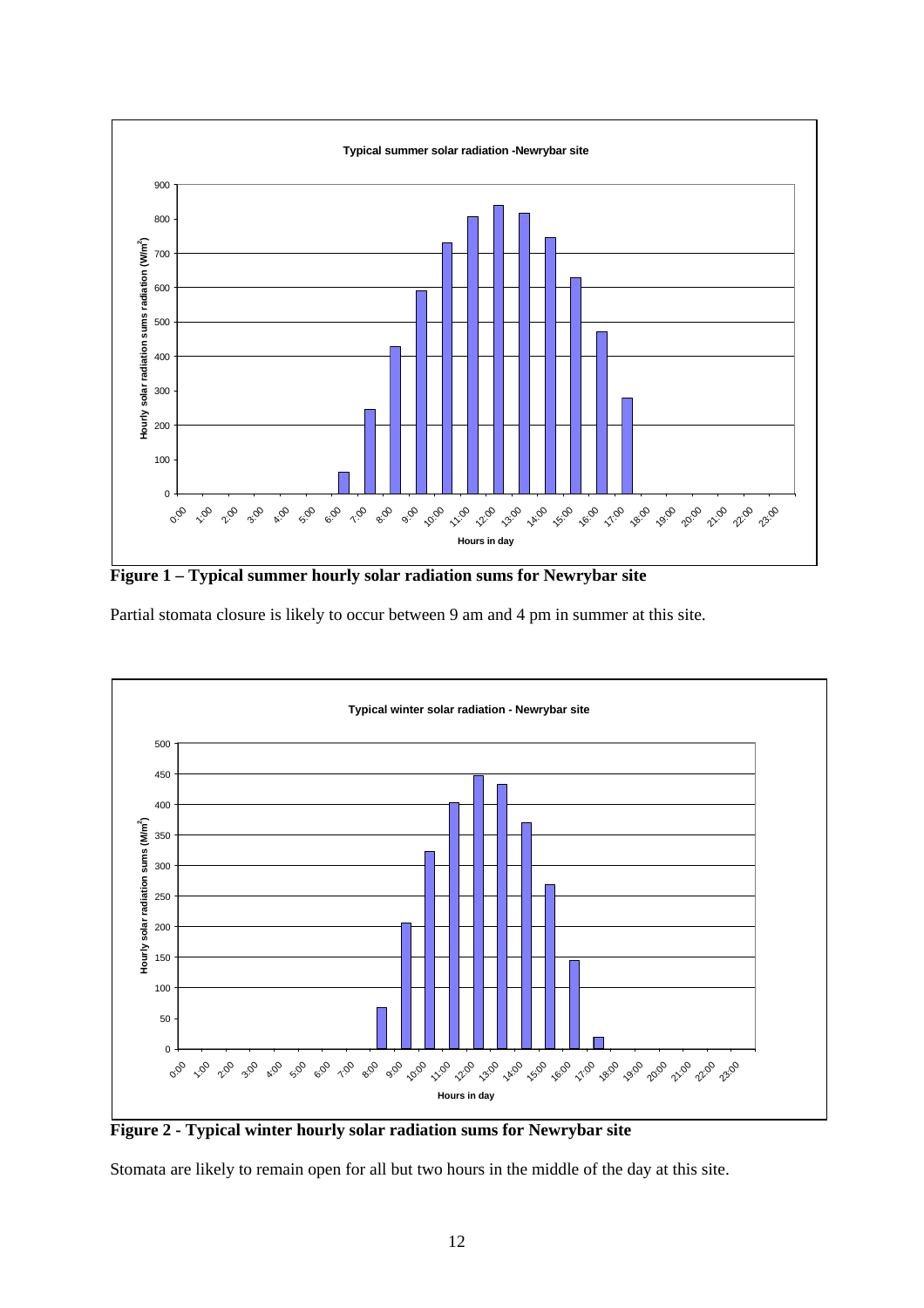

**Figure 3 - Typical summer hourly solar radiation sums for Mountain Top site** 



Partial stomata closure would be likely between 8.30 am and 4.30 pm during summer at this site.

**Figure 4 - Typical winter hourly solar radiation sums for Mountain Top site** 

Partial stomata closure would be likely between 10.30 am and 3 pm during the winter at this site.

The relationship of crop factor (Kc) to solar radiation was examined from data for the 2002 season.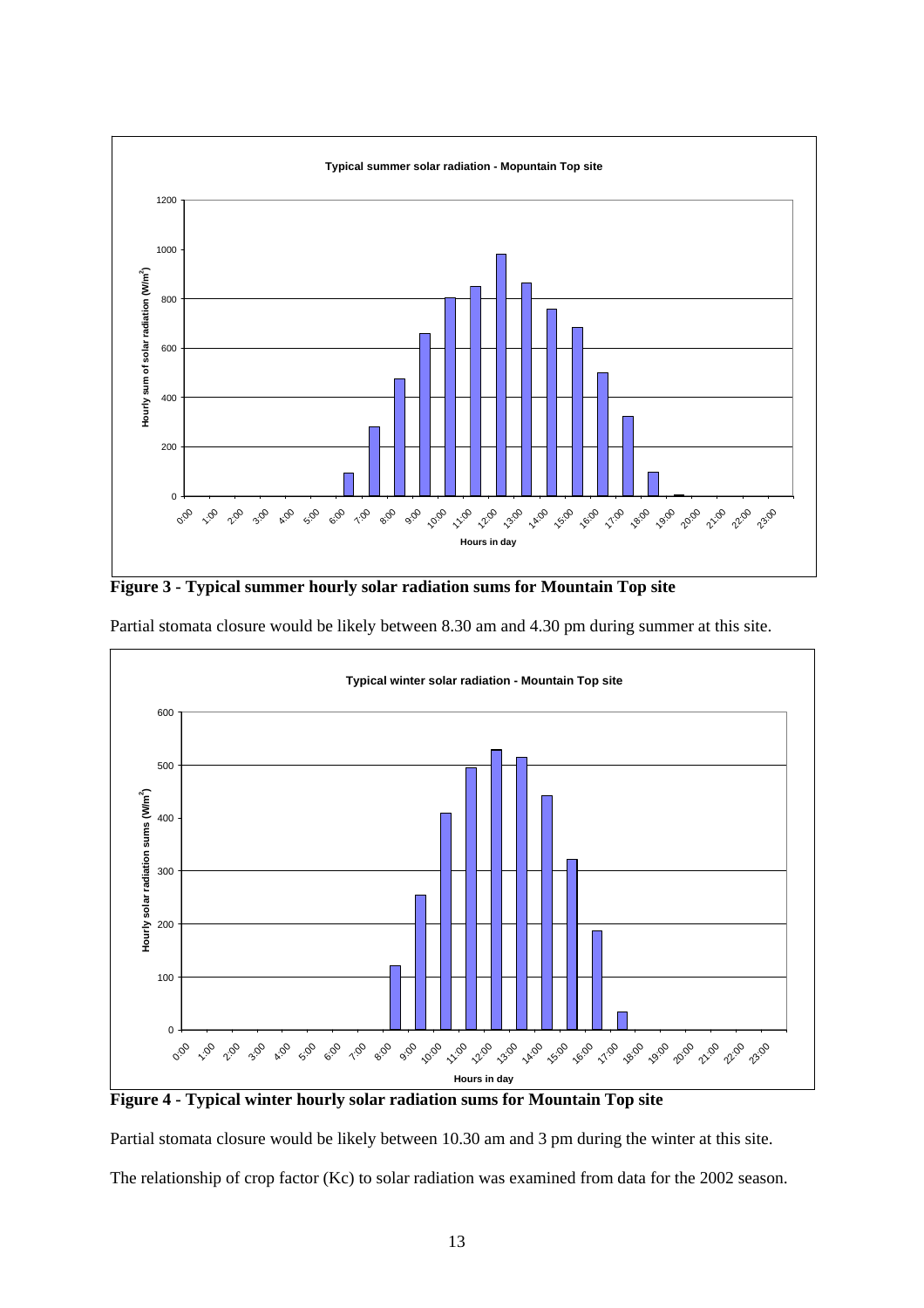The crop factor is meaningless when the soil moisture profile is increasing. Thus, daily mean soil moisture deficit was used to extract the days of 2002 when the soil profile was drying (ie. a positive deficit). A total of 831 observations from the 1095 made on the three treatments remained after this step.

The observations of soil moisture were used to create four classes of days ranging from low (14%- 24% soil moisture) to high (43% to 52% soil moisture) water availability. The relationship between crop factor and solar radiation was then examined within each soil moisture class.

The results are described in the following graph at Figure 5. It is clear that as soil moisture became less limiting, crop factors tended to be lower on days with a high component of solar radiation. While these correlations were weak due to a high level of natural variation in the crop factor, they were found to be statistically important.

This seems to confirm the results obtained by Wormer (1965) and Browning and Fisher (1975). It is interesting that during periods of low soil moisture when trees are under mild stress and stomata are already partially closed that increase in solar radiation also increased the transpiration rate. As the soil moisture increases above the refill point this trend ceases and further rises in soil moisture right up to field capacity reverses the trend so that high solar radiation levels become the limiting factor controlling stomatal closure.



**Figure 5 – Relationship of crop factors and solar radiation over varying soil moisture regimes** 

In a detailed study in Hawaii (lat. 21<sup>0</sup>54' N; alt. 98 m asl). Gutierrez *et al.* (1994) concluded that stomatal control of water fluxes from the canopy of a well-watered coffee crop was strongly influenced by the interaction of wind and atmospheric humidity.

Analysis of the data on the effect of temperature, humidity and wind on crop water use was inconclusive. Some days of similar climate (ie temperature, cloud cover wind etc) produced different water uptake rates even when water was freely available in the soil profile. It is suspected that the dynamic combinations of weather features at certain times of the day may trigger subtle differences.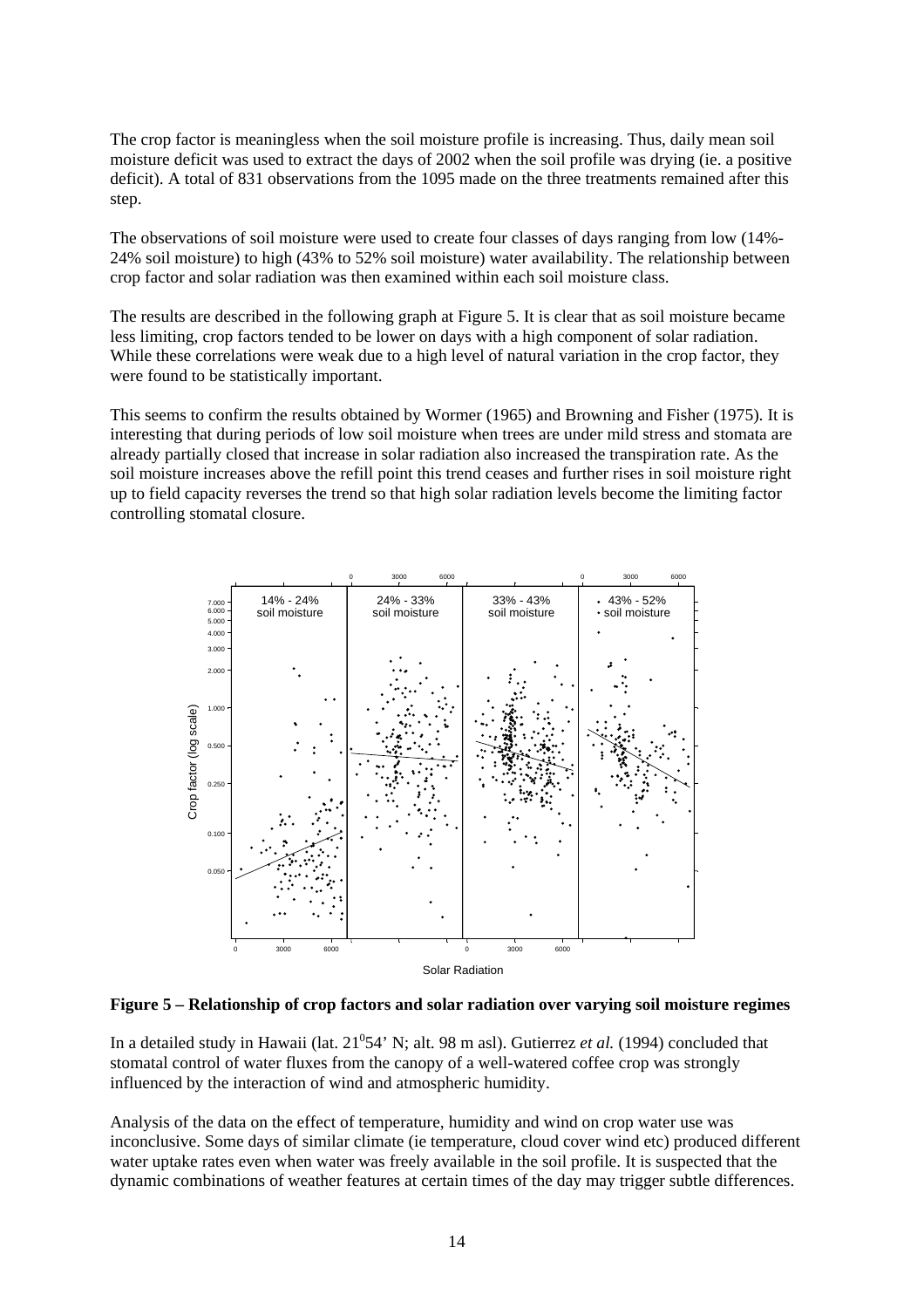From a practical point of view growers need to monitor soil moisture levels and not rely on weather based scheduling systems.

### **4.4.2 Photosynthesis in coffee**

According to Cannell (1985), the photosynthetic rate of leaves of *C.arabica* seems to reflect its evolutionary history as a shade-adapted C3 species. The maximum net photosynthetic rates of *sun*  leaves are low (around 7 µmol  $CO_2$  m<sup>-2</sup>s<sup>-1</sup> at 20<sup>o</sup>C) but higher (up to 14 µmol  $CO_2$ m<sup>-2</sup> s<sup>-1</sup>) for *shade* leaves that contain more chlorophyll per unit area than do sun leaves.

Stomatal closure can be triggered by low soil water, high temperatures and high solar radiation. All these factors will decrease the photosynthetic rates. Maintaining the soil water status above the refill point at all times will help improve these rates. In the low stress treatment water was even more freely available and this treatment consistently out yielded the medium stress treatment that maintained soil moisture levels above the refill point. This suggests that low water stress may enhance photosynthetic rates, as the crop factors of the low stress treatment were higher than the medium stress treatment with corresponding higher transpiration rates and water use.

The sub-tropics with its normal cloud cover during mid summer to late autumn during the rainy season could also reduce the effects of high temperatures and high solar radiation effects on the photosynthetic rates.

## **4.4.3 Transpiration**

In northern Tanzania, Nutman (1941) found that at low radiation levels  $(630Wm<sup>-2</sup>)$  transpiration increased with radiation, but at higher levels  $(840W \, \text{m}^2)$  the relationship was less clear due to stomatal closure. Gutierrez and Meinzer (1994b) recorded similar findings in Hawaii.

In Japan, Kanechi *et al.* (1995) found that transpiration was always greater on cloudy days compared to sunny days for both well-watered (especially) and droughted plants. These differences, which reached a factor of three, were attributed to the sensitivity of the stomata to the leaf-to-air saturation deficit, and not simply to radiation levels. Stomatal conductance declined logarithmically with increasing leaf temperatures and saturated deficits. When the values of these two variables exceeded about 30<sup>0</sup>C and 2.0 kPa respectively, the stomata were virtually closed, even in well-watered plants.

Transpiration rates for well-watered plants may not be appreciably higher than plants under mild water stress.

## **4.4.4 Drought resistance**

The K7 cultivar used in this project at both sites appears to be able to withstand hot dry conditions. (Clowes and Logan 1985). The water stress of the unirrigated treatments seems to have had little permanent effect on the plants as they fully recovered after rainfall.

## **4.5 Crop water requirements**

## **4.5.1 Evapotranspiration**

In the most recent FAO manual on crop evaporation (FAO 56-1998) the tabulated Kc values presented for coffee are in the range 0.9-0.95 for clean weeded crop, and 1.05-1.10 for a crop with weeds, when using the FAO versions of the Penman-Montheith equation to estimate Eto. These values are for well-managed crops, 2-3 metres tall, grown in a sub-humid climate (minimum relative humidity *c.*45%).

The Kc factors derived in this project were calculated from soil moisture deficits measured by capacitance sensors and an automatic weather station at each site that derived the Eto using the Penman-Monteith equation.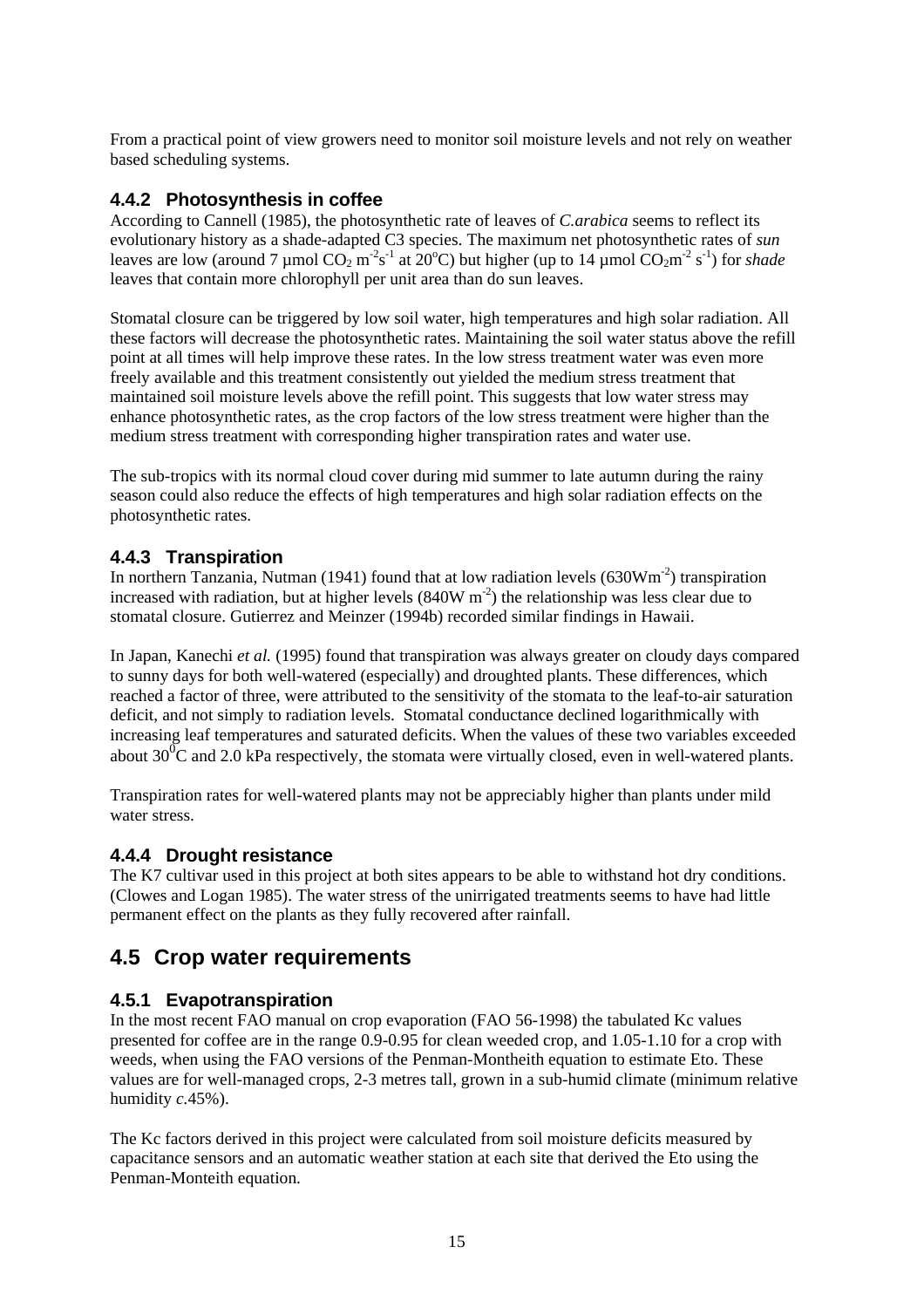

Over the years 1999 to 2002 Kc factors were derived for each of the EnviroSCAN sites (ie two/ treatment). These have been averaged for each treatment and are shown at Figure 6.

**Figure 6 – Average kc factors for unirrigated plots 1999 – 2002 Newrybar site** 



**Figure 7** - **Average kc factors for low stress irrigated plots 1999 – 2002 Newrybar site**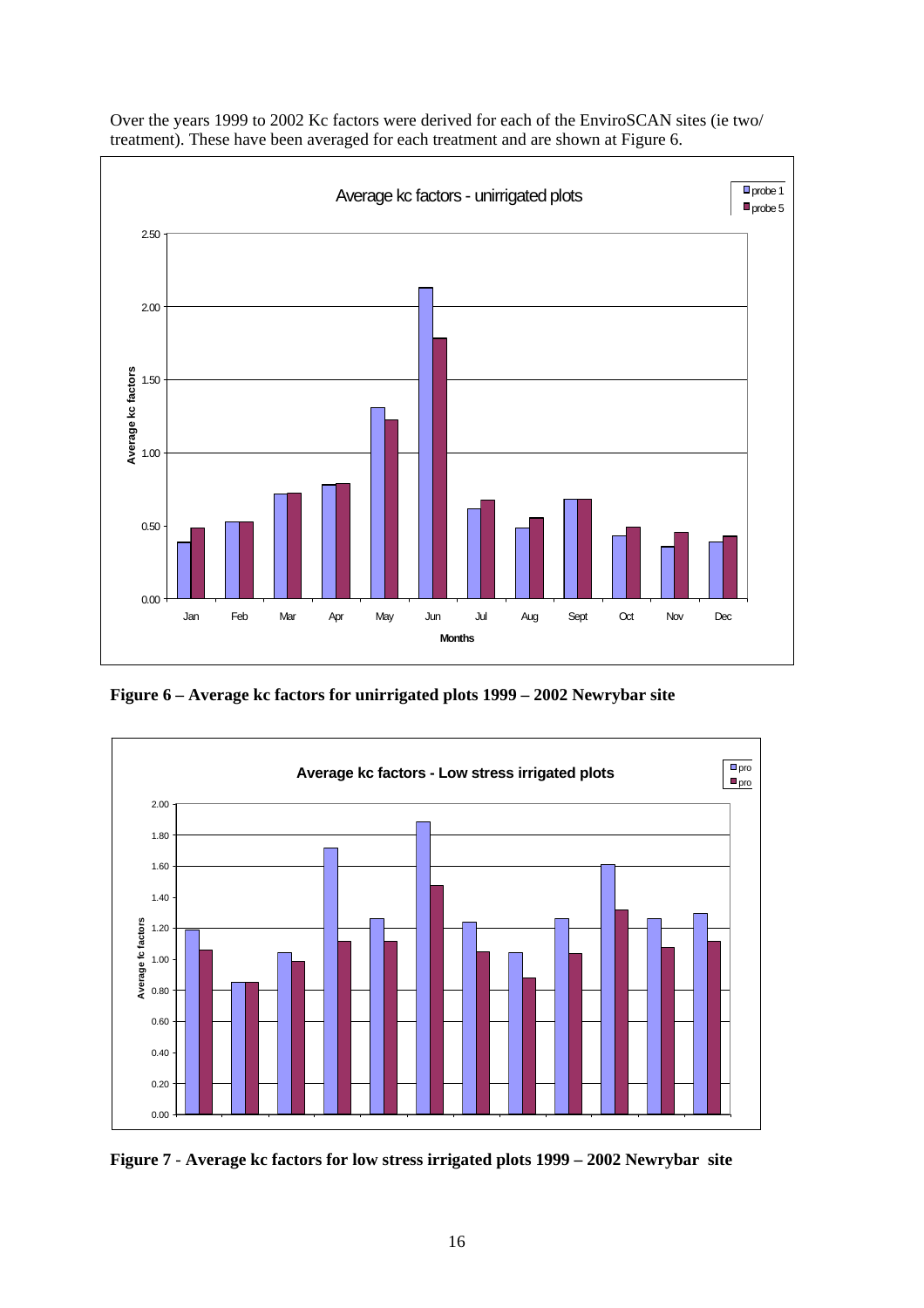

**Figure 8** - **Average kc factors for medium stress irrigated plots 1999 – 2002 Newrybar site** 

This data confirms the results of research discussed earlier particularly in the unirrigated treatment where the high crop factors (Kc) are evident in winter when the air temperature and solar radiation are lower. Some of the low reading in months July – January will also be due to insufficient soil moisture being available in the top 300-400 mm where the fibrous root system is located.

The irrigated treatments are similar and although the monthly variations are smaller there is still the trend that the lowest Kc factors are generally in the hottest months.

## **4.6 Irrigation**

## **4.6.1 Newrybar site**

Irrigation was applied to each of the irrigation treatments when required to replenish the top 300 mm soil profile. This normally represented an 11 – 15 mm irrigation application.

### *1999 rainfall and irrigation summaries*

This year was a wet year at Newrybar with a total of 2994 millimetres falling over 195 days distributed as shown in Figure 9. No irrigation for either treatment was required over the full year.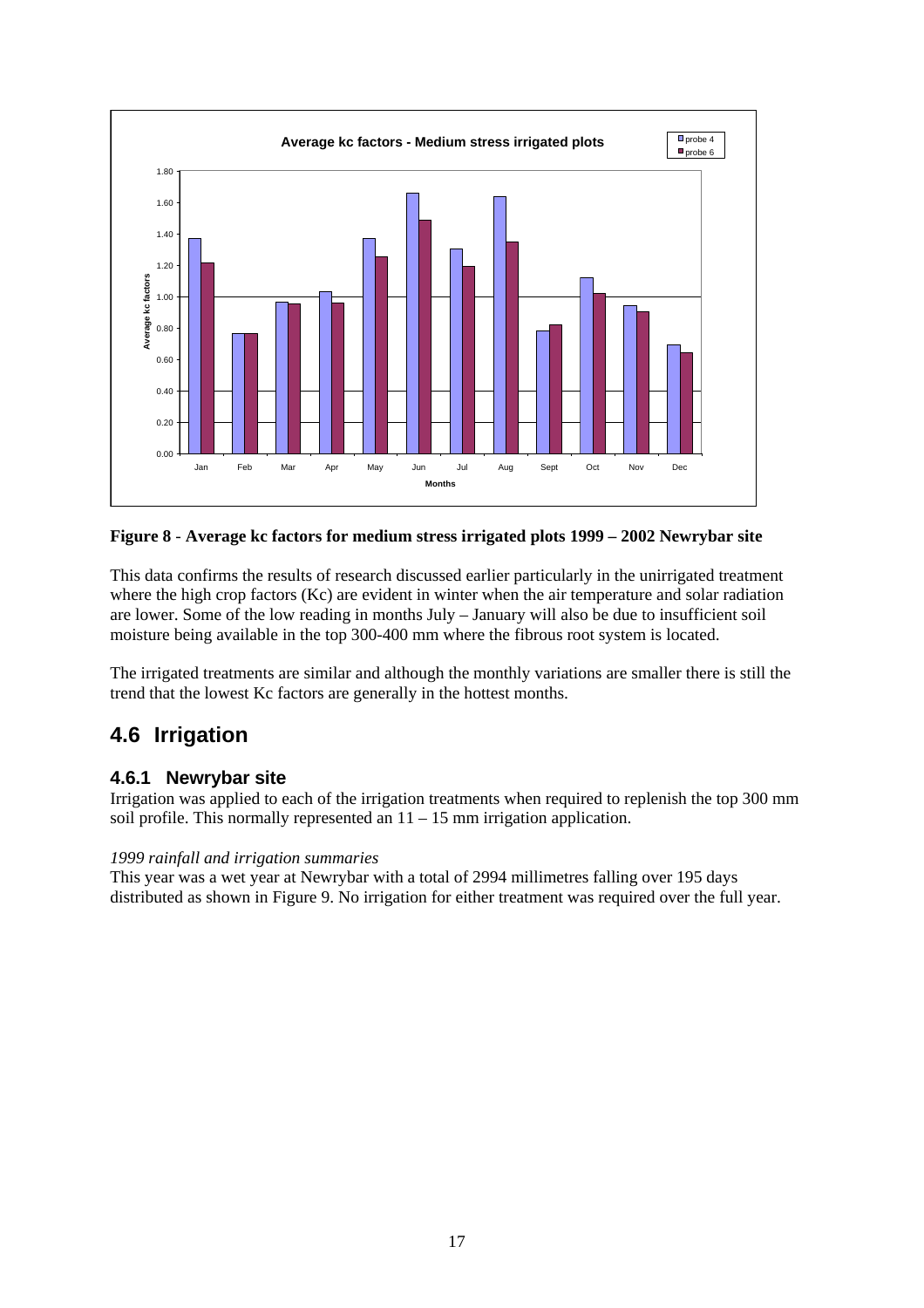

**Figure 9– 1999 Rainfall and irrigation summaries Newrybar site** 

#### *2000 rainfall and irrigation summaries*

High rainfall levels continued until June. Irrigation was then required for both treatments from July – October and in December. The total annual rainfall was 1449 mm as shown in Figure 10.



**Figure 10 - 2000 Rainfall and irrigation summaries Newrybar site** 

Treatment 2 had a total irrigation application of 484 mm which represents 0.92 ML/ha of plantation. Treatment 3 had a total irrigation application of 281 mm which represents 0.53 Ml/ha.

#### *2001 rainfall and irrigation summaries*

Some high rainfall events occurred in February and March, the rest of the year was lighter. The annual rainfall was 1760 mm distributed as shown on Figure 11.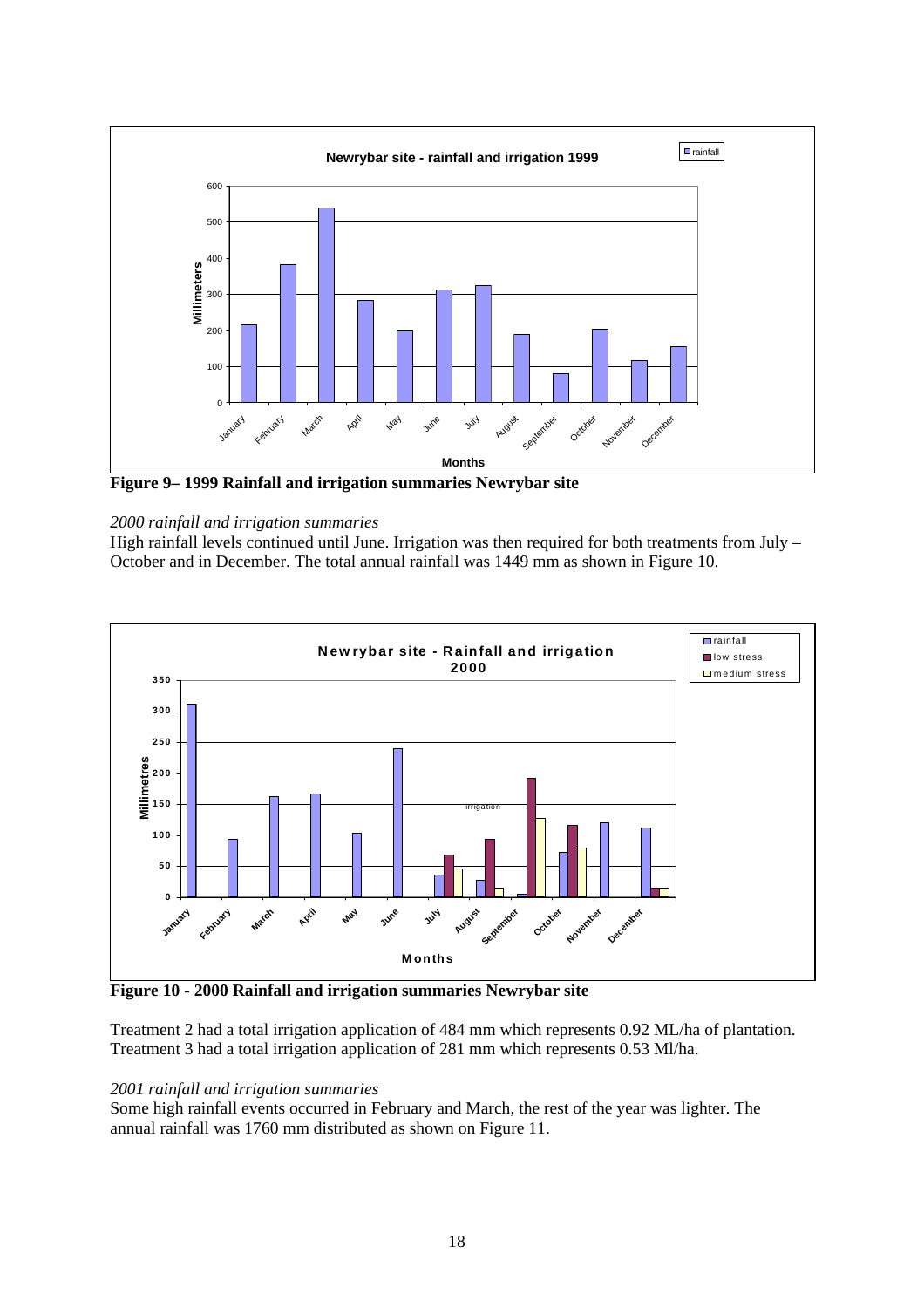

**Figure 11 - 2001Rainfall and irrigation summaries Newrybar site** 

Treatment 2 required irrigation from January to April and July to December. Treatment 3 only required irrigation from October to December. Treatment 2 had a total irrigation application of 938 mm which represents 1.78 ML/ha of plantation. Treatment 3 had a total irrigation application of 326 mm which represents 0.62 Ml/ha.

### *2002 rainfall and irrigation summaries*

Good rainfall occurred from March to June, much of the rainfall in the other months came by way of storms and the coffee trees shed most of the rain into the inter-row spaces producing runoff away from the trees. The annual rainfall was 1634 mm distributed as shown on Figure 12. The summer months also produced higher temperatures and higher evaporation rates.



**Figure 12 - 2002 Rainfall and irrigation summaries Newrybar site** 

Treatment 2 required irrigation in every month and treatment 3 in all but March. Treatment 2 had a total irrigation application of 2164 mm which represents 4.11 ML/ha of plantation. Treatment 3 had a total irrigation application of 647 mm which represents 1.23 Ml/ha. This year was considered a dry year and it recorded the highest monthly irrigation applications of 234 and 197 mm for treatments 2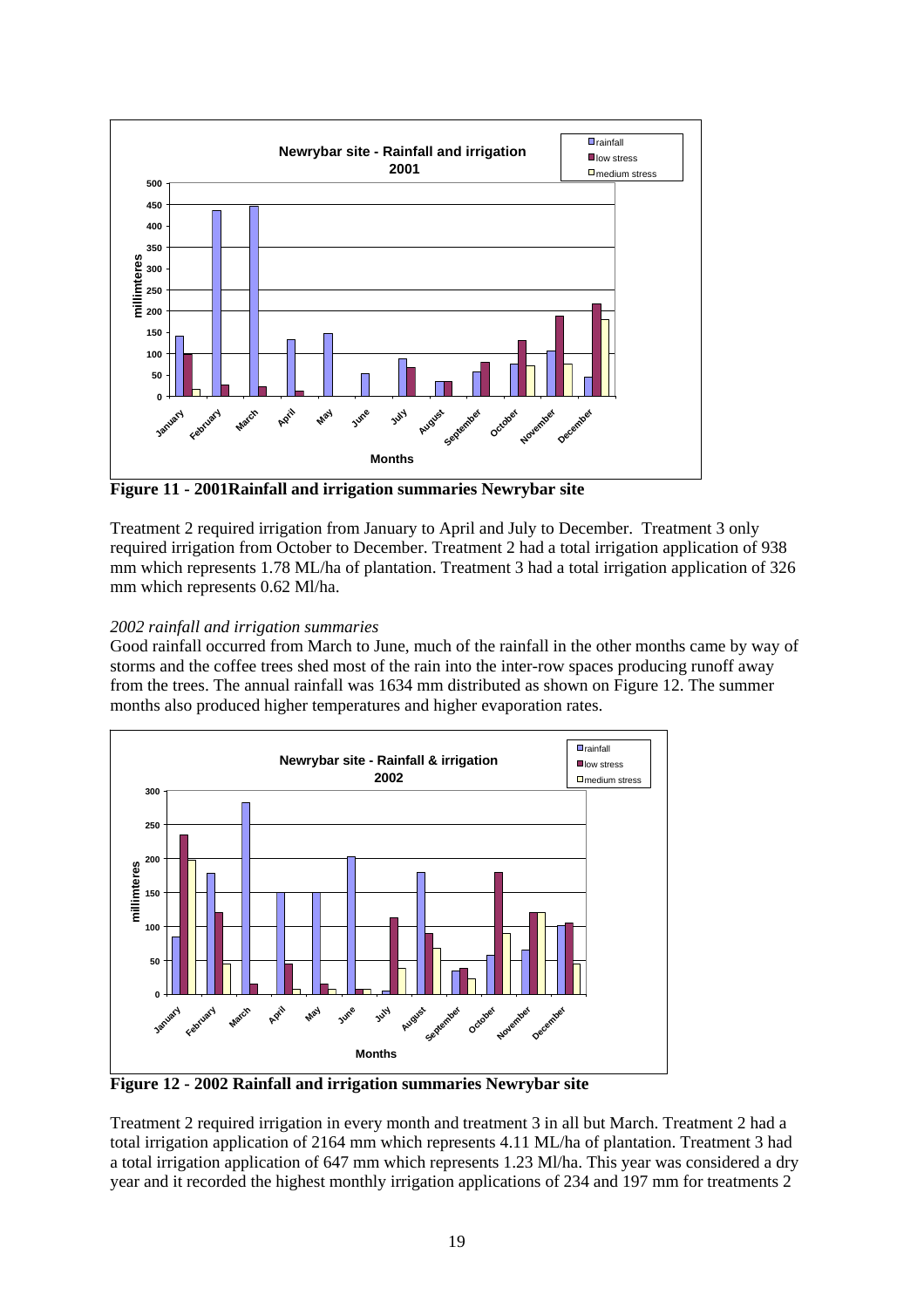and 3 respectively. These figures represent 31 and 26 hours of monthly irrigation/block.

## **4.6.2 Mountain Top site**

*2001/2002 rainfall and irrigation summaries.* 

There were no treatment differences used as the young trees are still developing. Irrigation was applied to keep soil moisture levels above the refill point. Between  $1<sup>st</sup>$  September 2001 and 30<sup>th</sup> August 2002 there were a total of 140, 30-minute irrigations applied. The highest month was December 2001 with 24 irrigations. The total applications for this period was 504 mm which represents 1.06 ML/ha. The rainfall for the period was 1241 mm distributed as shown on Figure 13.



**Figure 13 – 2001/2002 Season rainfall and irrigation summaries Mountain Top site** 

## **4.6.3 Plant water use**

From the data generated by the hourly readings of the EnviroSCAN capacitance sensor some analysis of water extraction can be undertaken. Looking at a probe in the non irrigated treatment at the Newrybar site with mature trees carrying a full crop, typical data shown in Figure 14.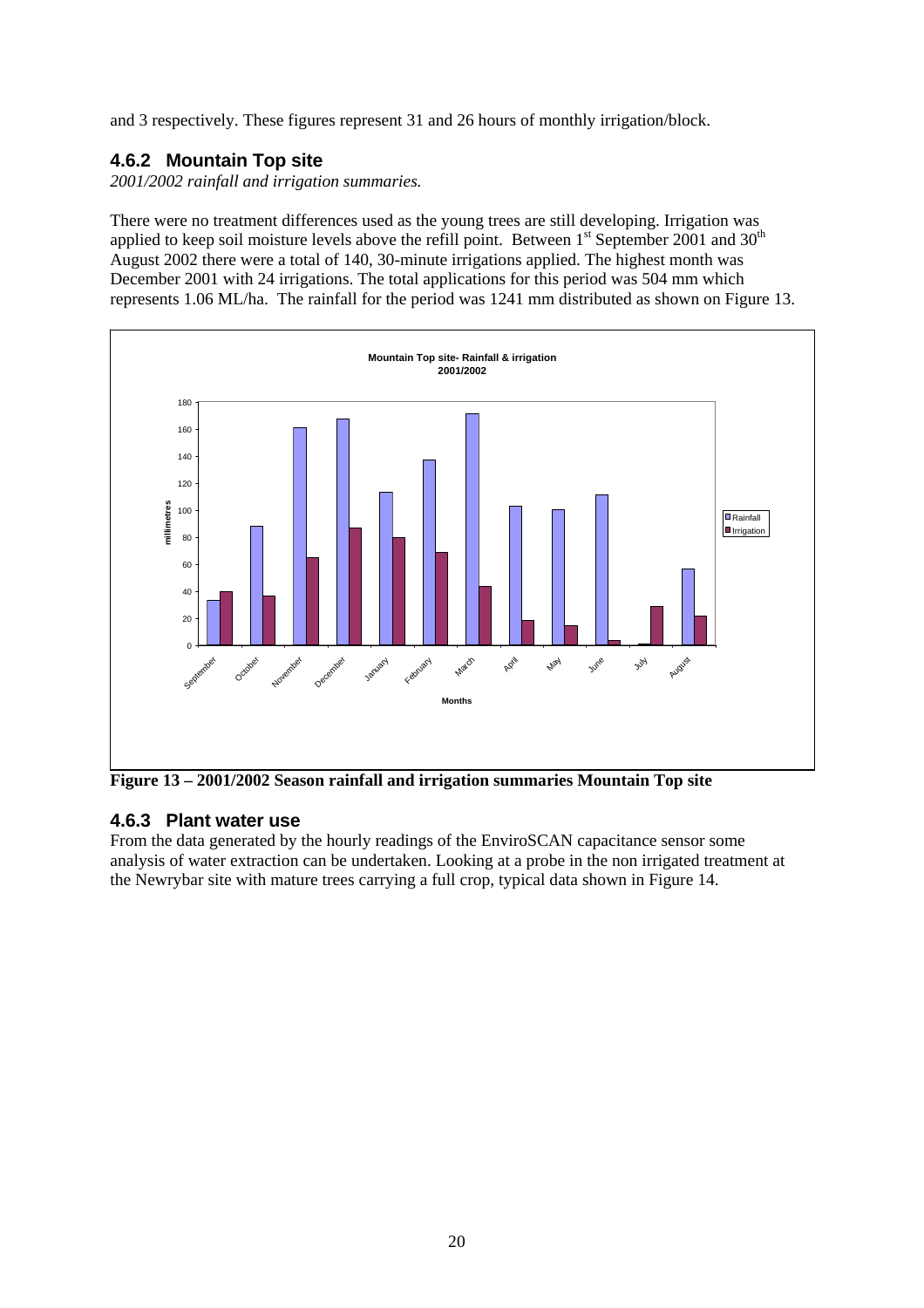

### **Figure 14 – EnviroSCAN probe 5 Newrybar 5 sensor graph 23rd September to 8th October 2001**

Water extraction between  $23<sup>rd</sup>$  September and  $9<sup>th</sup>$  October 2001 was distributed as follows: -

| Soil depth | % Extraction |
|------------|--------------|
| $100$ mm   | 38%          |
| $200$ mm   | 40%          |
| 300 mm     | 14%          |
| 500 mm     | 5%           |
| 800 mm     | 3%           |

**Table 14 – Distribution of water extraction probe 5** 

The rise in moisture shown on the 23<sup>rd</sup> September was due to 19 mm of rainfall. This rainfall penetrated to less than 300 mm which showed that some of this precipitation was either absorbed by the mulch or produced runoff from the canopy or both. This illustrates the importance of measuring the actual soil moisture to fully gauge the effectiveness of rainfall.

The rainfall collected by the top layers of the soil profile were quickly used by the plant, the top 100 mm sensor returning to stress levels in six days and the 200 mm sensor in ten days. Only at this point did some extraction recommence at the 300 mm sensor. Moisture extraction at the deeper sensors was not effected by this rainfall event

In January 2002 when the moisture status top 300 mm of soil depth was well below the refill point, as shown in Figure 15. The water extraction between  $1<sup>st</sup>$  and  $14<sup>th</sup>$  January was distributed as follows: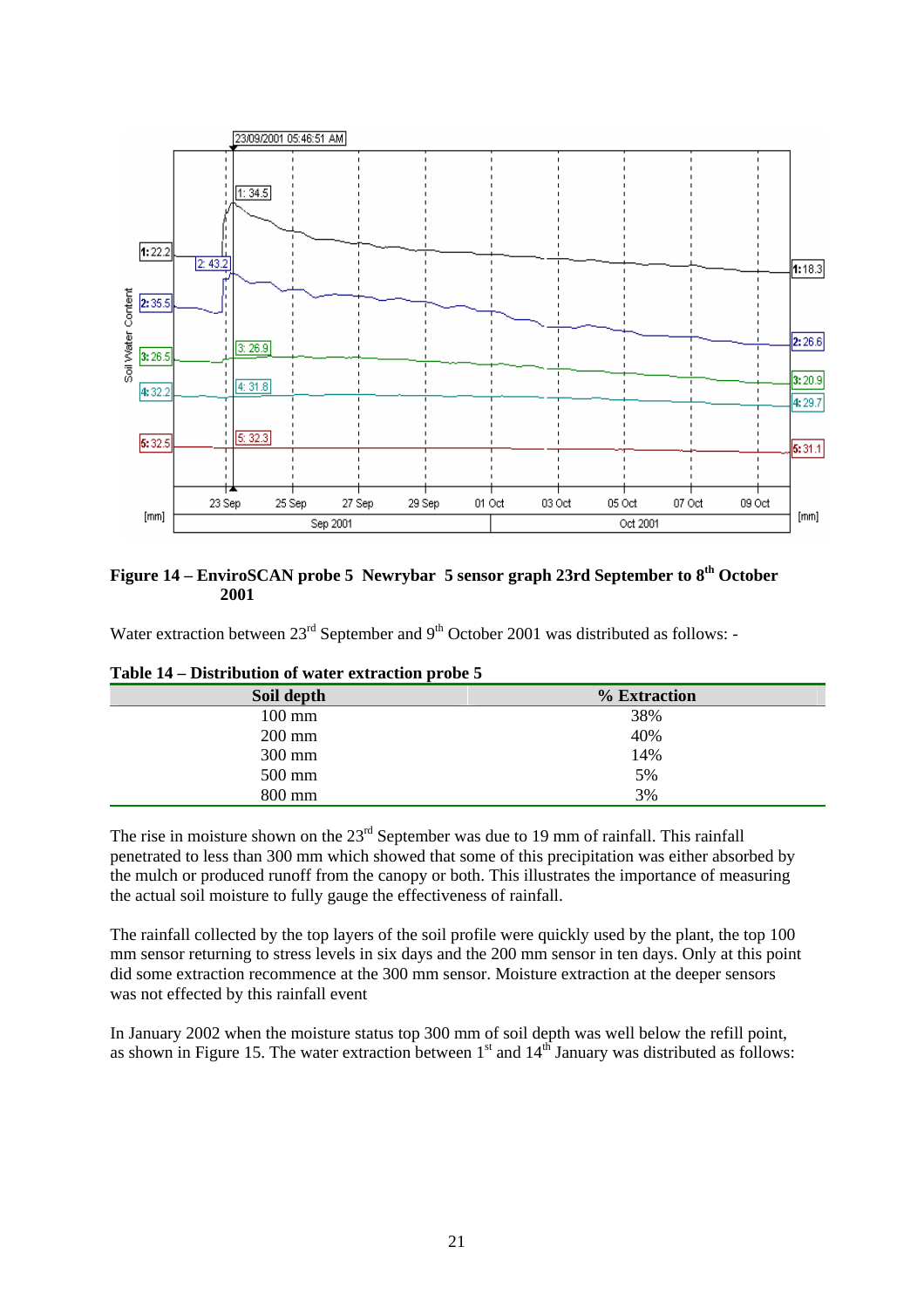

**Figure 15 – EnviroSCAN probe 5 Newrybar 5 sensor graph 30th December 2001 to 15th January 2002** 

|  |  | Table 15 – Depth of soil moisture extraction from figure 15 |  |  |
|--|--|-------------------------------------------------------------|--|--|
|  |  |                                                             |  |  |

| Soil depth       | % Extraction |
|------------------|--------------|
| $100 \text{ mm}$ | 30%          |
| $200$ mm         | 27%          |
| 300 mm           | 13%          |
| 500 mm           | 13%          |
| 800 mm           | 18%          |

There was only a slight shift to deeper water extraction and the trees could not extract sufficient from depth to meet full potential transpiration rates.

Looking at an irrigated treatment at the same site there were eight irrigations between 1<sup>st</sup> January and 14<sup>th</sup> January 2002 applying a total of 95 mm of water.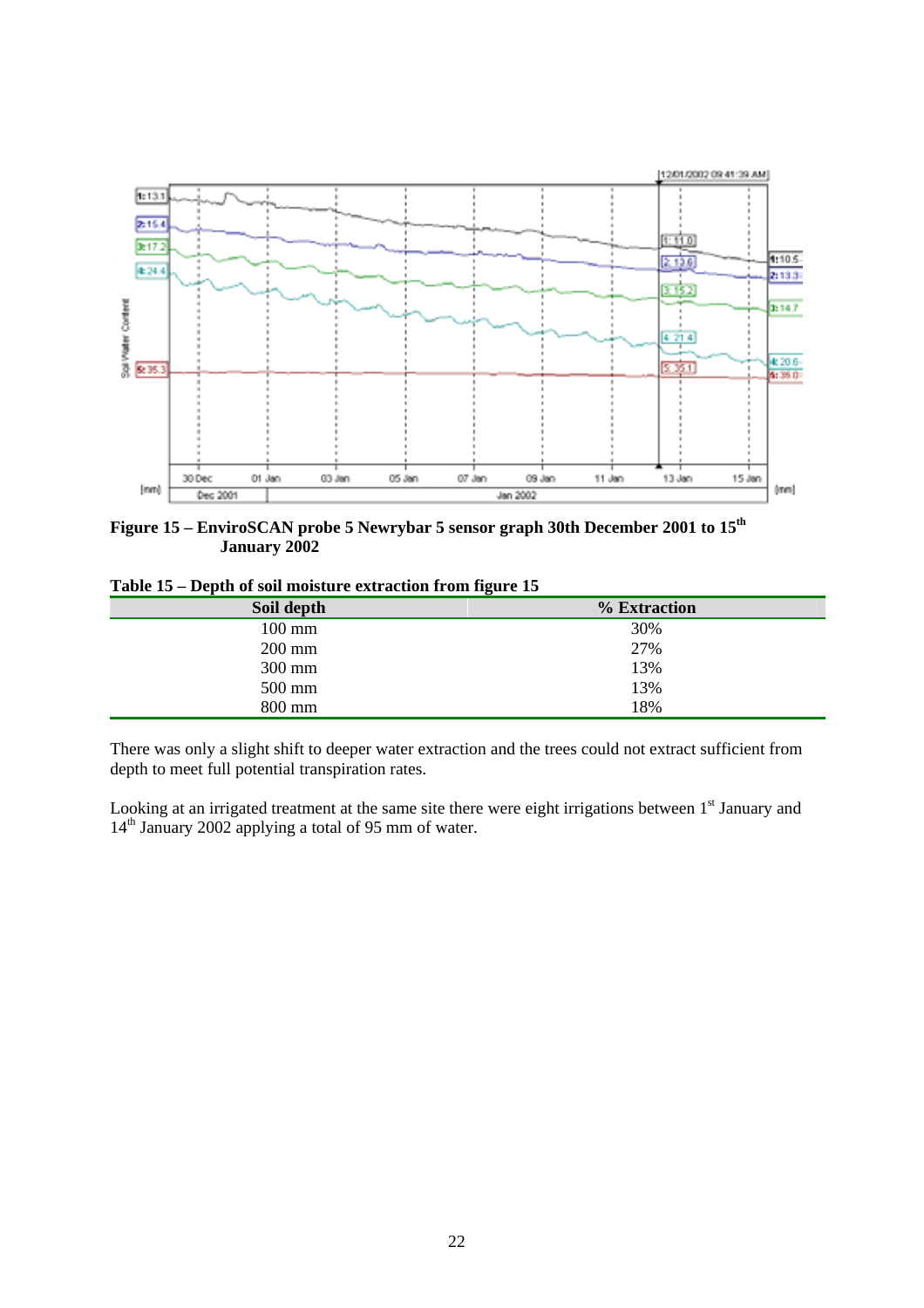

Figure 16 - EnviroSCAN probe 3 Newrybar 5 sensor graph 1<sup>st</sup> – 14<sup>th</sup> January 2002

From the chart above, the applications of over 20mm placed water down to the fourth sensor 500 mm below ground level. The two lighter applications on the  $11<sup>th</sup>$  and  $12<sup>th</sup>$  January applied 7.5 and 9.5 mm respectively and these only supplied water to the third sensor at 300mm depth. Of the total application of 95 mm the following percentages were extracted from each depth.

| TANIC TO<br>acpin of son moisture extraction from neare fo |  |  |
|------------------------------------------------------------|--|--|
| % Extraction                                               |  |  |
| 20%                                                        |  |  |
| 30%                                                        |  |  |
| 32%                                                        |  |  |
| 16%                                                        |  |  |
| 2%                                                         |  |  |
|                                                            |  |  |

**Table 16 – depth of soil moisture extraction from figure 16** 

At Mountain Top site the two-year-old trees between  $25<sup>th</sup>$  September and  $5<sup>th</sup>$  October 2001 were irrigated four times for 30 minutes each time with a total application of 14.4 mm. The extraction pattern as shown in Figure 17 shows the following percentages extracted from each depth.

| Soil depth | % Extraction |  |
|------------|--------------|--|
| 100 mm     | 34%          |  |
| $200$ mm   | 35%          |  |
| 300 mm     | 24%          |  |
| 500 mm     | 7%           |  |

**Table 17 – Depth of soil moisture extraction from figure 17**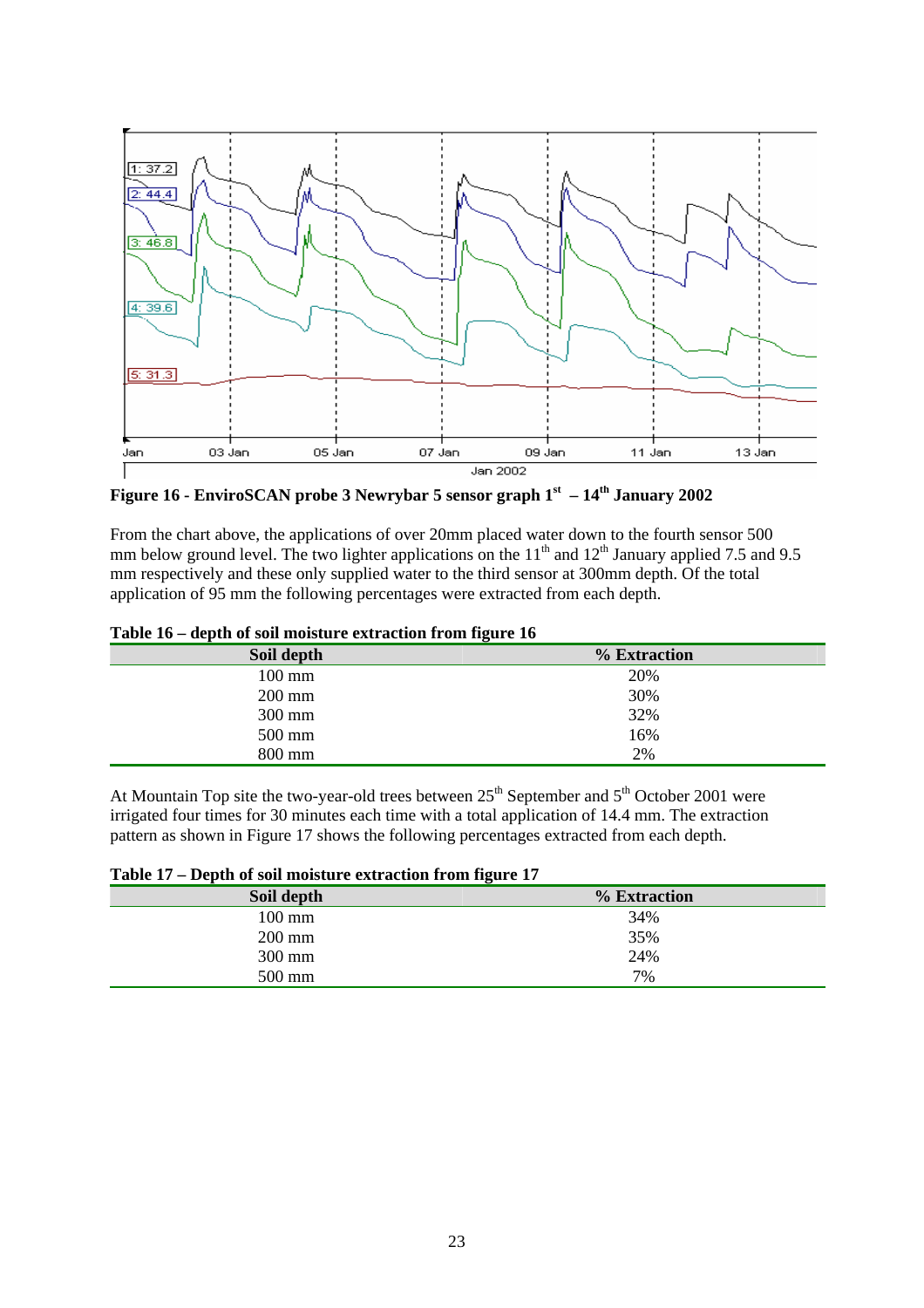

**Figure 17 – Mountain Top EnviroSCAN 4 sensor graph 25th September to 5th October 2001** 

This data would suggest that coffee trees are well suited to our climate with its unreliable rainfall. The trees will survive dry periods and can respond quickly to moisture application with a highly developed fine root system that are located in the top 300 mm provided these roots are protected with an effective layer of mulch.

The relationship between moisture and yield is discussed in the next chapter.

## **4.7 Yield responses**

## **4.7.1 Newrybar site**

Yields were harvested from the trial site in 1998 to establish a benchmark with the trees in their current health and again in 1999 although no separate treatments were employed because of the high rainfall (2994 mm over 195 days). In 1998 the average tree yield was 9.0 kg of cherry and in 1999 it was 6.33 kg of cherry.

### *Data exploration*

The change in cherry yield over time for each plot under each water management strategy is displayed in figure 18. The pattern of yield change over time indicates a biennial bearing tendency for coffee; a trait shared with many other fruit crops. This provides strong evidence for the need to carry out research into coffee production over a number of seasons.

Four "rogue" plots are indicated, two in the control group and one in each of the managed groups. However these proved to have a minimal impact on the statistical analysis and so, in the absence of any evidence for exclusion, were retained in the analysis.

Figure 19 presents the average production under each management strategy over time and indicates that while both irrigation strategies consistently yielded more cherry than the control, there were only marginal yield increases for mildly stressed plants compared to medium stress.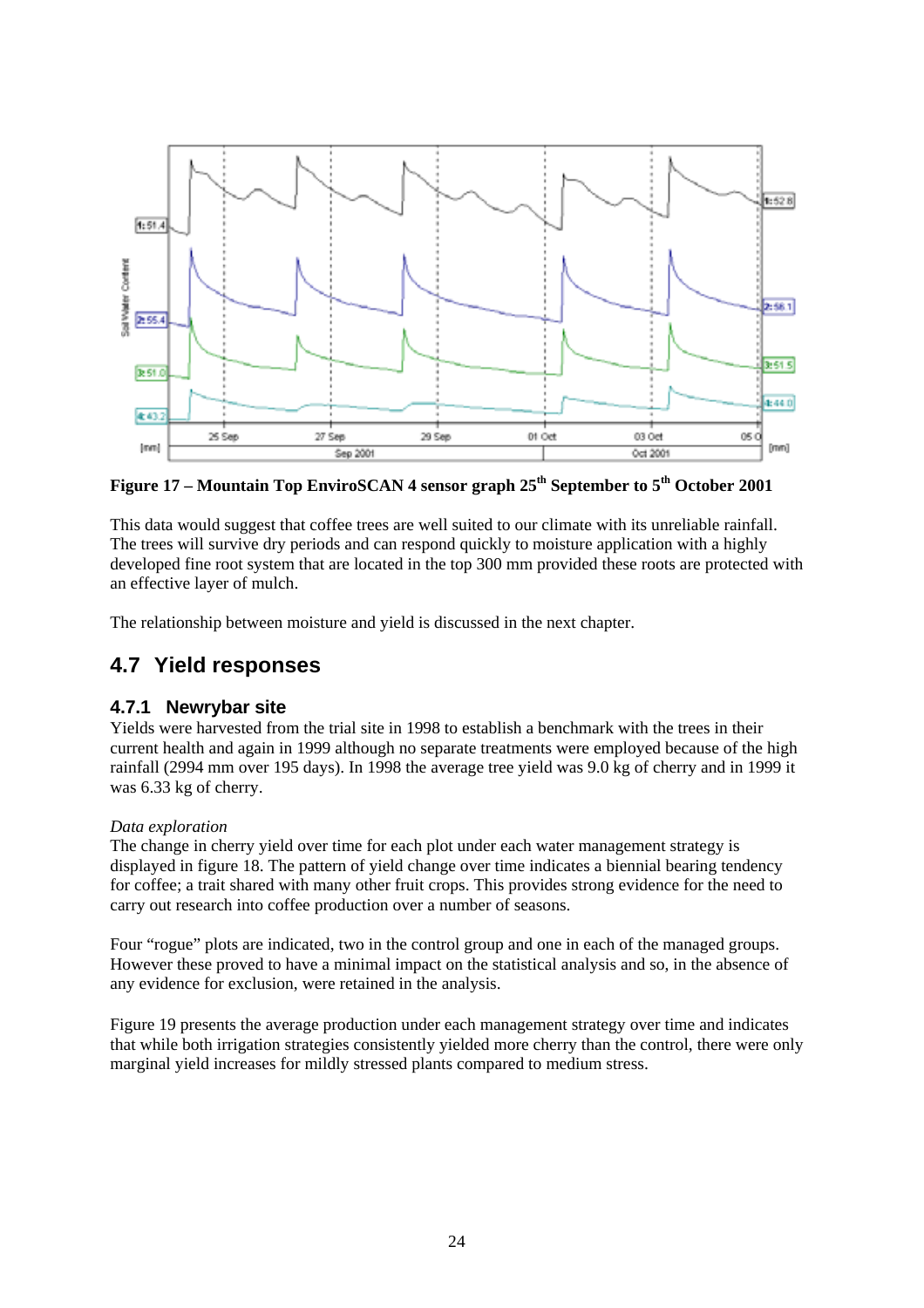

**Figure 18 –Cherry yields over time for each plot (2 trees)** 



**Figure 19– Average yield over time for each strategy** 

#### *Data analysis*

For the reasons outlined above yields observed in 1998 and 1999 were excluded from the analysis and focus was placed on the 2000-2002 observations. Variation in yields due to treatment and time was compared to that due to field variation via the analysis of variance. The analysis indicated statistically important differences in yield due to treatments and seasons and that treatment differences were consistent across seasons

Results are best summarised by tabulation of the average yields for each strategy within and across years together with a measure of the precision of each average. In this case, the "least significant difference" was chosen to indicate precision. This gives the amount by which a pair of averages must differ in order to be regarded as a statistically important difference.

|                      | Yield in kg cherry /plot (2 trees) |      |       |         |
|----------------------|------------------------------------|------|-------|---------|
|                      | 2000                               | 2001 | 2002  | Average |
| <b>Control</b>       | 11.69                              | 2.57 | 20.53 | 11.60   |
| <b>Low Stress</b>    | 16.31                              | 5.92 | 28.68 | 16.97   |
| <b>Medium Stress</b> | 15.81                              | 4.57 | 26.26 | 15.55   |
| Average              | 14.61                              | 4.35 | 25.16 |         |
|                      |                                    |      |       |         |

**Lsd for comparing: Individual means = 4.95 Seasonal means = 2.68 Treatment means = 3.52**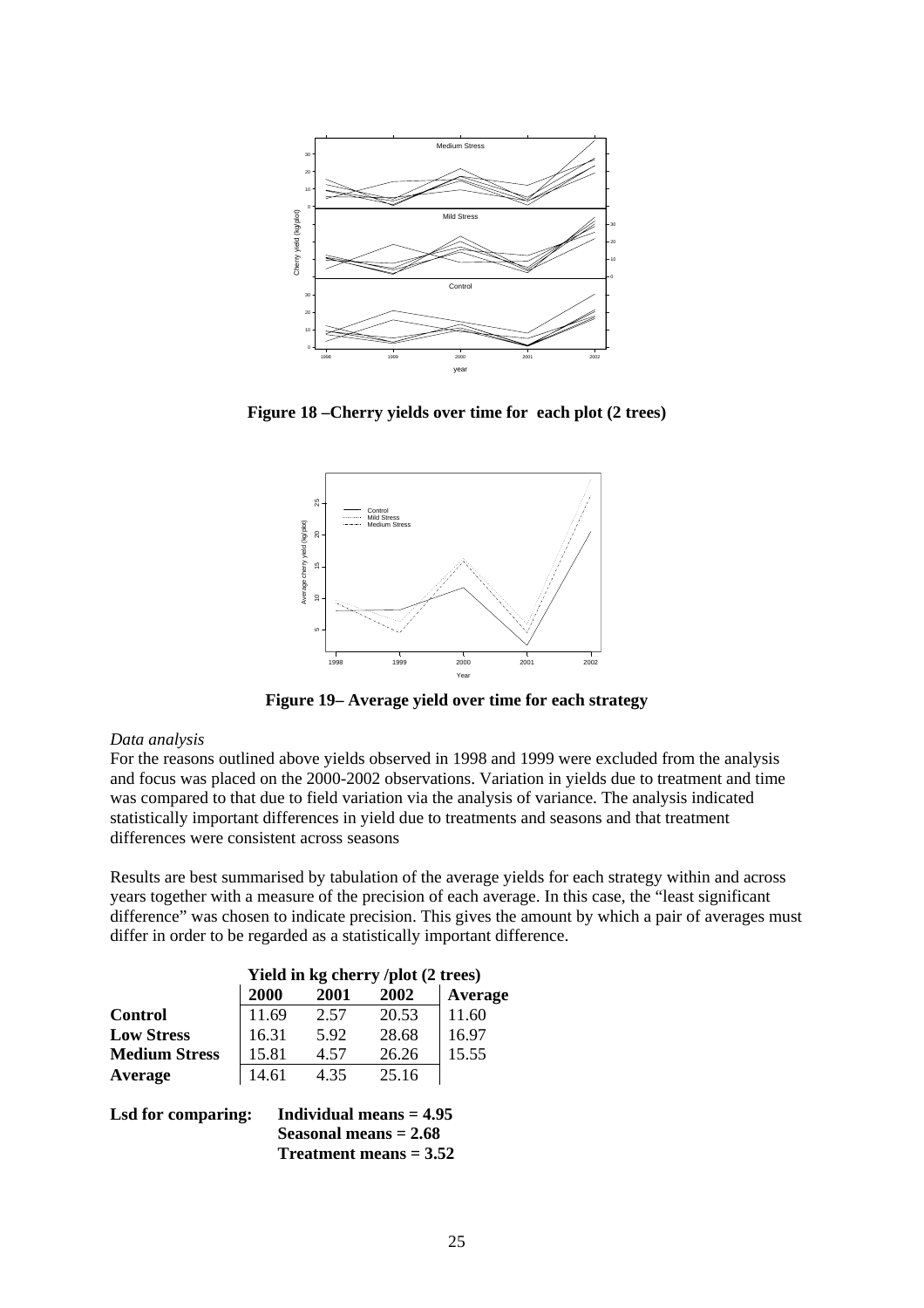

Yield data from the years 2000 – 2002 have been further displayed in Figure 20 below for the three treatments.

**Figure 20 – Average yield tonnes cherry/ha 2000 –2002 Newrybar site** 

Within these three years, there was a significant variation in the yields of cherry, but consistently treatment 2 was higher than treatment 3, which was always higher than treatment 1. The additional yield from the two irrigated treatments over the non irrigated treatment is shown on Figure 21.



**Figure 21 – Additional yield from irrigated treatments in tonnes cherry/ha 2000 – 2002** 

The value of the additional return/treatment is shown at Figure 22. The average cherry to dry green bean (DGB) ratio in the trial was 6.5:1.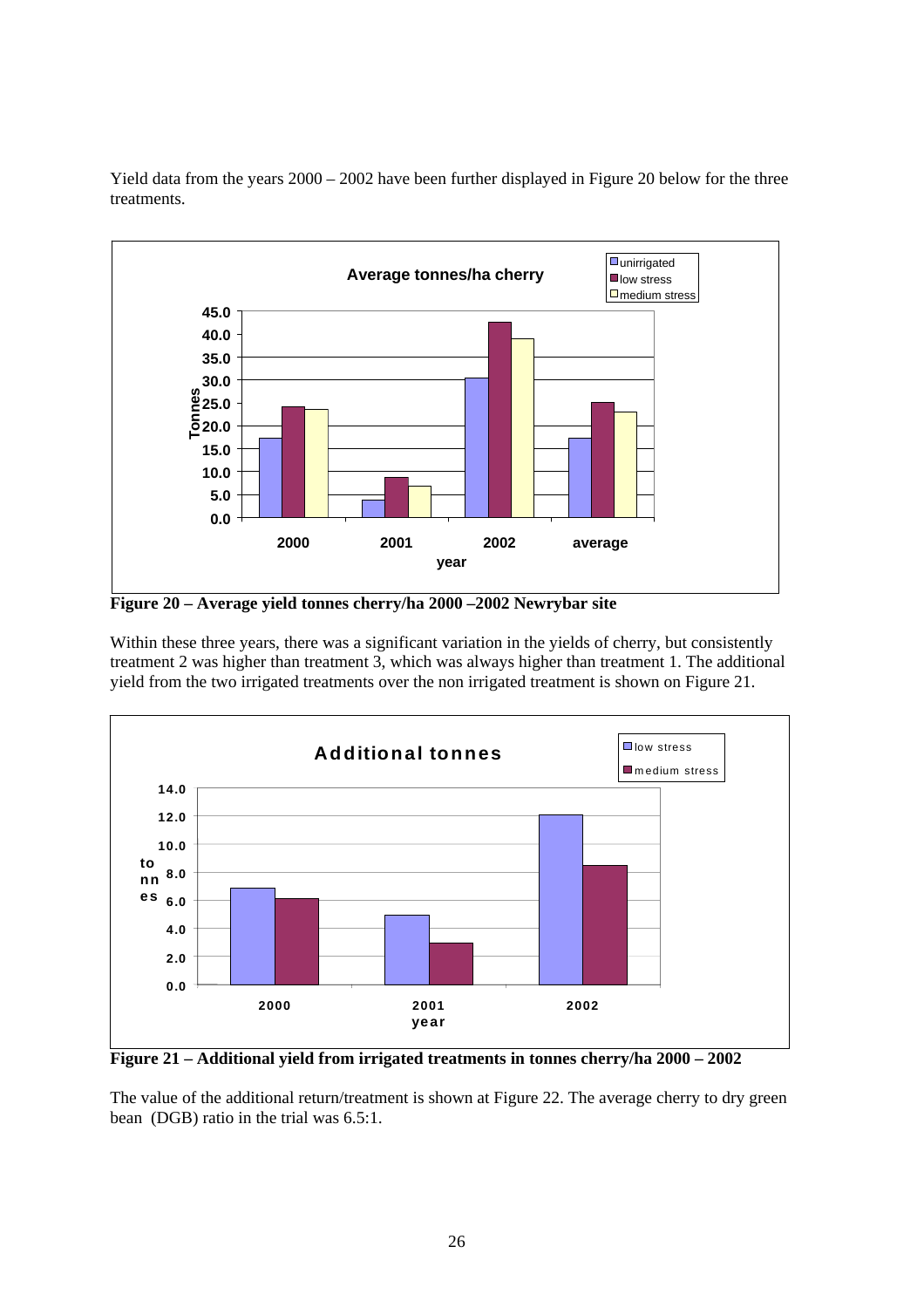

**Figure 22 – Value in \$/ha of additional yield from irrigated treatments** 

If water is the limiting factor then the additional tonnes/Ml might be more applicable. This reverses the treatments so that although treatment 3 has a reduced yield when compared to treatment 2 it uses much less irrigation water, so the yield per megalitre is greater.



### **Figure 23 – Additional cherry yield/Ml for irrigated treatments**

To fully evaluate the cost of providing additional on farm storage or constructing a bore to add groundwater supplies to improve the water security, the additional returns/ML are shown in Figure 24.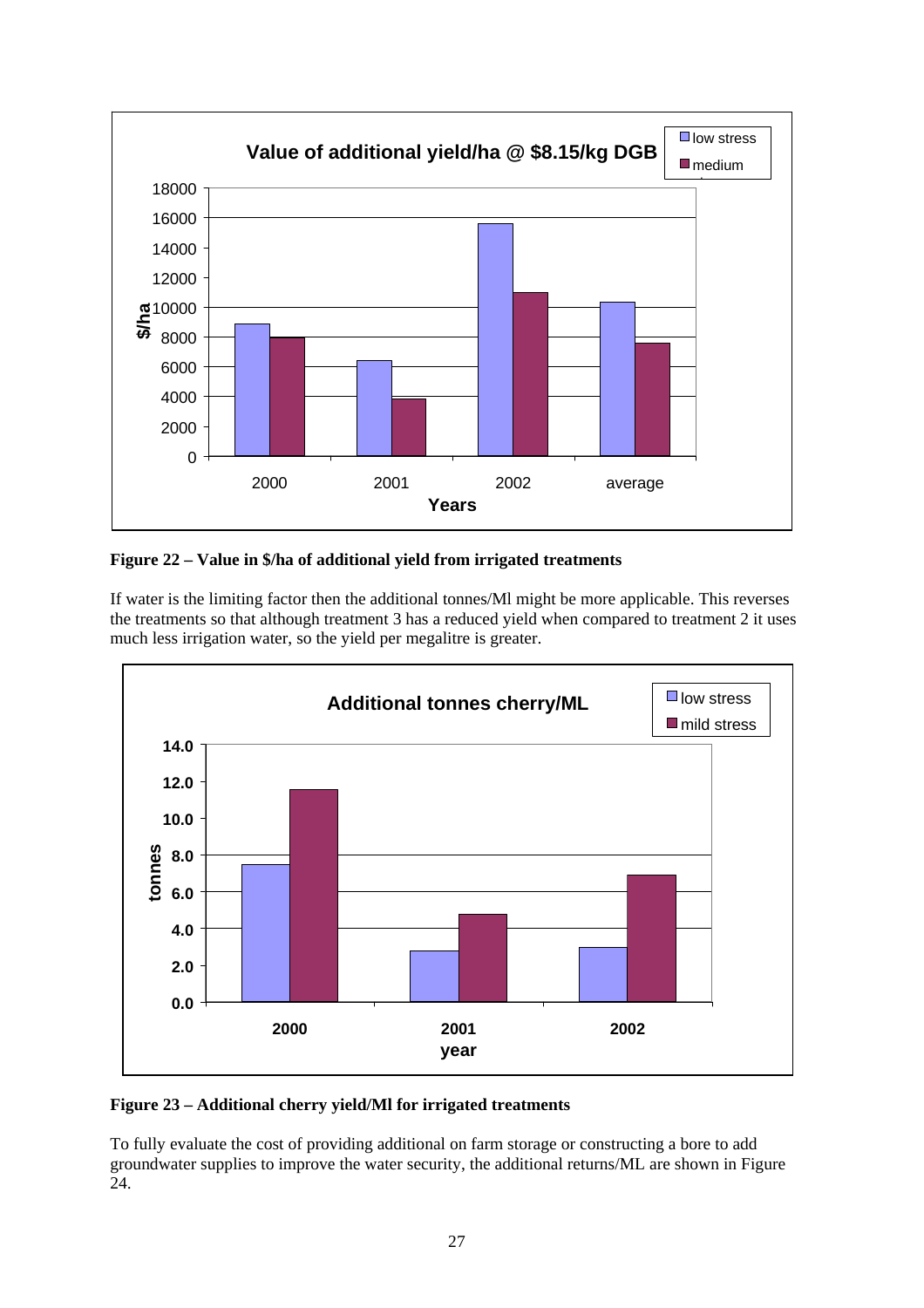

**Figure 24 – Returns \$/Ml for irrigation treatments** 

## **4.7.2 Mountain Top site**

The average yield of the first harvest was 0.83 kg per tree.

Though this result is preliminary only, the yield/ hectare of **available** cherry is estimated at 0.8 kg average x 2963 trees/ha or 2.37 tonnes per ha of cherry. Some reduction of yield from the available cherry can be expected with mechanical harvesting.

## **4.8 Bean quality**

Bean size and cupping quality were compared for each year that irrigation was carried out.

## **4.8.1 Bean sizing**

Coffee is sold as dry green bean (DGB) with quality and price assessed on the basis of bean colour, size and shape (Wormer and Njuguna, 1966) as well as defects and cupping quality. Larger beans attract higher prices.

Winston and Thomson (1993) evaluated bean size over a large number of cultivars from two North Queensland locations (Kamerunga and Southedge) over a three year period. From previous research they concluded that coffee bean size is determined by a number of factors. Cultivars differ in their ability to produce well formed beans (Wormer, 1966; Cannell, 1974) while both rainfall and irrigation have been found to improve bean size and shape (Wormer, 1964, 1966; Cannell, 1974,1985) and cooler temperatures may increase potential bean size (M.J.St. Clowes, pers. comm.) The time of flowering is important in relation to the conditions prevailing during the period of fruit expansion as expansion inhibited by lack of water which can occur during dry weather (Cannell, 1974). Large seasonal differences in bean size have been related to rainfall during expansion period (Wormer, 1966)

The results from the K7 cultivar, which is the same as used in this project, were as follows from both sites over 3 years: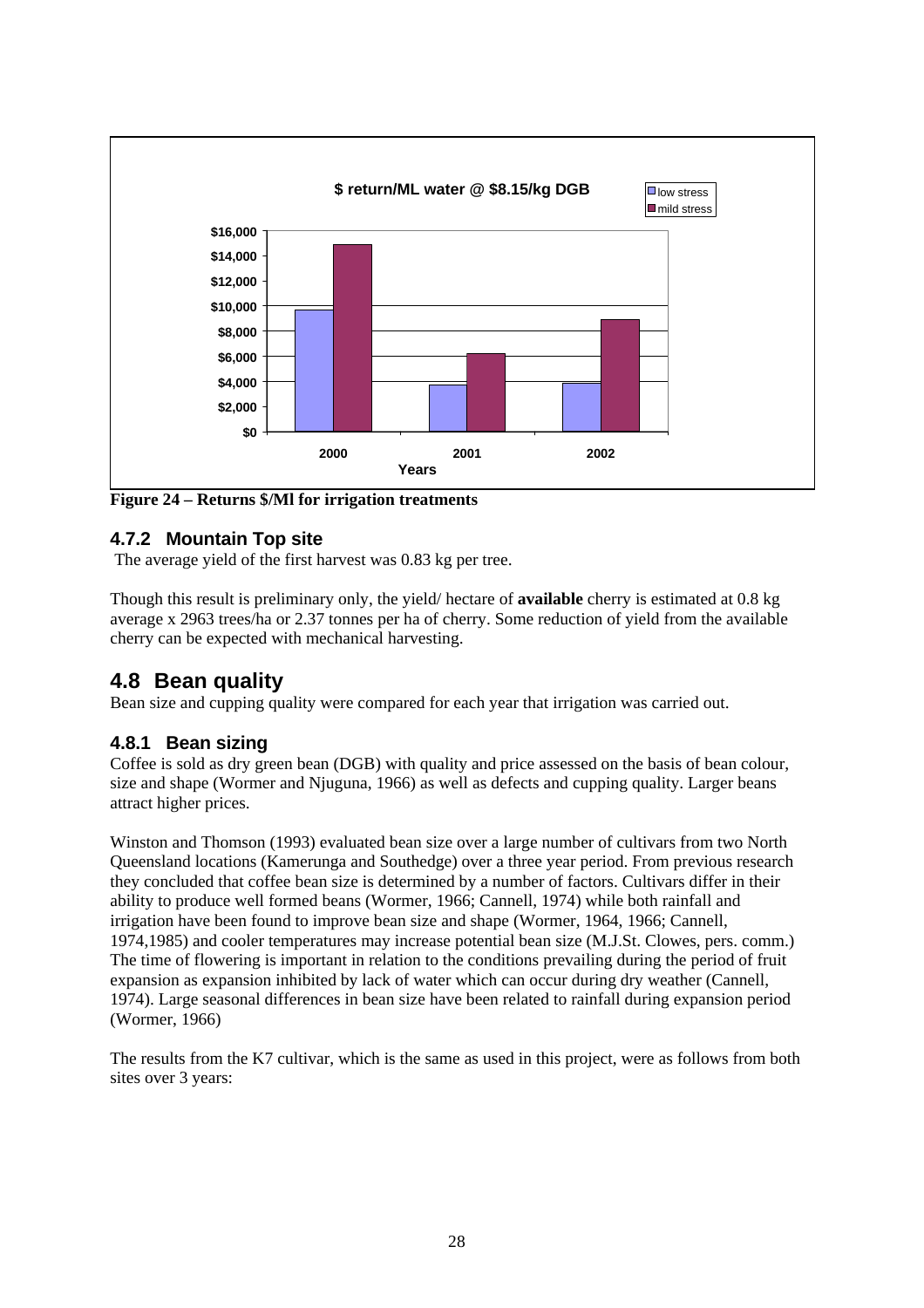| <b>Bean size</b> | percentage |
|------------------|------------|
| 18               |            |
| 16               | 42         |
| L                | 8          |
|                  | ΩΩ<br>~~   |

**Table 18 - Bean size grading from North Queensland evaluation trial (1993)** 

Some of these cultivars were also planted in Northern NSW under unirrigated conditions and many produced larger beans in 1990 (65% - 88% retained on a size 16 screen). Furthermore, most lines in NSW had 25-46% size 18 whereas most of the selections at Kamerunga and Southedge (Qld.) had less than 10% size 18.

Differences in bean size between north Queensland and the sub-tropics may be due to the shorter flowering to maturity period in north Queensland  $(7 - 8$  months) compared to  $9 - 11$  months in the sub-topics or higher temperatures in the tropics or a combination of both.

Observations in North Queensland (*Coffee growing in Australia*, 1997) suggest that rapid cherry growth phase determines the bean size and begins four to eight weeks after flowering and continues for a further 12 weeks. In Zimbabwe, they suggest that a most sensitive stage is the period from 10 to 17 weeks after flowering and a drought at this time is particularly likely to affect final bean size and weight (Coffee handbook, 1987). The extent to which the final bean size is realised is influenced by soil moisture levels throughout the whole fruit growing period.



The Dry green beans from the Newrybar site from the 2000 crop were graded as shown in Figure 25

**Figure 25 – Dry Green Bean gradings for harvests from treatments at Newrybar site 2000** 

This showed an 18% increase in size 18 bean for both the irrigated crops when compared to the nonirrigated crop. This was despite the fact that the irrigated trees were first watered on  $18<sup>th</sup>$  July some 25 weeks after the last blossoming event  $(21<sup>st</sup> January)$ . This would suggest that not only does irrigation late in fruit development increase the yield (by 40% in 2000) but it also can potentially increase the bean size developing the beans to their full potential as set in earlier fruit development.

In 2001 a similar trend was evident in the non irrigated and irrigated with the non irrigated treatment having a smaller percentage of size 18 and larger percentage of less than size 16 beans seen in Figure 26.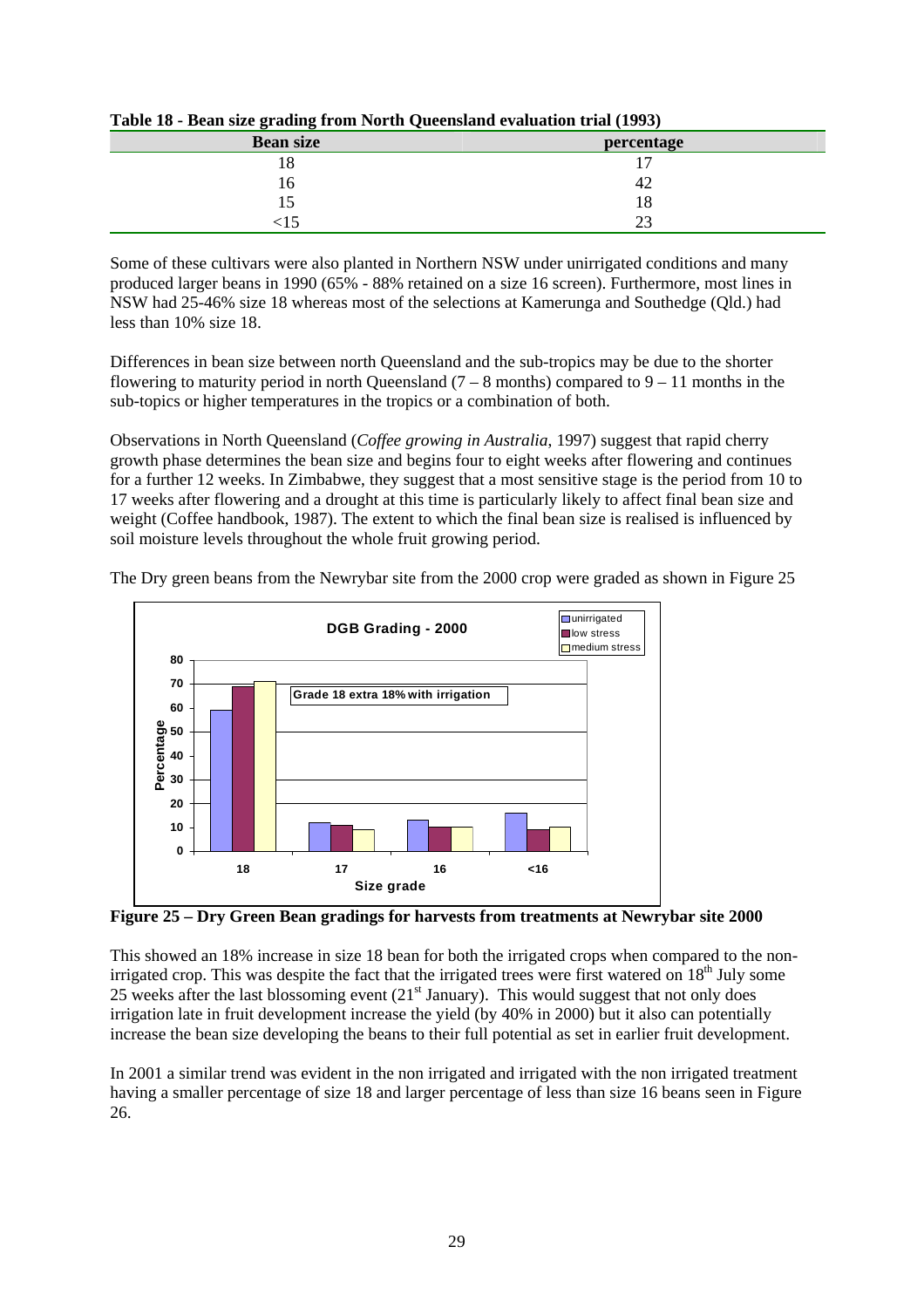

**Figure 26 – Dry Green Bean gradings for harvests from treatments at Newrybar site 2001** 



In 2002 the difference in bean size for each treatment was insignificant as shown in Figure 27.

**Figure 27 – Dry Green Bean gradings for harvests from treatments at Newrybar site 2002** 

In this year the irrigated crops were watered in most months throughout the fruit development phases.

## **4.8.2 Cupping quality**

*Newrybar site* 

In 1999 samples from the 1998 season were roasted, ground and evaluated for taste by the NSW Coffee Growers Association taste panel and independent taste experts. The analysis showed no significance between the treatment plots. This established a valid benchmark for the rest of the trial from this site.

As 1999 was a wet year with no irrigation, there was no difference in the cupping quality of the treatments.

The liquoring quality of the 2000 harvest was evaluated by blind taste tests in May by an independent professional panel. Results indicated that samples from each treatment were not significantly different and "all had evident sweetness, good acidity/brightness and medium body one would expect from quality local coffee"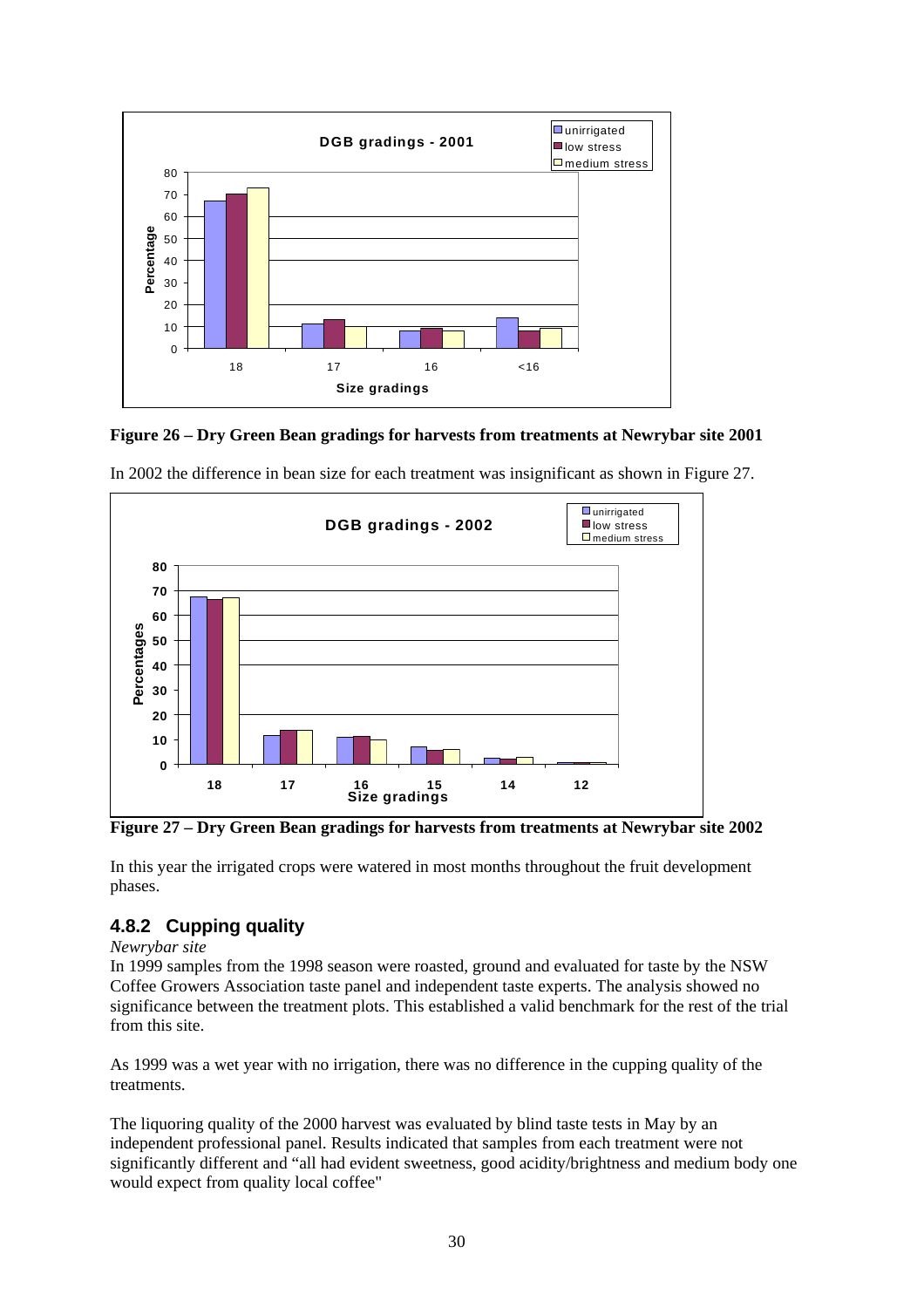For the 2001 harvest, the Austral Asian Specialty Coffee Association (AASCA) and another independent professional taste panel were used to assess appearance, aroma and cupping (tasting) quality of each irrigation treatment in duplicate split samples and blind taste tests. Results from both tasting trials showed no significant differences in quality between irrigation treatments or between harvest dates with the exception of the final pick in November when quality scores decreased slightly.

The 2002 harvest was assessed under SCAA cupping form by AASCA.

- The non irrigated scored 69 –"*low acidity and mild smoky flavour and thin body"*
- The low stress irrigated treatment scored 73 –*" dull bakey aroma, nice acidity, sour, green apple flavour"*
- The medium stress irrigated treatment scored 75.5 *" faint but sweet aroma, juicy, citrus flavour. Ok body"*

From this evidence it would appear that there are no detrimental effects on cupping quality from irrigation, nor does it provide any significant benefit in taste.

#### *Mountain Top site*

A 5 kg sample of cherry was harvested on  $24<sup>th</sup>$  September from a range of trees in the sample row and 'wet' processed to parchment, then to DGB, before forwarding a sample to AASCA for taste testing using the internationally accepted SCAA cupping form.

The Mountain Top sample scored 81.75 out of 100. The Roastmaster provided the following comments: -

*"sweet candy aroma, delicate acidity, slightly fermented. Bolder body, slight astringency, overall good balance"* Ranking – very good.

Further taste testing is required to confirm this taste profile as trees mature, however it is encouraging that such a high quality score was achieved from young trees in their first production year.

## **4.9 Irrigation management**

Unlike the climate of North Queensland coffee producing area that has a defined dry season, rainfall events at both sites during the trial period showed conclusively that a defined dry season with little or no rainfall couldn't be relied upon in the sub-tropics. This point is illustrated in Figure 28 where the rainfalls for the supposed dry season are shown for the Newrybar site for the years 1999 – 2002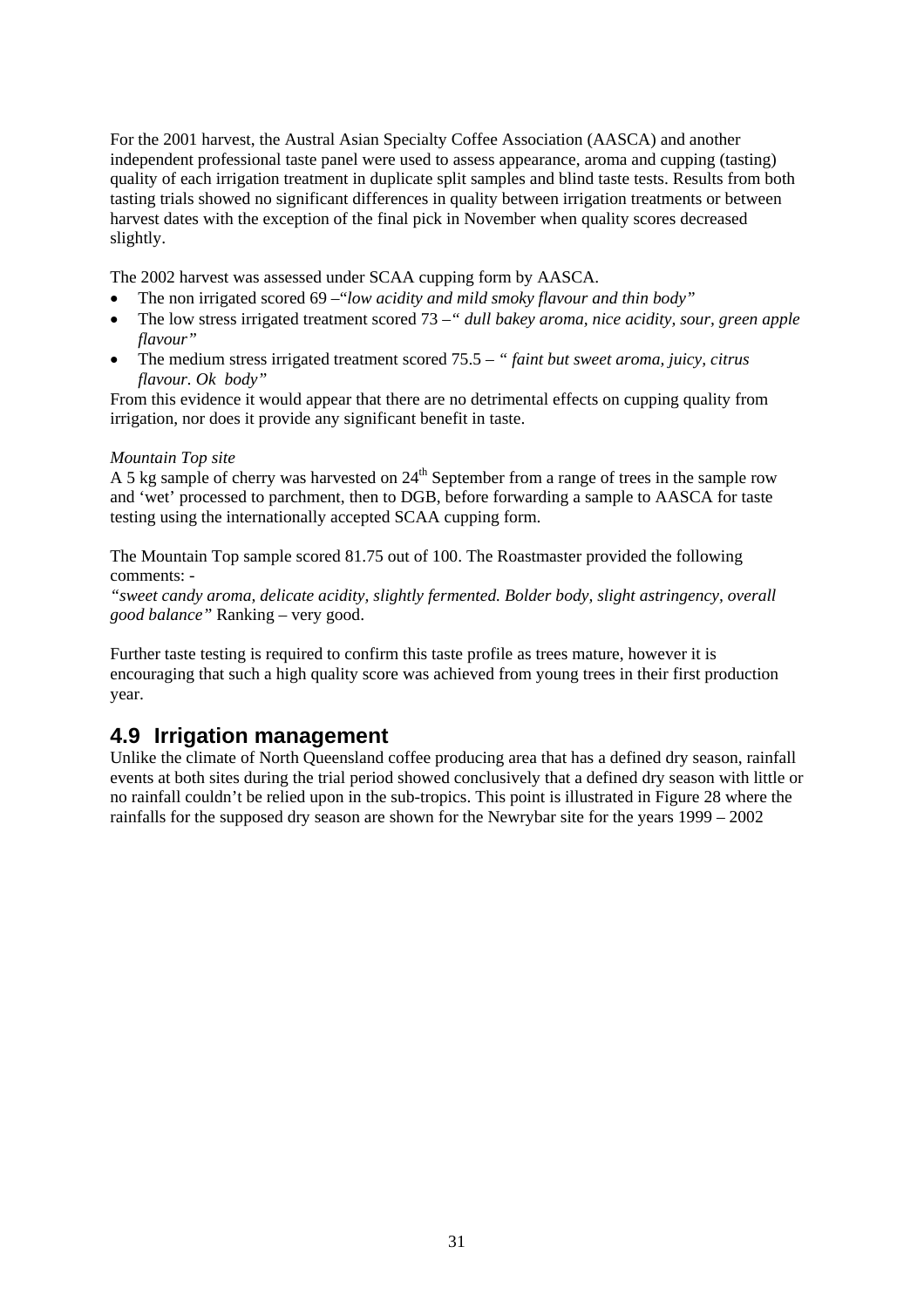

**Figure 28 – Monthly rainfall recordings for Newrybar site in dry season 1999 - 2002** 

Drip irrigation of the trees at each site only provided water to between 19% and 21% of the total root area of the trees. The bulk of the roots are under water stress in a similar way to the non-irrigated treatments and flower blossoming was only triggered by rainfall, regardless of the water status of a small proportion of the root area. This means that irrigation to keep the trees healthy during crop development and ripening will have little effect on the blossoming pattern for next year's crop.

For this soil type and climate the following management options are available:

- To achieve maximum yield irrigation should be available throughout the year and water provided when soil moisture in the top 300 – 400 mm profile reaches 50% of the readily available water supply for this section of the profile.
- If water supply is limited then trees can be dried out to 100% of the readily available water supply in the top 300 – 400 mm of the soil profile with some reduction in yield but no change in quality or bean size.

To achieve this level of management it is important that growers use a reliable soil moisturemeasuring device. It is strongly recommended that continuous capacitance probes or their equivalent become the industry standard. User groups should be established to exchange information and improve the scheduling skills of the industry.

Single row driplines with dripper spacings that provide a continuous wetted strip along the row with either 1.6 or 2.3 litre/hour dripper discharge will allow the trees to extract sufficient water to meet their requirements.

As coffee trees in full sun are gross feeders, fertigation is strongly recommended to provide adequate nutrition throughout the growing season, preventing carbohydrate depletion and dieback. Even during 'the wet season' fertiliser can still be applied at higher concentrations in short irrigations to meet nutritional needs and minimise any nutrient leaching caused by excessive rainfall events.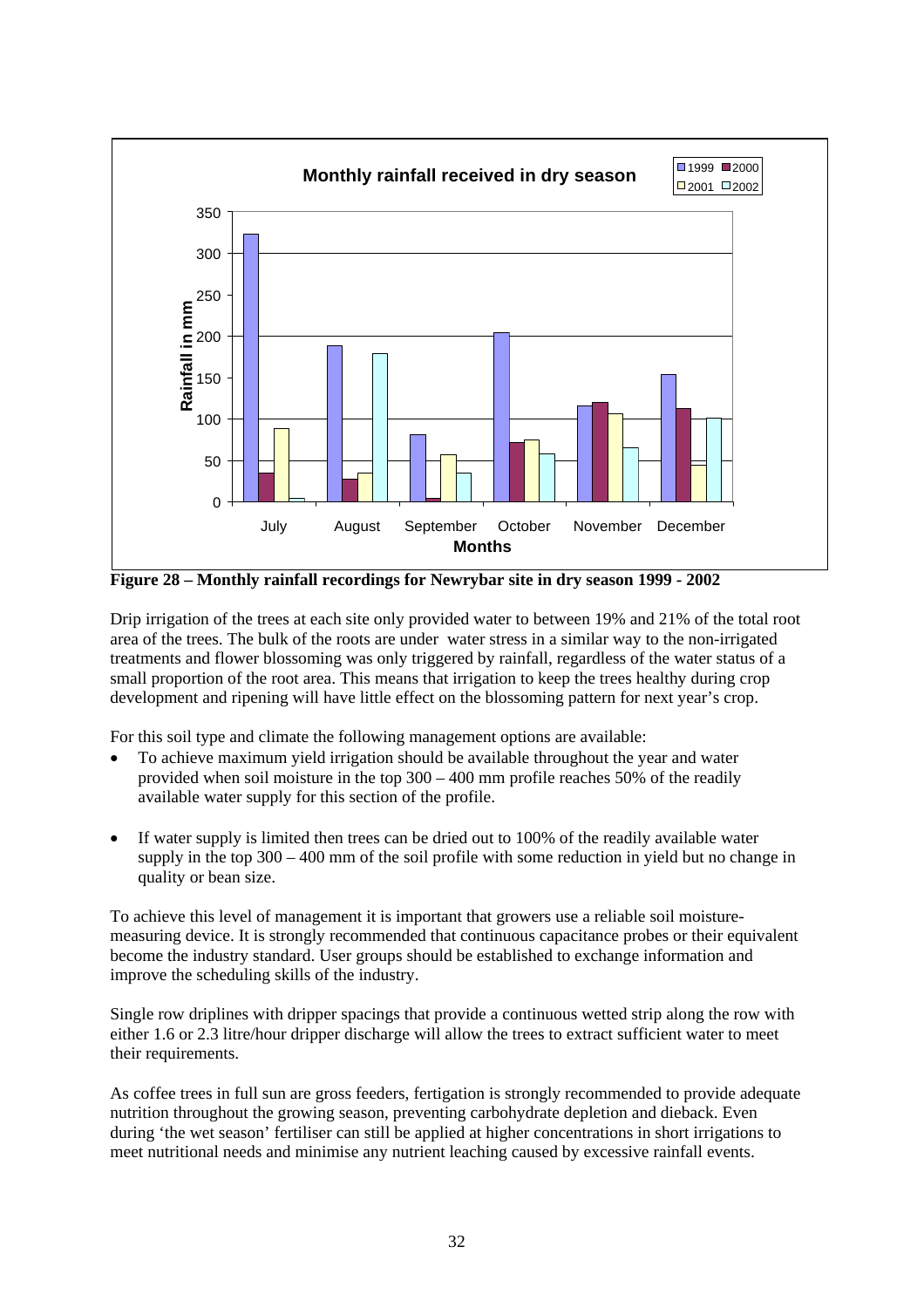# **5. Implications for Industry**

## **5.1.1 Community and environmental**

The expansion of the coffee industry in the sub-tropics is limited by a shortage of frost-free, protected land with adequate secure water supplies and low to moderate slope to suit machine harvesting. High land prices and competing land uses including increasing urbanisation are eroding the area available for commercial production of a high quality product with minimal pest and disease pressure.

Community pressure will make sure that the development of this industry will have minimal impact on the environment. A high level of management is therefore necessary in water and nutrition application to minimise any impacts on the catchment while maintaining high production levels of quality bean.

Under the current development of the water reform process, producers will need to secure their water supplies with either an on farm storage or a reliable groundwater supply. The returns/megalitre achieved in this trial would suggest that the payback period for this additional infrastructure would be well within normal business timeframes.

It is important that the industry establish the best managing practices for growing and processing coffee to maintain consistent quality that will sustain markets for this speciality product at a return that will provide stability to the industry. This has been done successfully by the Australian wine industry and many of the standards set by this industry could be adopted by the coffee industry.

## **5.1.2 On farm**

- Unlike the climate of North Queensland coffee producing area, with its defined dry season which is favourable for managing flowering, rainfall events at both sites during the trial period showed conclusively that a defined dry season with little or no rainfall couldn't be relied upon in the subtropics. As a consequence flowering cannot be manipulated with irrigation in this region.
- The average benefits/annum/ha of drip irrigation is between \$10,300 for the low stress treatment and \$7,600 for the medium stress treatment (based on \$8.15/kg DGB return). The cost of an irrigation system depends on the distance of the plantation from the water source, the topography, soil type and complexity of the system. A fully automated installed system complete with flushlines, fertigation and automatic backwash filtration will cost about \$3.00/tree (2003). At the current spacing of 2963 tree/ha this translates to \$8,890/ha.
- Well designed drip irrigation and fertigation can generate up to \$10,000 per megalitre of water per annum used (for DGB) which compares well with many irrigated crops in Australia. The cost of an on farm storage will depend on the site and soil type, cost of earthworks/ $M^3$  and the volume of water required. This could range between \$1300 and \$2700/megalitre.
- On farm soil moisture monitoring is strongly recommended rather than relying on weather based scheduling systems.
- The sub-tropics with its normal cloud cover during mid summer and late autumn during the rainy season could be reducing the effects of high temperatures and high solar radiation effects on the photosynthetic rates. This could account for the larger bean sizes recorded here compared to North Queensland.
- The data collected in this project would suggest that coffee trees are well suited to our climate with its unreliable and variable rainfall. The trees will survive dry periods and can respond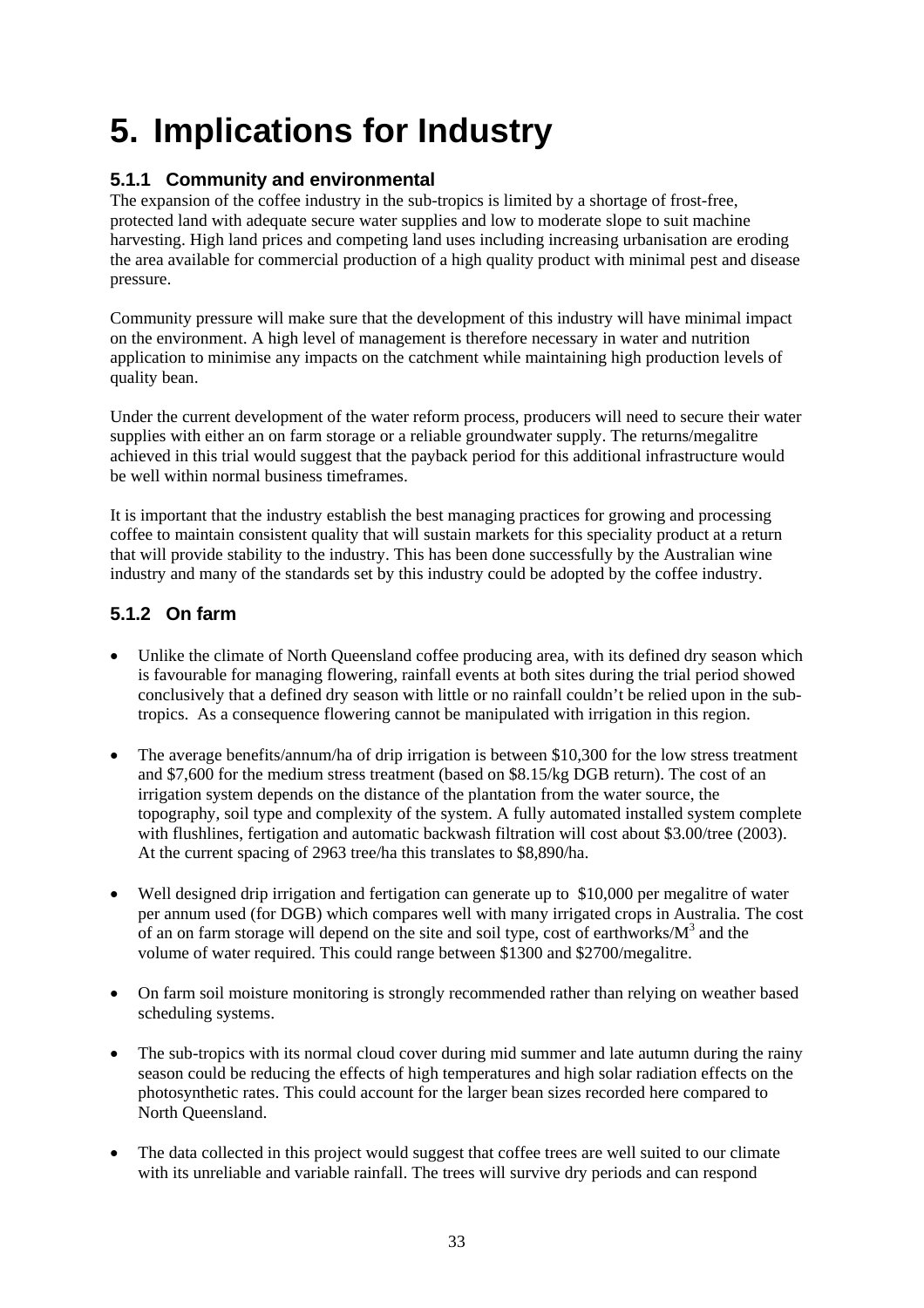quickly to moisture application with a highly developed fine root system that is located in the top 300 mm provided these roots are protected with an effective layer of mulch.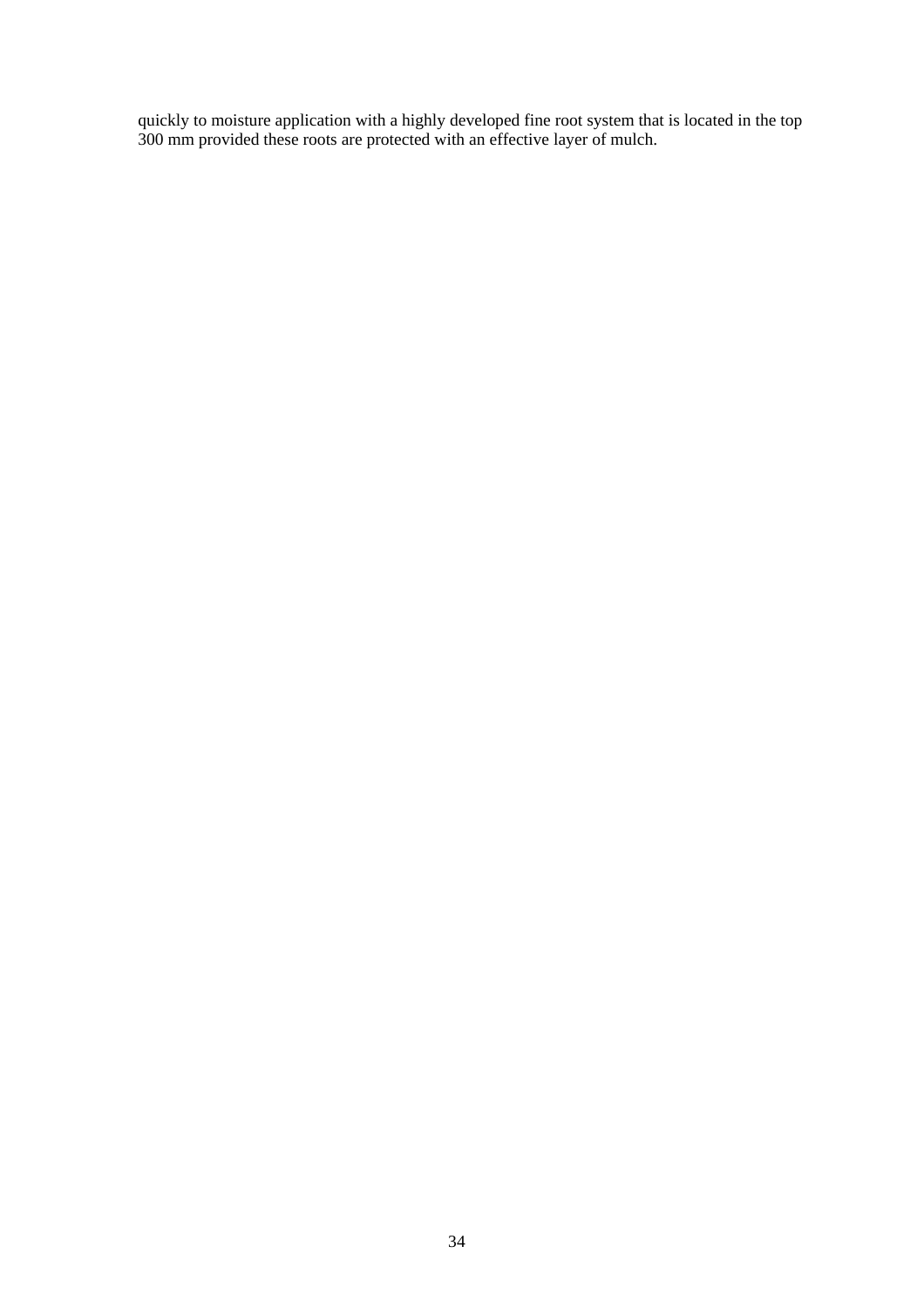# **6. Recommendations**

As part of this project an extension booklet is being prepared by NSW Agriculture for "*The best management guidelines for irrigation of coffee in the sub-tropics"* setting out:

- the benefits of drip irrigation for coffee
- water requirements of coffee
- Costs and benefits of irrigation
- Irrigation scheduling for coffee plantation
- Design, monitoring and maintaining a of drip irrigation system
- Fertigation of coffee trees.

It will be important that the industry runs workshops and conducts practical demonstrations to upskill new entrants into the industry with the level of management and knowledge that will help them to establish and expand the industry. To achieve the goal of a sustainable quality coffee industry it will be important that growers share information and support R & D on all facets of production.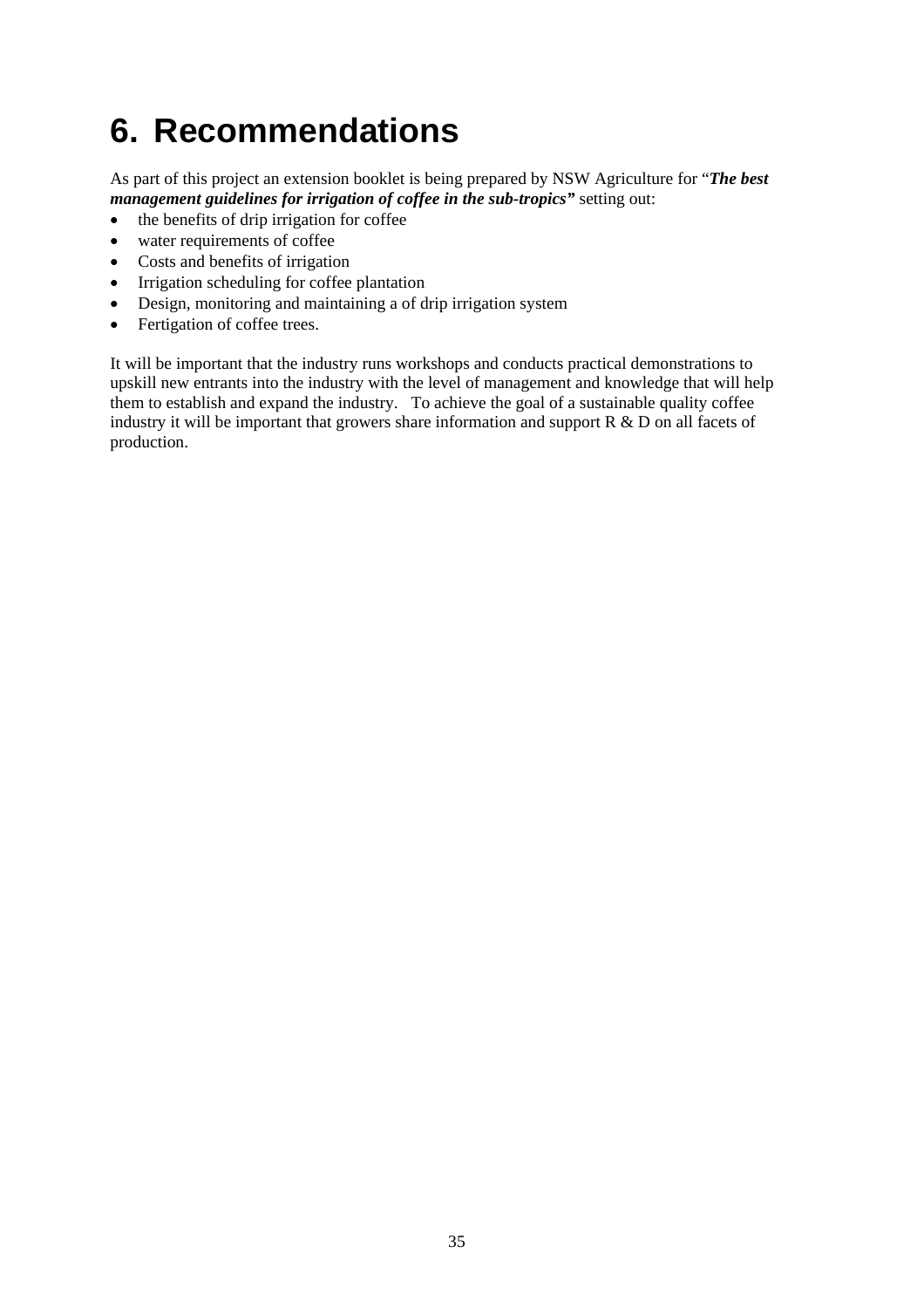# **7. Appendices**

The midnight soil moisture readings for each of the EnviroSCAN probes have been tabulated on the following charts.



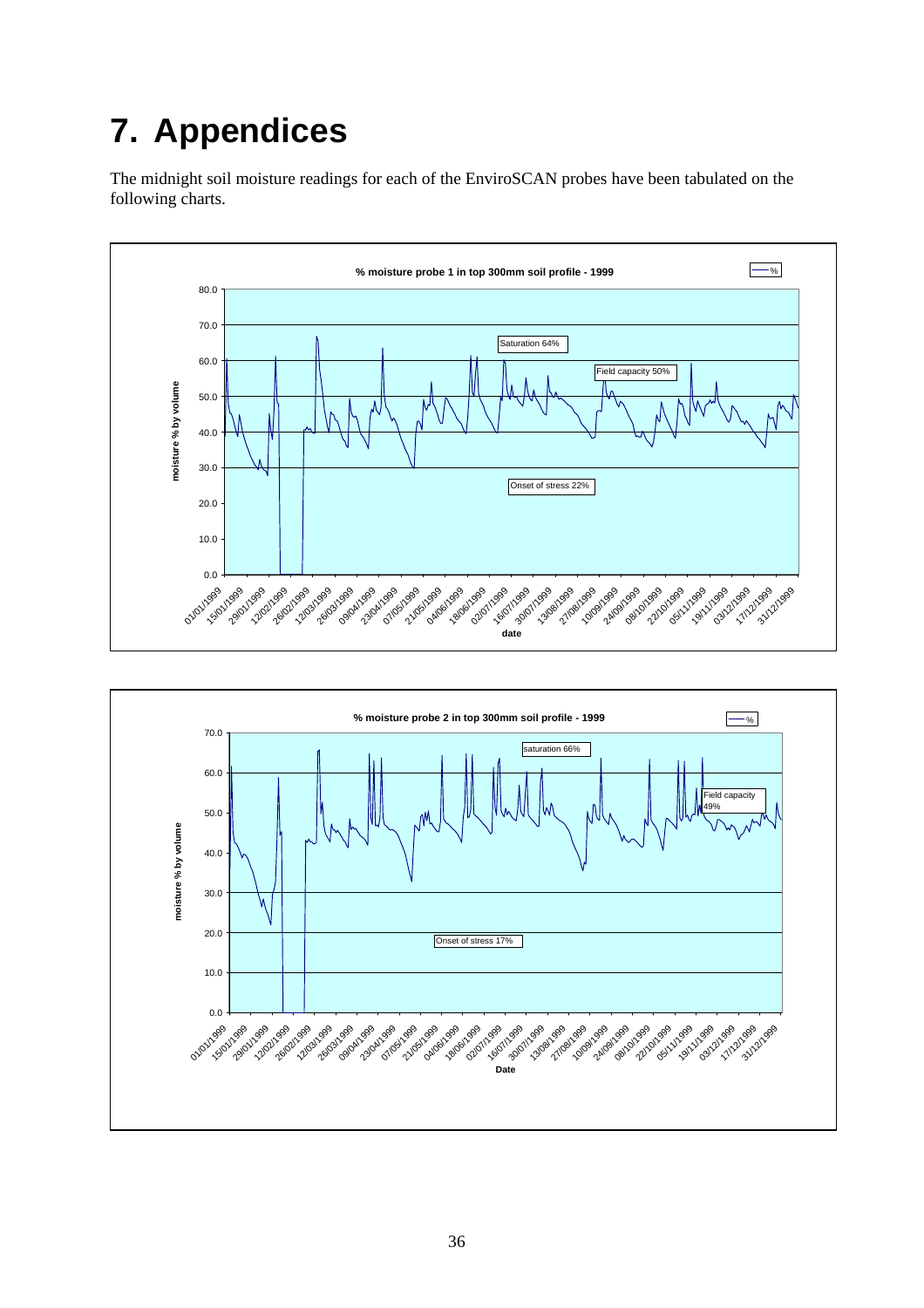

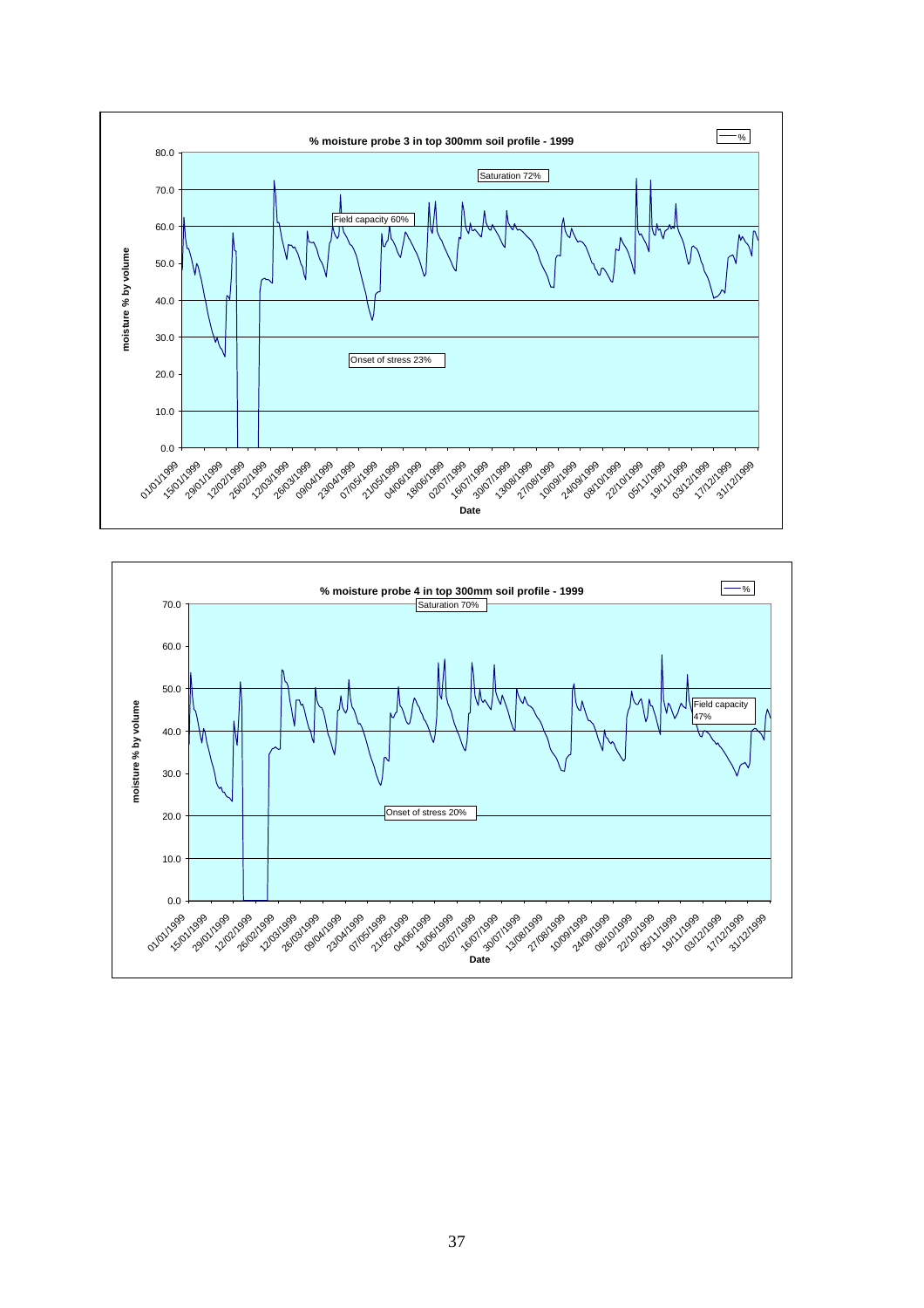

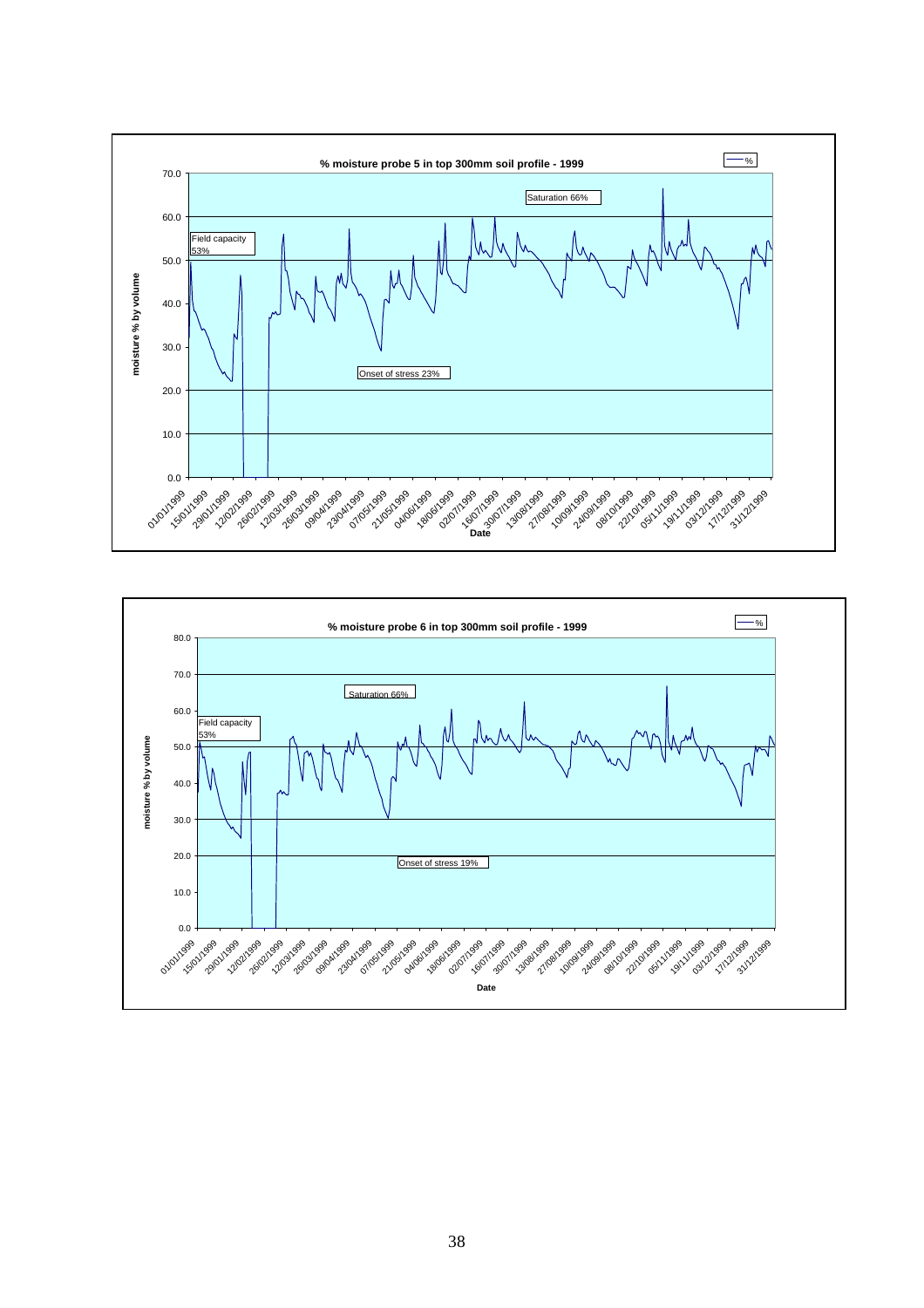

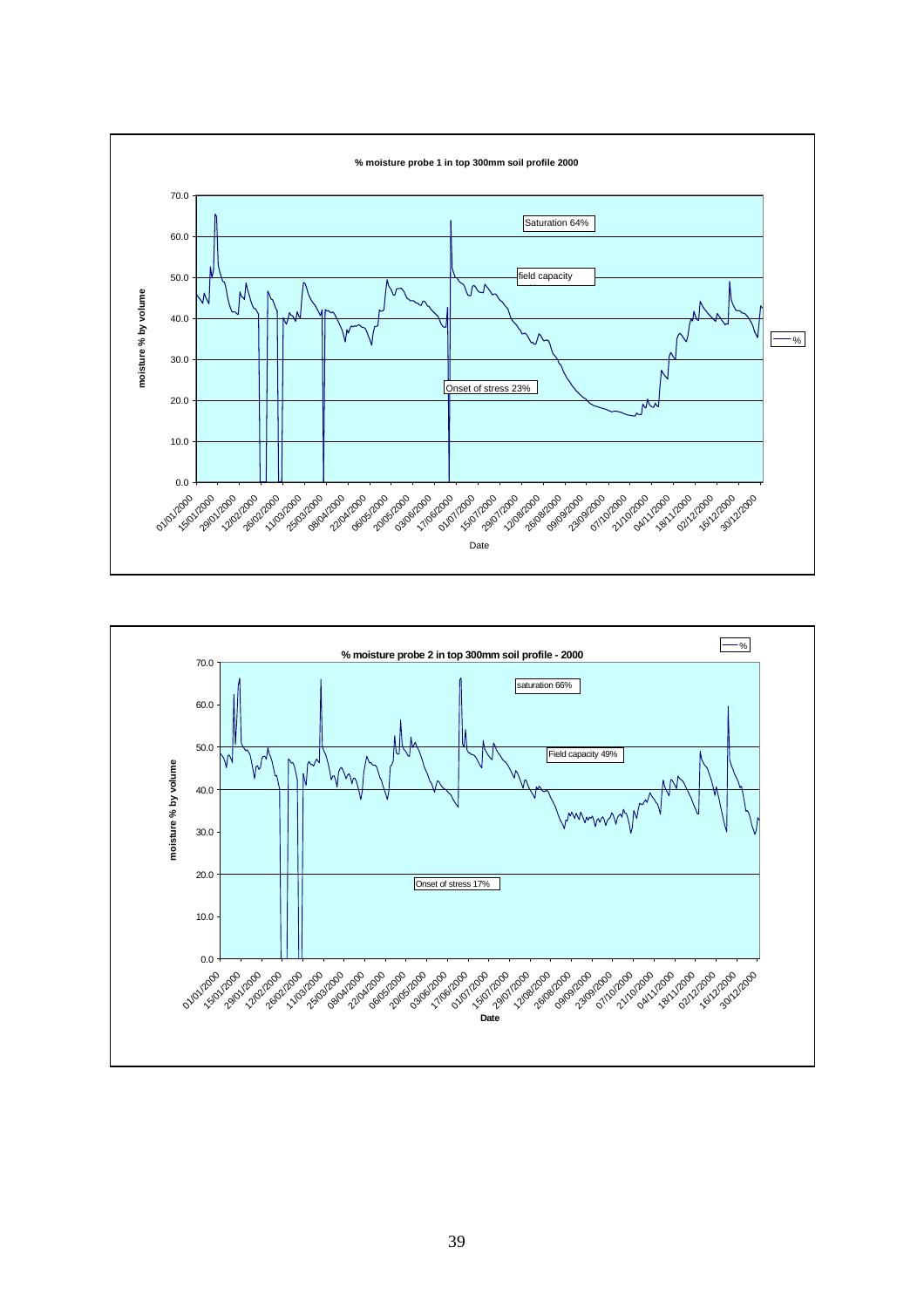

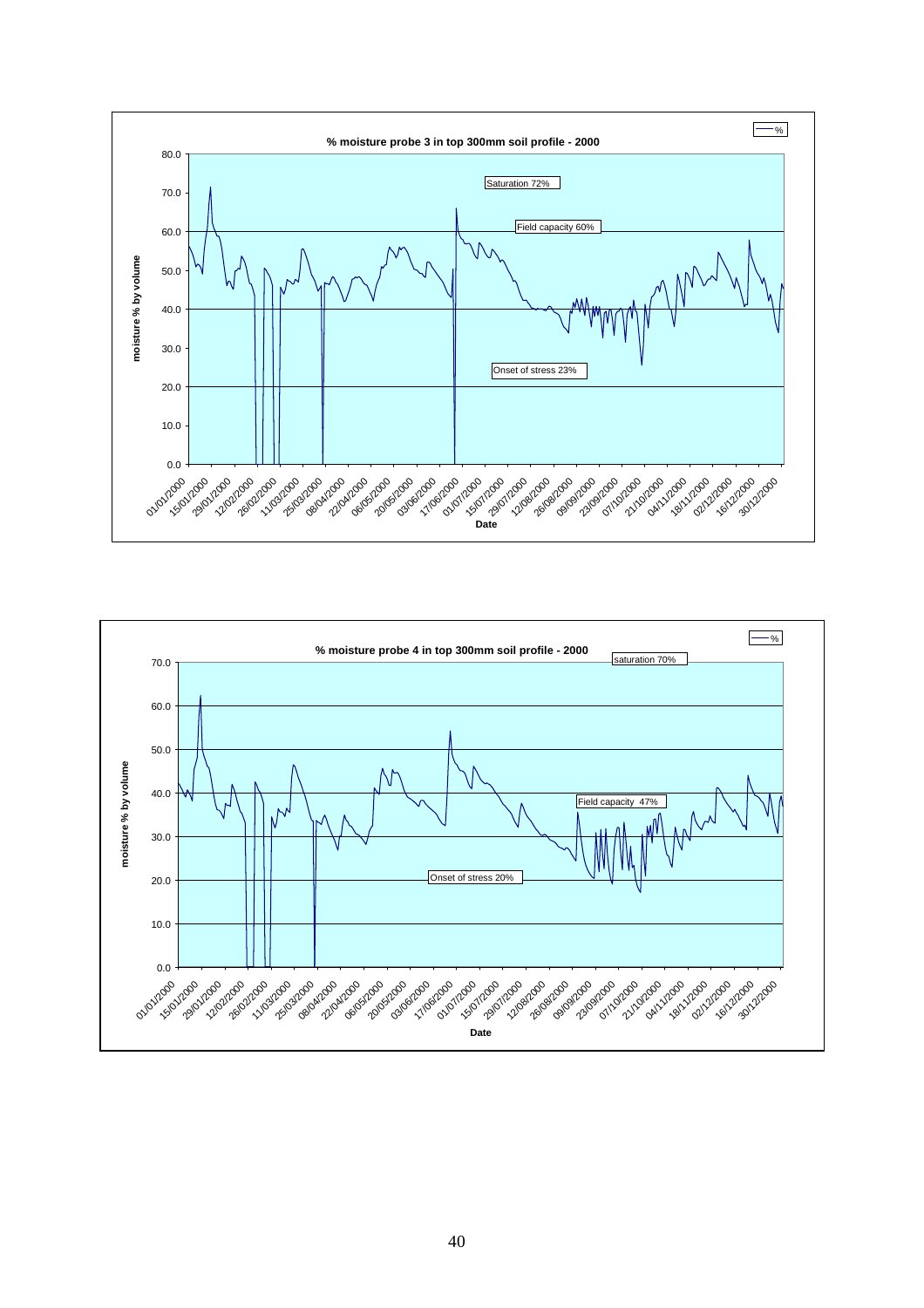

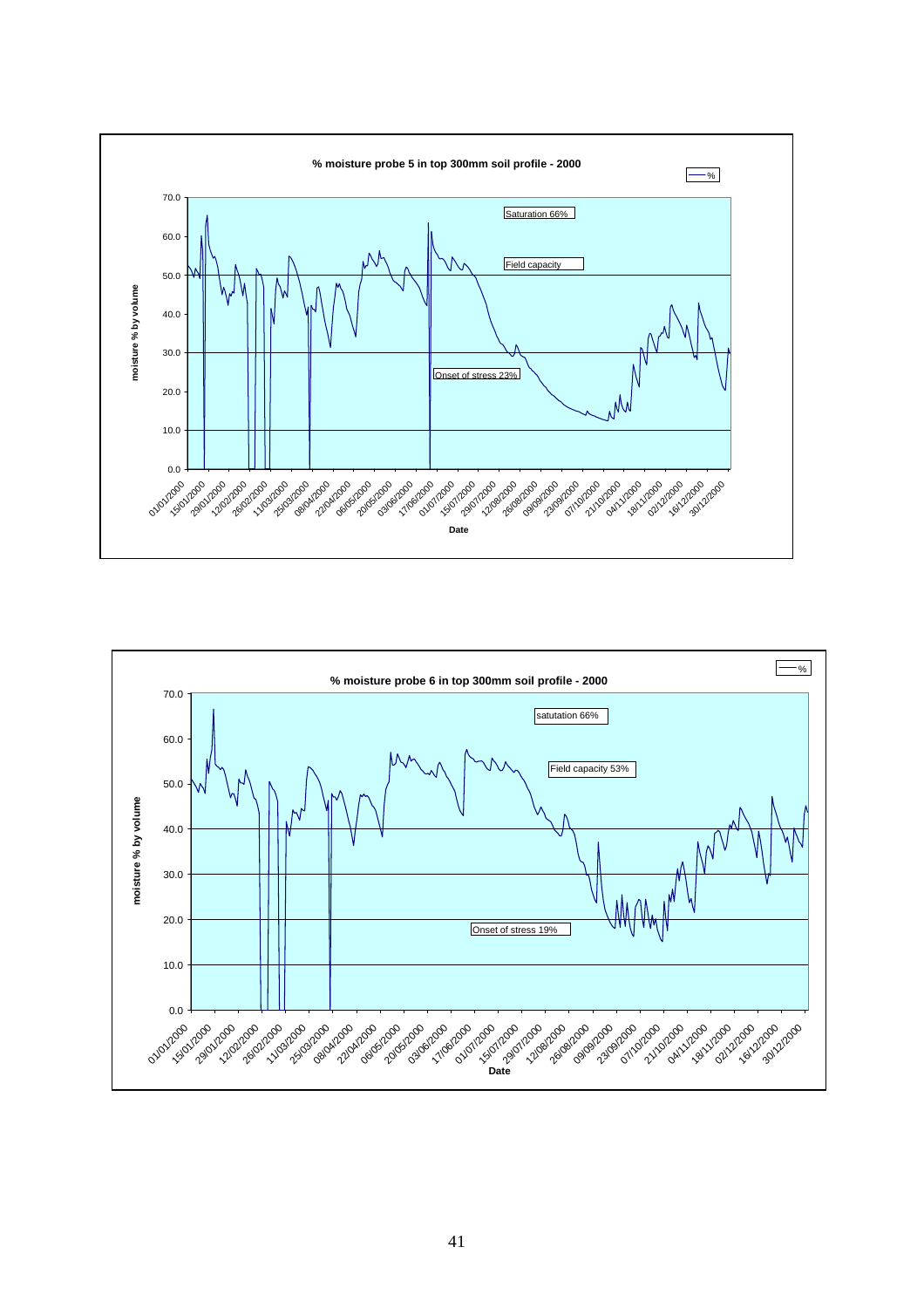

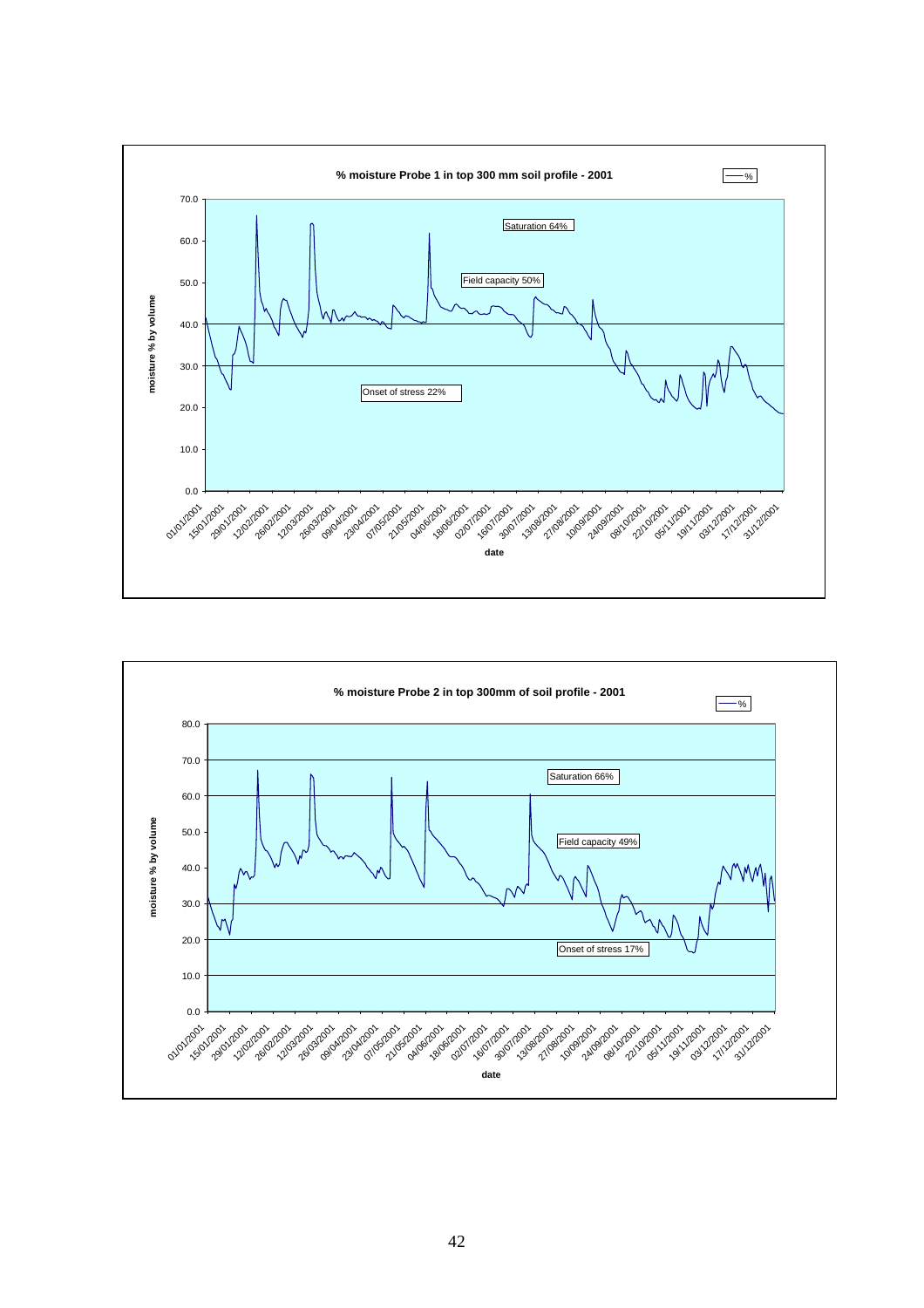

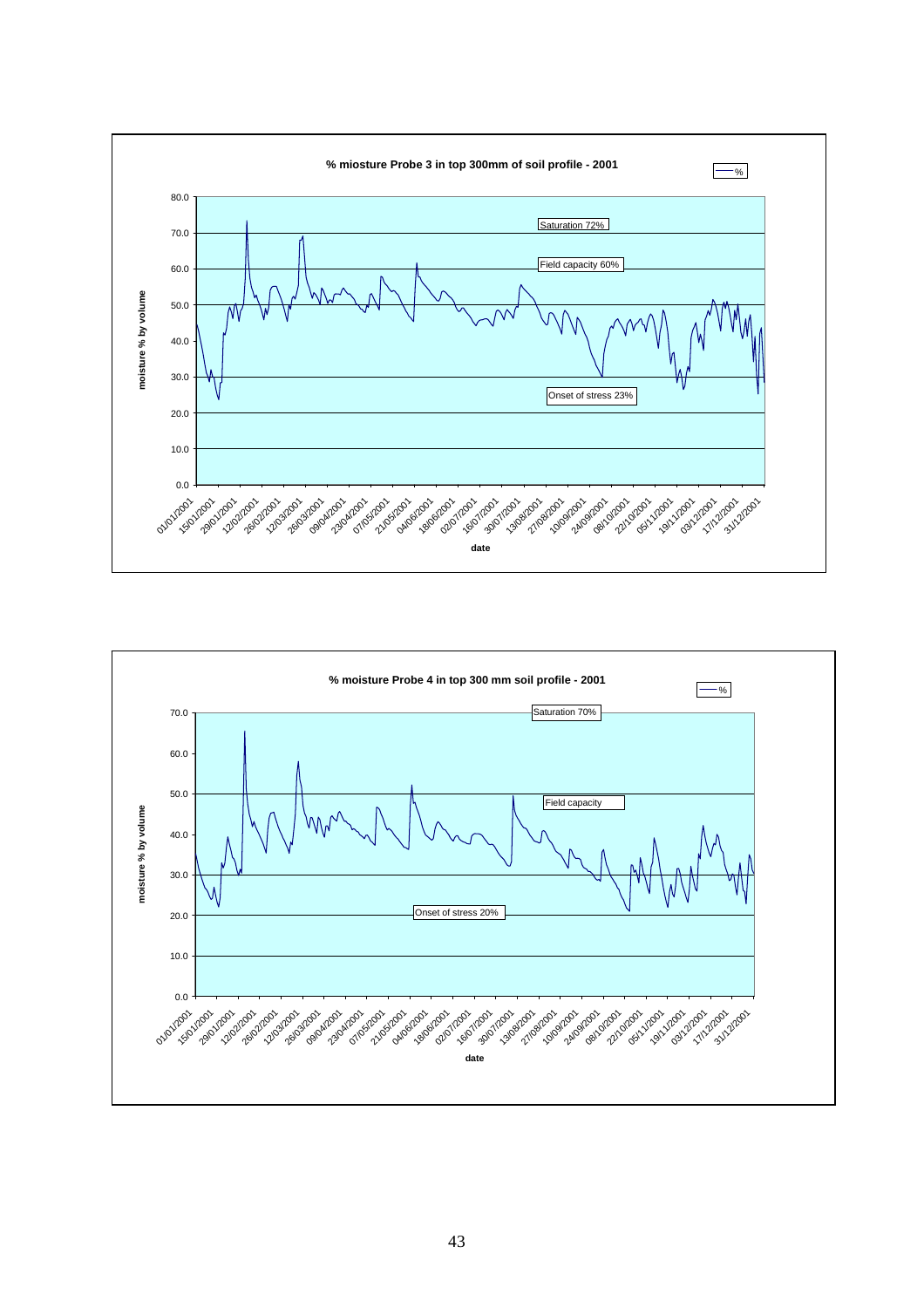

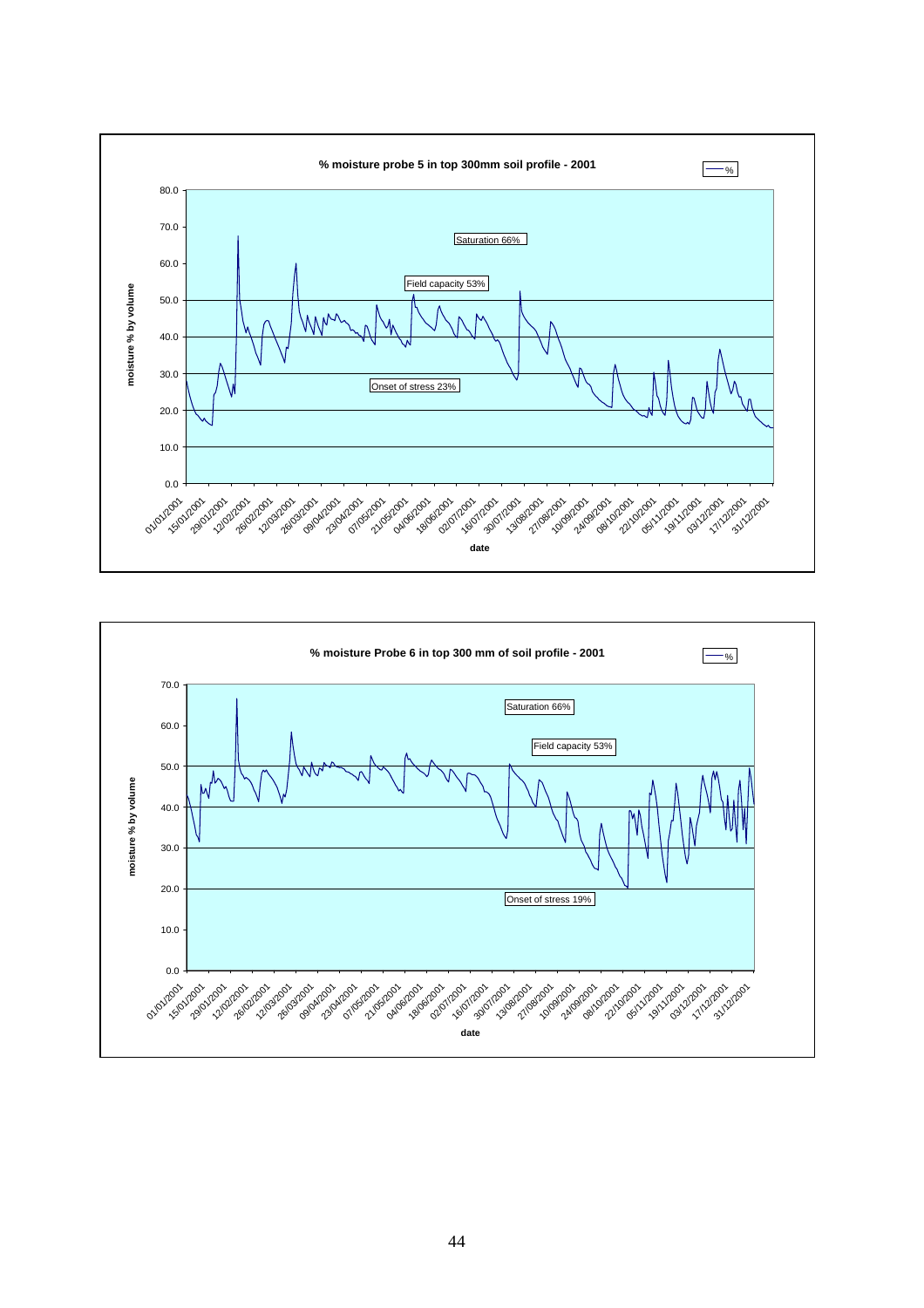

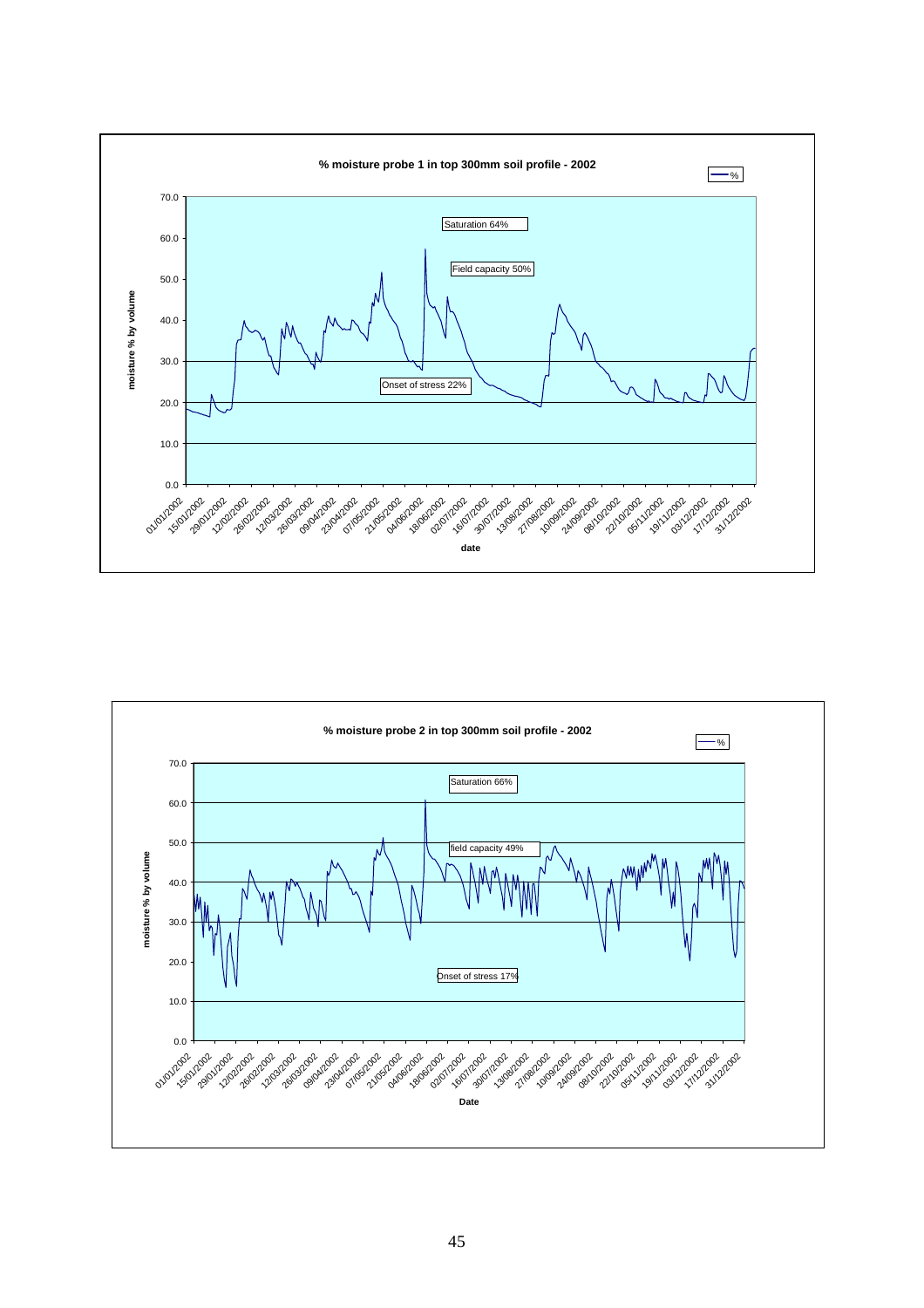

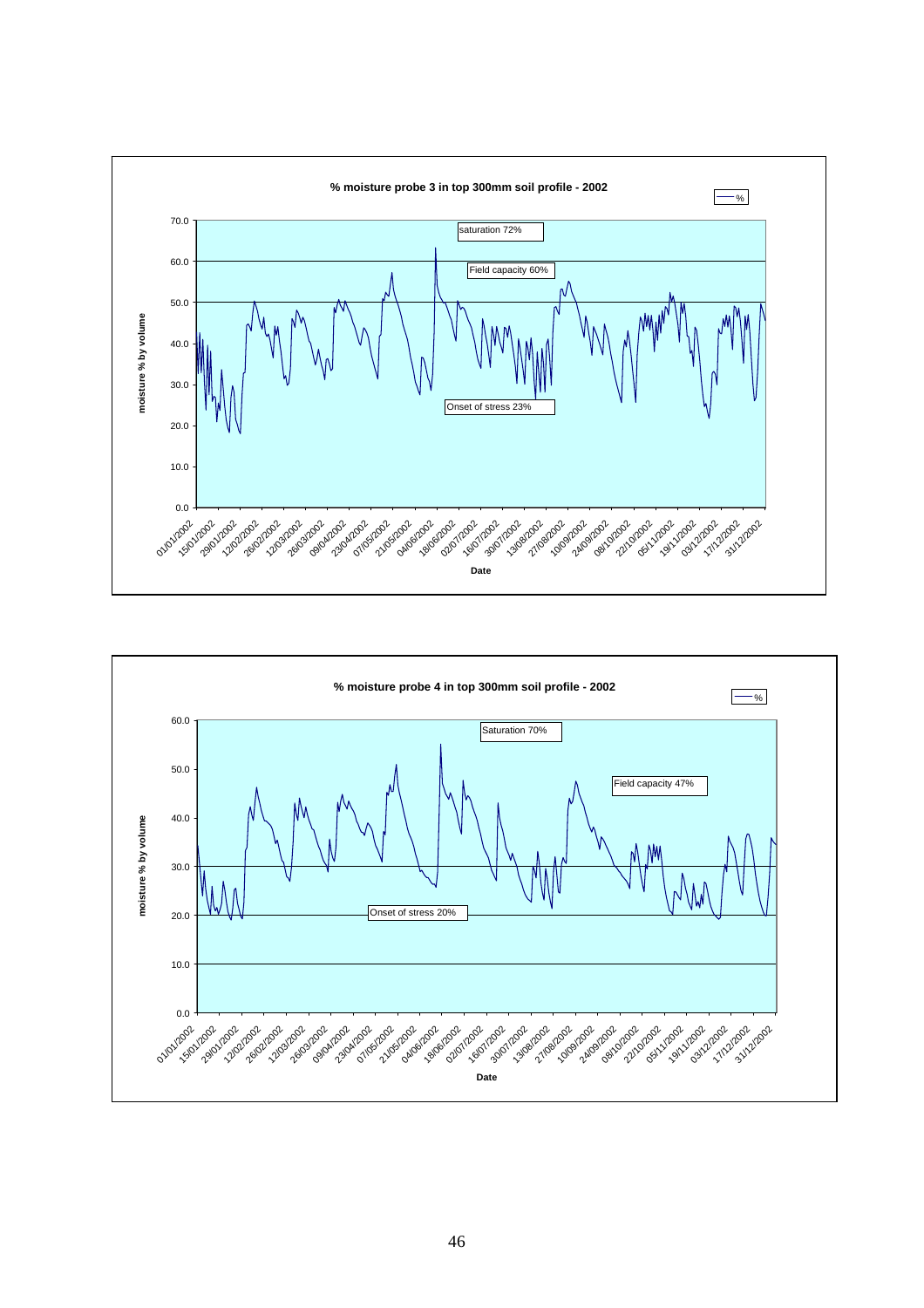

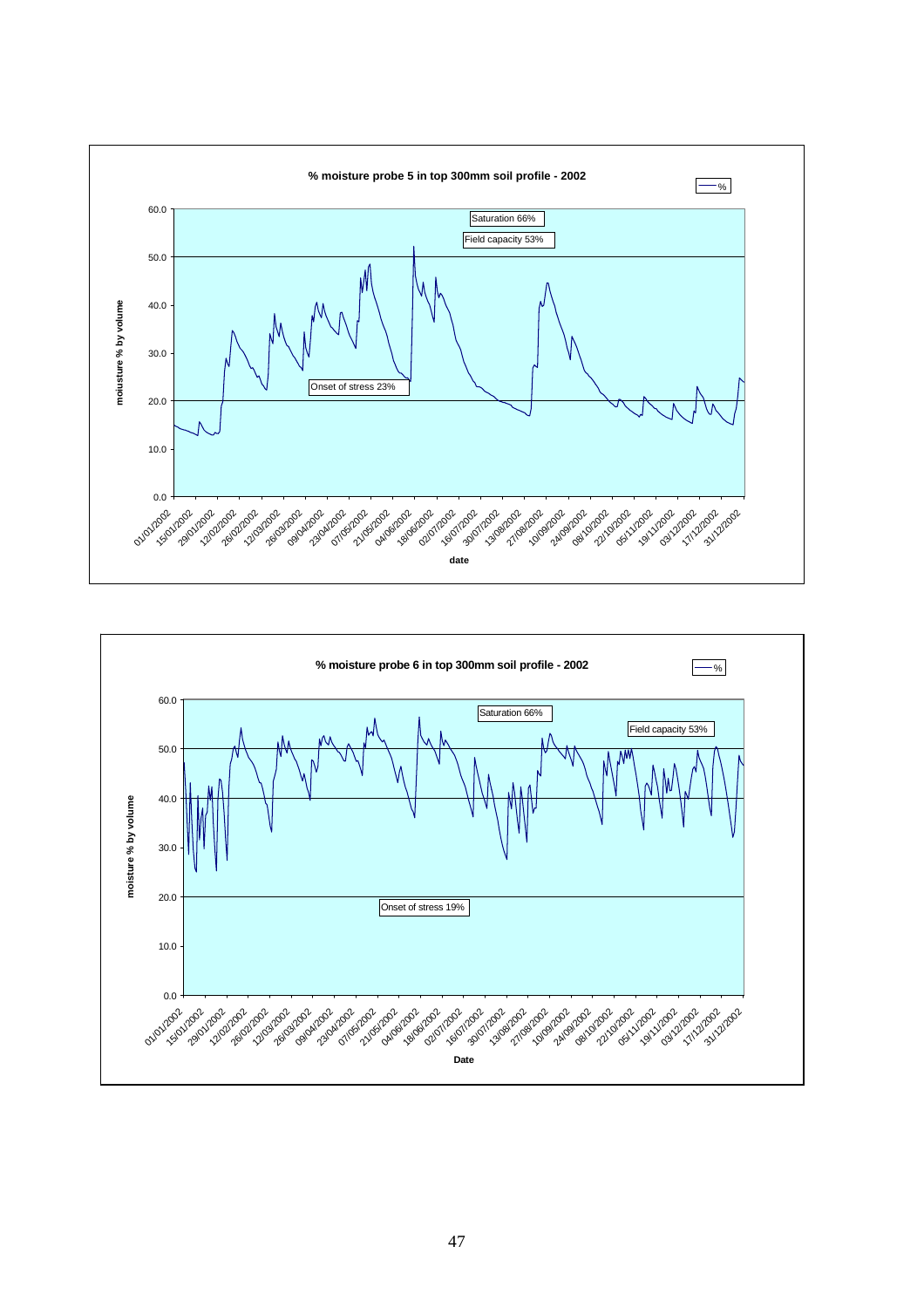

The charts showing the maximum and minium temperatures from both sites are detailed below.



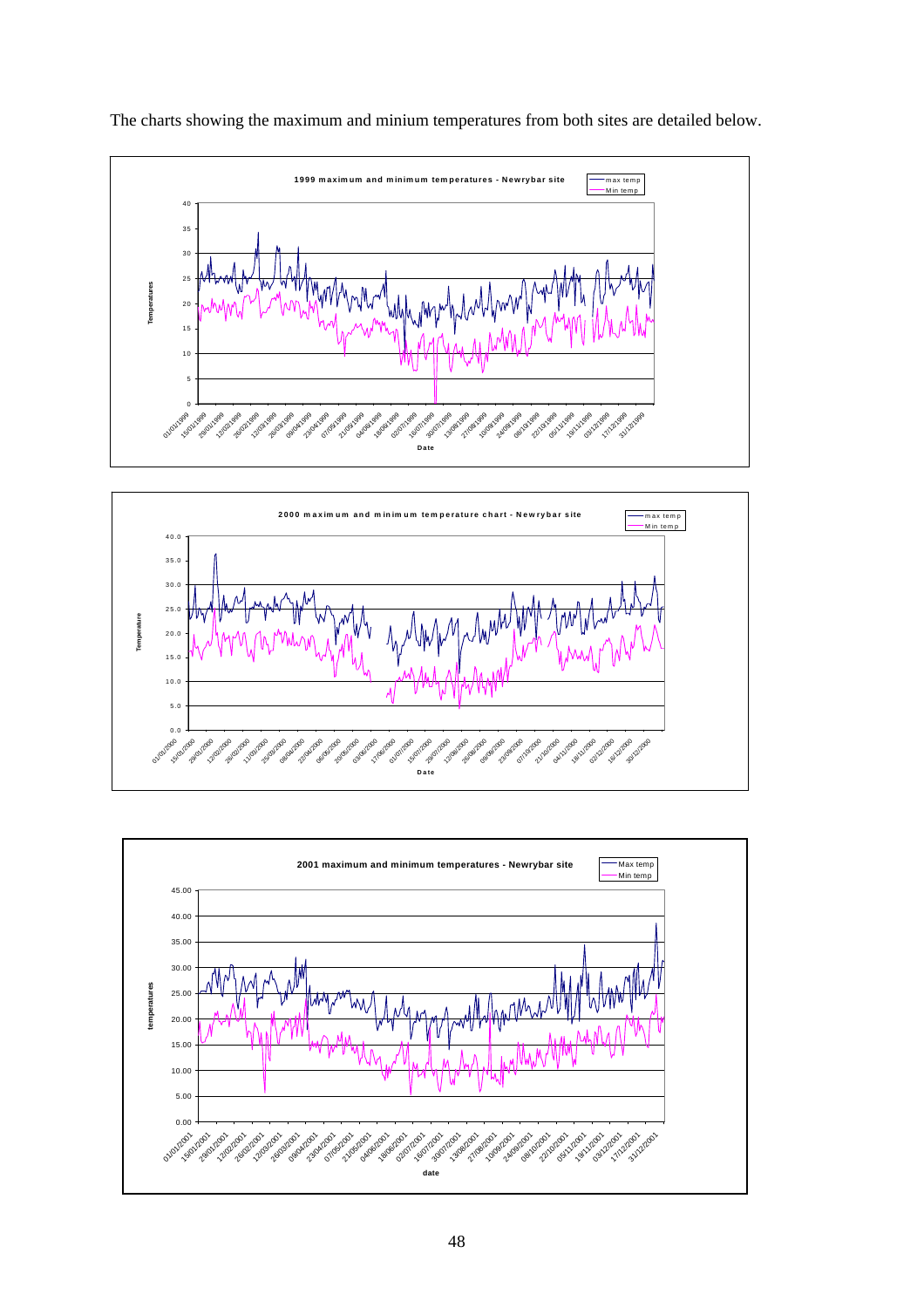



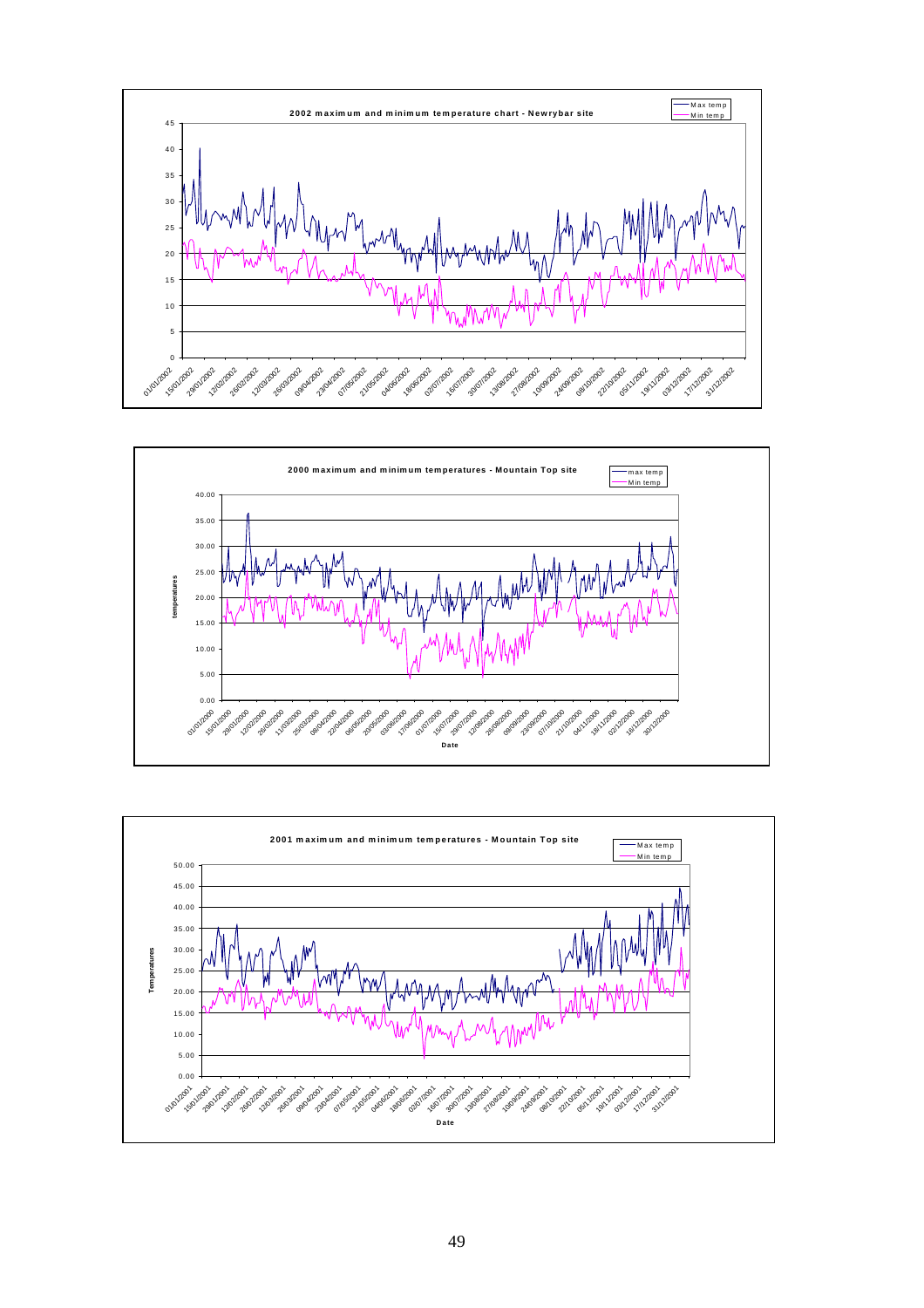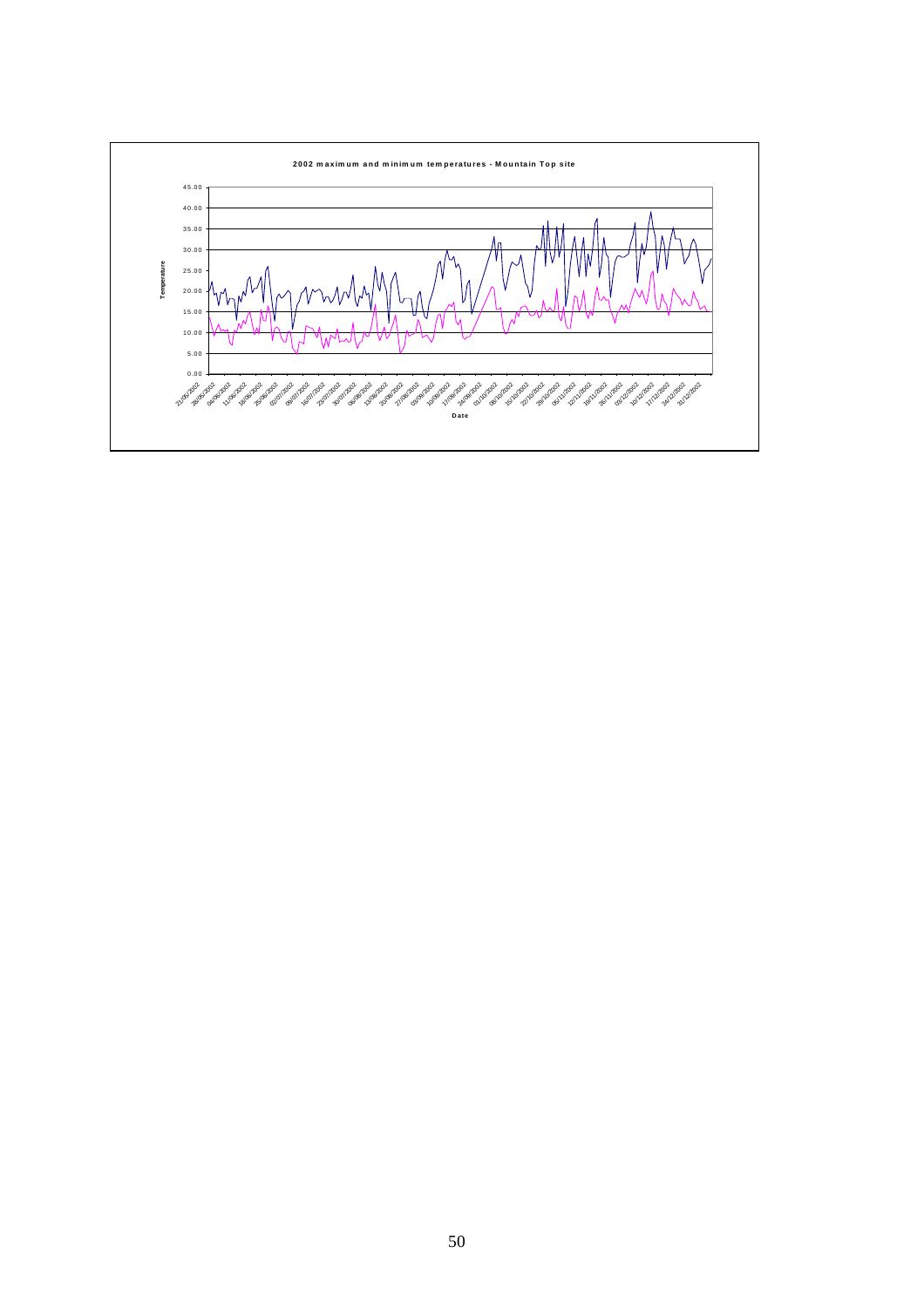# **8. References**

- Allen R.G., Pereira L.S., Raes D., Smith M., (1998) Crop evaporation: guidelines for computing crop water requirements. *Irrigation and drainage, Food and Agriculture Organisation of the United Nations, Paper 56,* Rome, Italy: pp.300.
- Browning, G. & Fisher, N.M (1975) Shoot growth in *Coffee arabica* L. II. Growth flushing stimulated by irrigation. *Journal of Horticultural Science* **50**:207-218*.*
- Campbell, T. et al (1997) Coffee growing in Australia, a machine-harvesting perspective. *Rural Industries Research and Development Corporation* Barton, ACT, Australia
- Cannell, M.G.R. (1974) Factors affecting arabica coffee bean size in Kenya. *Journal of Horicultural. Science..* **49:** 65-76.
- Cannell, M.G.R. (1985). Physiology of the coffee crop. In *Coffee: Botany, Biochemistry and Production of Beans and Beverage,* 108-134 (Eds N.M. Clifford and K.C. Wilson) London: Chapman and Hall.
- Carr, M.K.V., (2001) The water relations and irrigation requirements of coffee. *Experimental Agriculture* **37**:1-36.
- Clowes, M.St.J. & Logan, W.J.C. (eds) (1985) *Advances in coffee management and technologies in Zimbabwe.* Harare, Zimbabwe: Coffee Growers Association.
- Drinnan, J.E.& Menzel, C.M.(1995). Temperature effects vegetative growth and flowering of coffee (*Coffee arabica* L.). *Journal of Horticultural Science* **70**:25-34.
- Fanjul, L., Arreola-Rodriguez, R. & Mendez-Castrejou, M.P. (1985). Stomatal responses to environmental variables in shade and sun grown coffee plants in Mexico. *Experimental Agriculture* **21**:249-258.
- Gutierrez, M.V., Meinzer, F.C. & Grandtz, D.A. (1994). Regulation of transpiration in coffee hedgerows: co-variation of environmental variables and apparent responses of stomata to wind and humidity. *Plant, Cell and Environment* **17**:1305-1313.
- Gutierrez, M.V. & Meinzer, F.C. (1994b). Estimating water use and irrigation requirements of coffee in Hawaii. *Journal of the American Society of Horticultural Science* **119**:652-657
- Kanechi, M., Uchida, N., Yasuda, T. & Yamaguchi, T. (1995). Water stress effects on leaf transpiration and photosynthesis of *Coffee arabica* L. under different irradiance conditions. *Proceedings of the 16<sup>th</sup> International Scientific Colloquium on Coffee, Kyoto 2,520-527. Paris.* Association Scientifique Internationale de Caf`e.
- Logan, W.J.C. et al (1987) Coffee Handbook. *Coffee Growers' Association,* Harare, Zimbabwe.
- Nunes, M.A., Bierhuizen, J.F. & Pluegman, C. (1968). Studies on the productivity of coffee. I.Effect of light, temperature and CO<sub>2</sub> concentration on photosynthesis of *Coffee arabica. Acta Botanica Neelandica* **17**:93-102.
- Nutman. F.J. (1937b). Studies on the physiology of *Coffee arabica* L. II. Stomatal movements in relation to photosynthesis under natural conditions. *Annals of Botany (N.S.)* **1**: 681-693